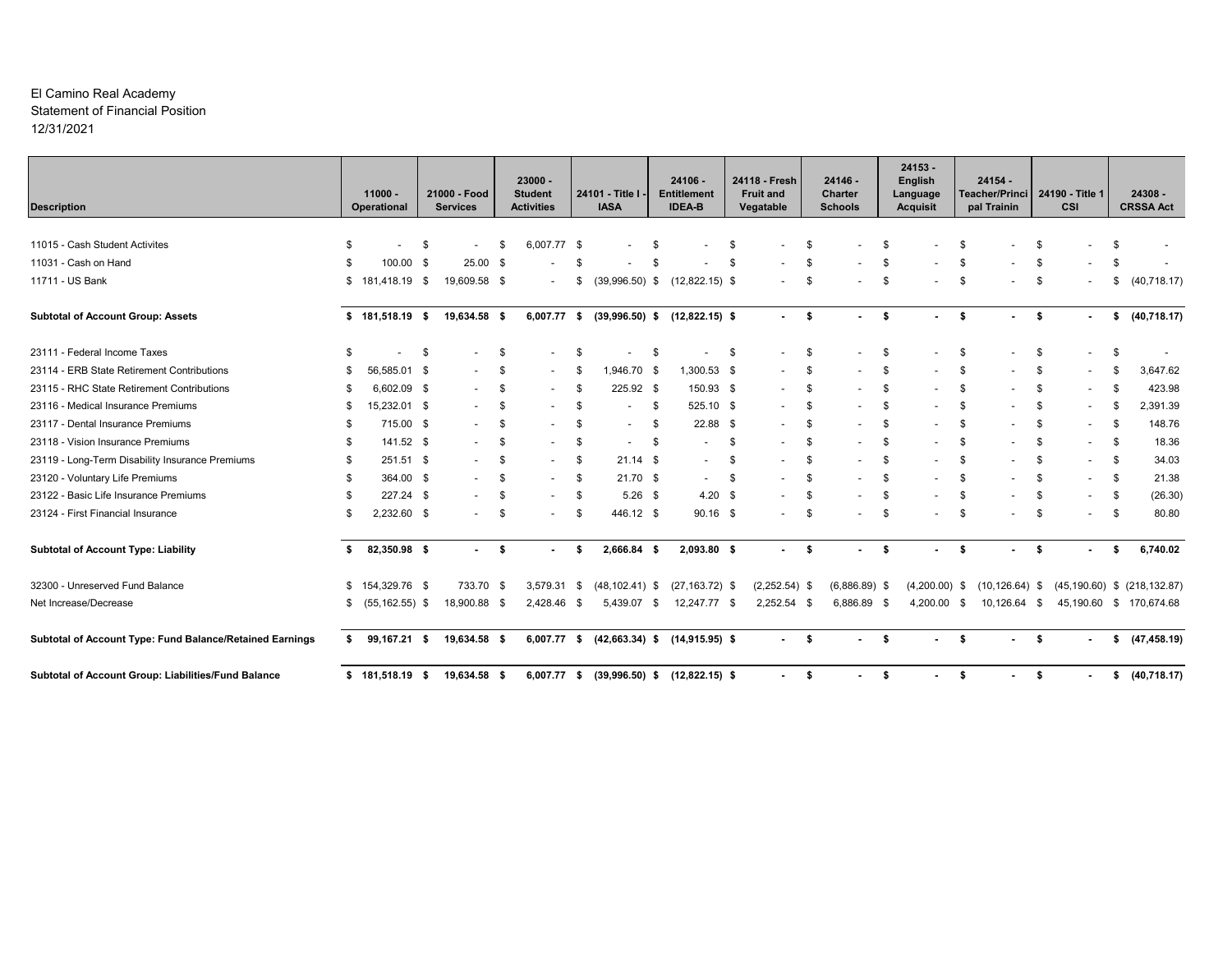#### El Camino Real Academy Statement of Financial Position 12/31/2021

| <b>Description</b>                                       | 24316 - Air<br><b>Quality 2</b> |    | 24330 - ARP<br><b>ESSER III</b> | 25153 - Title<br><b>XIX MEDICAID</b><br>$3/21$ Y |      | 31200 - Public<br><b>School Capital</b><br>Out | $31600 -$<br>Capital<br><b>Improvements</b><br>$HB-3$ |    | $31701 -$<br>Capital<br><b>Improvements</b><br>SB <sub>9</sub> |    | <b>Total</b> |
|----------------------------------------------------------|---------------------------------|----|---------------------------------|--------------------------------------------------|------|------------------------------------------------|-------------------------------------------------------|----|----------------------------------------------------------------|----|--------------|
|                                                          |                                 |    |                                 |                                                  |      |                                                |                                                       |    |                                                                |    |              |
| 11015 - Cash Student Activites                           | \$                              | \$ |                                 | \$                                               | S    |                                                |                                                       | \$ |                                                                | S  | 6,007.77     |
| 11031 - Cash on Hand                                     | \$                              | \$ |                                 | \$                                               | \$   |                                                | \$                                                    | \$ |                                                                | \$ | 125.00       |
| 11711 - US Bank                                          | \$<br>$(3,092.00)$ \$           |    |                                 | \$<br>30,513.77                                  |      | $$$ (106,332.50) \$                            | 7,567.65                                              | \$ | 49,713.70                                                      | \$ | 85,861.57    |
| <b>Subtotal of Account Group: Assets</b>                 | \$<br>$(3,092.00)$ \$           |    |                                 | \$<br>30,513.77                                  |      | $$$ (106,332.50) \$                            | 7,567.65 \$                                           |    | 49,713.70 \$                                                   |    | 91,994.34    |
| 23111 - Federal Income Taxes                             | \$                              | \$ |                                 | \$                                               | \$   |                                                | \$                                                    | S  |                                                                | \$ |              |
| 23114 - ERB State Retirement Contributions               | \$                              | \$ | $\overline{\phantom{a}}$        | \$<br>994.43                                     | \$   |                                                | \$                                                    | \$ | $\overline{\phantom{a}}$                                       | \$ | 64,474.29    |
| 23115 - RHC State Retirement Contributions               | \$                              | \$ |                                 | \$<br>115.40 \$                                  |      |                                                | \$                                                    | \$ |                                                                | \$ | 7,518.32     |
| 23116 - Medical Insurance Premiums                       | \$                              | \$ | $\overline{\phantom{a}}$        | \$<br>656.38                                     | - \$ |                                                | \$                                                    | \$ |                                                                | \$ | 18,804.88    |
| 23117 - Dental Insurance Premiums                        | \$                              | \$ | $\overline{\phantom{a}}$        | \$<br>28.60 \$                                   |      |                                                | \$                                                    | \$ |                                                                | \$ | 915.24       |
| 23118 - Vision Insurance Premiums                        | \$                              | \$ | $\overline{\phantom{a}}$        | \$<br>6.26                                       | \$   |                                                | \$<br>$\overline{\phantom{a}}$                        | \$ |                                                                | \$ | 166.14       |
| 23119 - Long-Term Disability Insurance Premiums          | \$                              | \$ | $\overline{\phantom{a}}$        | \$<br>9.98                                       | Ŝ.   |                                                | \$<br>$\overline{\phantom{a}}$                        | \$ |                                                                | \$ | 316.66       |
| 23120 - Voluntary Life Premiums                          | \$                              | \$ | ÷                               | \$                                               | \$   |                                                | \$                                                    | \$ |                                                                | \$ | 407.08       |
| 23122 - Basic Life Insurance Premiums                    | \$                              | \$ |                                 | \$<br>5.26                                       | \$   |                                                | \$                                                    | \$ |                                                                | \$ | 215.66       |
| 23124 - First Financial Insurance                        | \$                              | Ŝ  |                                 | \$<br>334.20 \$                                  |      |                                                | \$                                                    | \$ |                                                                | \$ | 3,183.88     |
| <b>Subtotal of Account Type: Liability</b>               | \$<br>$\blacksquare$            | \$ |                                 | \$<br>$2,150.51$ \$                              |      |                                                | \$                                                    | \$ |                                                                | \$ | 96,002.15    |
| 32300 - Unreserved Fund Balance                          | \$                              | \$ |                                 | \$<br>40,896.12 \$                               |      |                                                | \$<br>55,621.60 \$                                    |    | 55,265.90                                                      | \$ | (51,629.28)  |
| Net Increase/Decrease                                    | \$<br>$(3,092.00)$ \$           |    |                                 | \$                                               |      | $(12,532.86)$ \$ $(106,332.50)$ \$             | $(48,053.95)$ \$                                      |    | $(5,552.20)$ \$                                                |    | 47,621.47    |
| Subtotal of Account Type: Fund Balance/Retained Earnings | \$<br>$(3,092.00)$ \$           |    | $\overline{\phantom{a}}$        | \$<br>28,363.26                                  |      | $$(106, 332.50)$ \$                            | 7,567.65 \$                                           |    | 49,713.70 \$                                                   |    | (4,007.81)   |
| Subtotal of Account Group: Liabilities/Fund Balance      | \$<br>$(3,092.00)$ \$           |    | ٠                               | \$                                               |      | 30,513.77 \$ (106,332.50) \$                   | 7,567.65 \$                                           |    | 49,713.70 \$                                                   |    | 91,994.34    |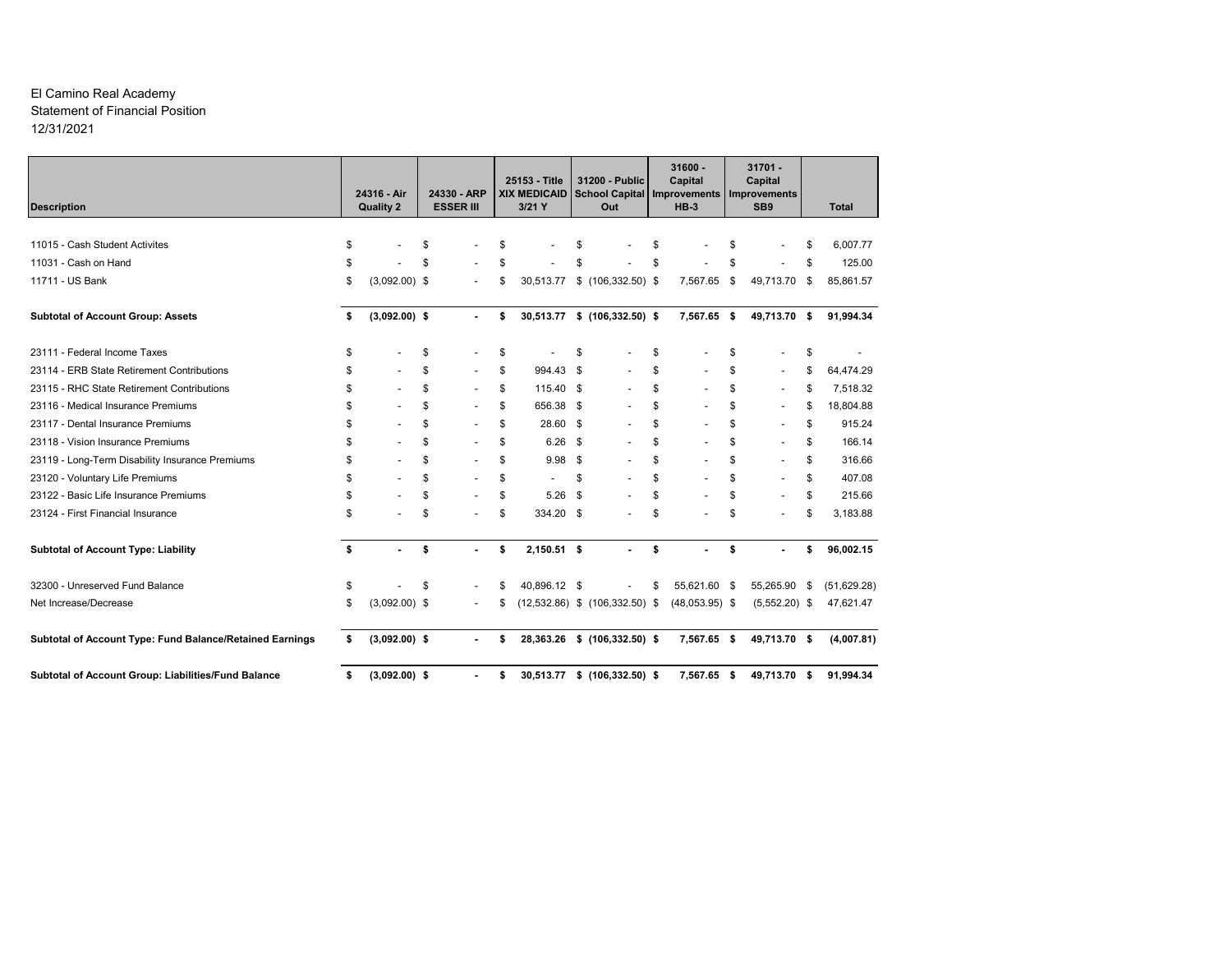Statement of Revenue, Expenditures and Changes in Fund Balance Year to Date 12/31/2021

| <b>Description</b>                                                              | $11000 -$<br><b>Operational</b> |                          |      | 21000 - Food<br><b>Services</b> | 23000 - Non-<br>Instructional<br><b>Support</b> |                |    | 24101 - Title I<br><b>IASA</b> | 24106 -<br><b>Entitlement</b><br><b>IDEA-B</b> |
|---------------------------------------------------------------------------------|---------------------------------|--------------------------|------|---------------------------------|-------------------------------------------------|----------------|----|--------------------------------|------------------------------------------------|
|                                                                                 |                                 |                          |      |                                 |                                                 |                |    |                                |                                                |
| 41110 - Ad Valorem Taxes - School District                                      | \$                              |                          | \$   |                                 | \$                                              |                | \$ |                                | \$                                             |
| 41920 - Contributions and Donations From Private Sources                        | \$                              |                          | \$   |                                 | \$                                              | 3.005.56       | \$ |                                | \$                                             |
| 41980 - Refund of Prior Year's Expenditures                                     | \$                              | 1,343.77                 | \$   | $\overline{a}$                  | \$                                              | L,             | \$ |                                | \$                                             |
| 41924 - Revenue from District                                                   | \$                              |                          | \$   |                                 | \$                                              | L,             | \$ | 48,102.41                      | \$<br>36,557.58                                |
| 43101 - State Equalization Guarantee                                            | \$                              | 1,658,115.73             | \$   |                                 | \$                                              | $\overline{a}$ | \$ | $\overline{a}$                 | \$                                             |
| 44301 - Other Restricted Grants - Federal Direct                                | \$                              |                          | \$   |                                 | \$                                              | ÷              | \$ |                                | \$                                             |
| 44500 - Restricted Grants From the Federal Government Through the $\frac{1}{5}$ |                                 | $\overline{\phantom{a}}$ | \$   | 67,859.37                       | \$                                              | $\overline{a}$ | \$ | $\overline{\phantom{a}}$       | \$                                             |
| <b>Total Revenue</b>                                                            | \$                              | 1,659,459.50             | \$   | 67,859.37                       | \$                                              | 3,005.56       | \$ | 48,102.41                      | \$<br>36,557.58                                |
| 1000 - Instruction                                                              | \$                              | 812,825.41               | \$   |                                 | \$                                              | 577.10         | \$ | 42,663.34                      | \$<br>24,047.31                                |
| 2110 - Attendance and Social Work Services                                      | \$                              | 18,219.04                | \$   |                                 | \$                                              |                | \$ |                                | \$                                             |
| 2120 - Guidance Services                                                        | \$                              | 79,863.78                | -\$  |                                 | \$                                              |                | \$ |                                | \$                                             |
| 2130 - Health Services                                                          | \$                              | 3,023.04 \$              |      |                                 | \$                                              | L,             | \$ |                                | \$                                             |
| 2140 - Psychological Services                                                   | \$                              | 11,880.00                | \$   |                                 | \$                                              | L,             | \$ |                                | \$<br>262.50                                   |
| 2150 - Speech Pathology and Audiology Services                                  | \$                              | 4,620.00                 | \$   |                                 | \$                                              | L,             | \$ |                                | \$                                             |
| 2160 - Occupational Therapy-Related Services                                    | \$                              | 3,340.00                 | \$   |                                 | \$                                              | $\overline{a}$ | \$ |                                | \$                                             |
| 2190 - Other Support Services-Student                                           | \$                              | 79,967.79                | \$   | $\overline{a}$                  | \$                                              | $\overline{a}$ | \$ |                                | \$                                             |
| 2230 - Instruction-Related Technology                                           | \$                              | 30,024.33                | -\$  | $\overline{a}$                  | \$                                              | $\overline{a}$ | \$ |                                | \$                                             |
| 2310 - Board of Education                                                       | \$                              | 142,461.32               | - \$ |                                 | \$                                              | $\overline{a}$ | \$ |                                | \$                                             |
| 2410 - Office of the Principal                                                  | \$                              | 32,710.93                | - \$ |                                 | \$                                              | $\overline{a}$ | \$ |                                | \$                                             |
| 2510 - Fiscal Services                                                          | \$                              | 91,492.50                | \$   |                                 | \$                                              | $\overline{a}$ | \$ |                                | \$                                             |
| 2530 - Printing, Publishing, and Duplicating Services                           | \$                              | 12,559.65                | - \$ |                                 | \$                                              | $\overline{a}$ | \$ |                                | \$                                             |
| 2580 - Administrative Technology Services                                       | \$                              | 31,755.94                | \$   |                                 | \$                                              | $\overline{a}$ | \$ |                                | \$                                             |
| 2590 - Other Support Services-Central Services                                  | \$                              | 7,335.67 \$              |      |                                 | \$                                              | $\overline{a}$ | \$ |                                | \$                                             |
| 2610 - Operation of Buildings                                                   | \$                              | 206,119.51               | \$   |                                 | \$                                              | $\overline{a}$ | \$ |                                | \$                                             |
| 2690 - Other Operation & Maintenance of Plant                                   | \$                              | 29,314.96                | \$   | $\overline{\phantom{a}}$        | \$                                              | L,             | \$ |                                | \$                                             |
| 3100 - Food Services Operations                                                 | \$                              | $\overline{a}$           | \$   | 48,958.49                       | \$                                              | ÷              | \$ |                                | \$                                             |
| 4000 - Capital Outlay                                                           | \$                              | 117,108.18 \$            |      | $\overline{\phantom{a}}$        | \$                                              | $\overline{a}$ | \$ | $\overline{\phantom{a}}$       | \$                                             |
| <b>Total Expenditure</b>                                                        |                                 | \$1,714,622.05           | - \$ | 48,958.49                       | \$                                              | 577.10         | \$ | 42,663.34                      | \$<br>24,309.81                                |
| Total Other Financing Sources (Uses)                                            | \$                              |                          | S    |                                 | \$                                              |                | \$ |                                | \$                                             |
| Excess (deficiency) of revenues and other financing                             |                                 |                          |      |                                 |                                                 |                |    |                                |                                                |
| sources over expenditures and other financing uses                              | \$                              | $(55, 162.55)$ \$        |      | 18,900.88 \$                    |                                                 | 2,428.46 \$    |    | 5,439.07                       | \$<br>12,247.77                                |
| Fund Balance, Beginning of year                                                 | \$                              | 154,329.76 \$            |      | 733.70 \$                       |                                                 | 3,579.31       | \$ | $(48, 102.41)$ \$              | (27, 163.72)                                   |
| Fund Balance, End of year                                                       | \$                              | 99,167.21 \$             |      | 19,634.58 \$                    |                                                 | 6,007.77       | \$ | $(42,663.34)$ \$               | (14,915.95)                                    |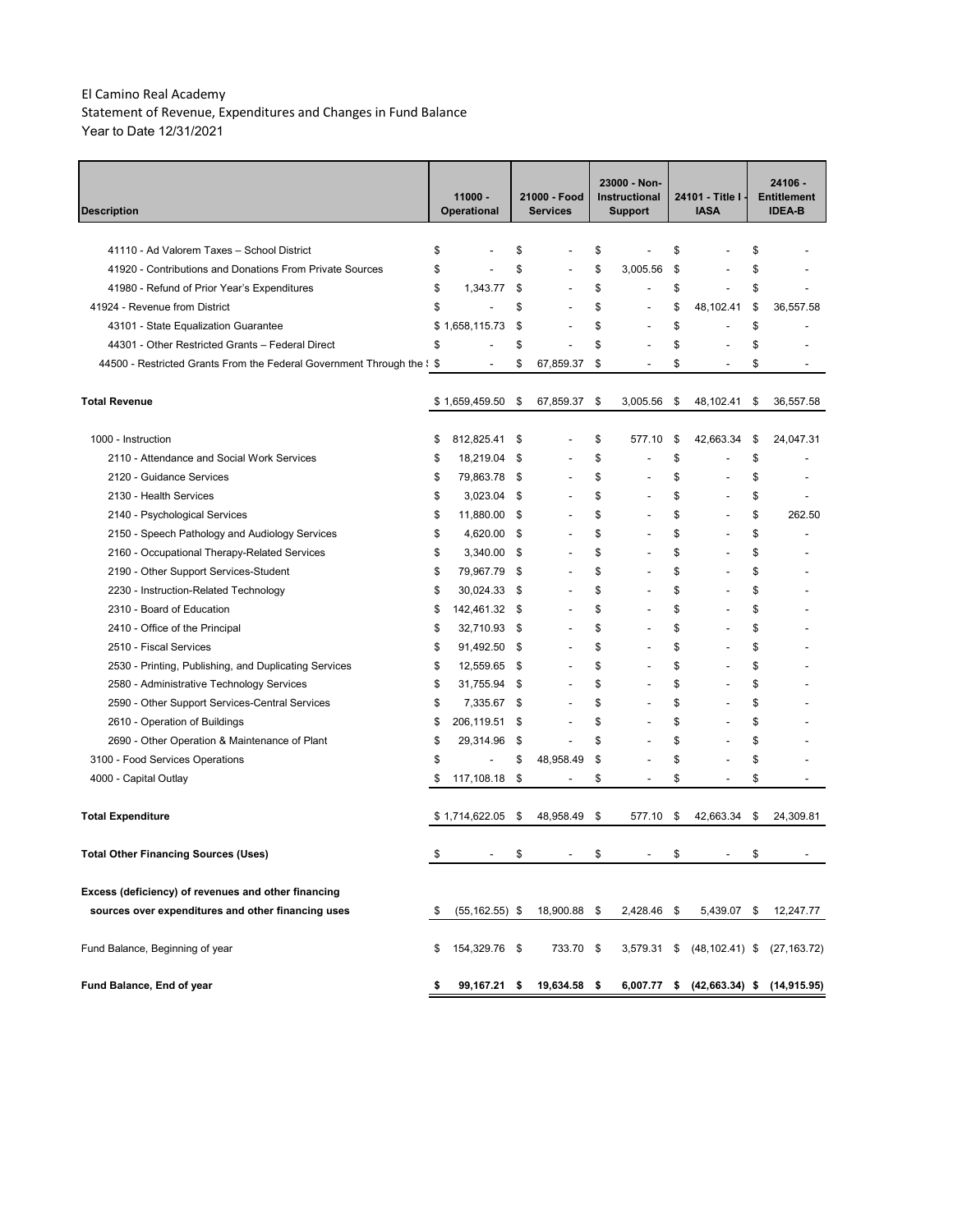Statement of Revenue, Expenditures and Changes in Fund B Year to Date 12/31/2021

| <b>Description</b>                                                                                      | 24118 - Fresh<br><b>Fruit and</b><br>Vegatable |          | 24146 -<br>Charter<br><b>Schools</b> | 24153 -<br><b>English</b><br>Language<br><b>Acquisit</b> | 24154 -<br>Teacher/Princi<br>pal Trainin |          | 24190 - Title 1<br><b>CSI</b> |
|---------------------------------------------------------------------------------------------------------|------------------------------------------------|----------|--------------------------------------|----------------------------------------------------------|------------------------------------------|----------|-------------------------------|
| 41110 - Ad Valorem Taxes - School District                                                              | \$                                             |          |                                      | \$                                                       | \$                                       |          |                               |
|                                                                                                         | \$                                             | \$<br>\$ | ÷                                    | \$                                                       | \$                                       | \$<br>\$ |                               |
| 41920 - Contributions and Donations From Private Sources<br>41980 - Refund of Prior Year's Expenditures | \$                                             | \$       | $\overline{a}$                       | \$<br>$\overline{a}$                                     | \$                                       | \$       |                               |
| 41924 - Revenue from District                                                                           | \$                                             | \$       | 6,886.89                             | \$<br>4,200.00                                           | \$<br>10,126.64                          | \$       | 45,190.60                     |
| 43101 - State Equalization Guarantee                                                                    | \$                                             | \$       | ÷                                    | \$<br>$\overline{a}$                                     | \$                                       | \$       |                               |
| 44301 - Other Restricted Grants - Federal Direct                                                        | \$                                             | \$       |                                      | \$                                                       | \$                                       | \$       |                               |
| 44500 - Restricted Grants From the Federal Government Through the $\frac{1}{5}$                         | 11,505.33                                      | \$       | ÷                                    | \$<br>$\overline{a}$                                     | \$                                       | \$       |                               |
| <b>Total Revenue</b>                                                                                    | \$<br>11,505.33                                | \$       | 6,886.89                             | \$<br>4,200.00                                           | \$<br>10,126.64                          | \$       | 45,190.60                     |
| 1000 - Instruction                                                                                      | \$                                             | \$       |                                      | \$                                                       | \$                                       | \$       |                               |
| 2110 - Attendance and Social Work Services                                                              | \$                                             | \$       |                                      | \$                                                       | \$                                       | \$       |                               |
| 2120 - Guidance Services                                                                                | \$                                             | \$       | L,                                   | \$                                                       | \$                                       | \$       |                               |
| 2130 - Health Services                                                                                  | \$                                             | \$       | $\overline{a}$                       | \$                                                       | \$                                       | \$       |                               |
| 2140 - Psychological Services                                                                           | \$                                             | \$       | $\overline{a}$                       | \$                                                       | \$                                       | \$       |                               |
| 2150 - Speech Pathology and Audiology Services                                                          | \$                                             | \$       | $\overline{a}$                       | \$<br>$\overline{a}$                                     | \$                                       | \$       |                               |
| 2160 - Occupational Therapy-Related Services                                                            | \$                                             | \$       | $\overline{a}$                       | \$<br>$\overline{a}$                                     | \$                                       | \$       |                               |
| 2190 - Other Support Services-Student                                                                   | \$                                             | \$       | $\overline{a}$                       | \$                                                       | \$                                       | \$       |                               |
| 2230 - Instruction-Related Technology                                                                   | \$                                             | \$       | $\overline{a}$                       | \$                                                       | \$                                       | \$       |                               |
| 2310 - Board of Education                                                                               | \$                                             | \$       | $\overline{a}$                       | \$                                                       | \$                                       | \$       |                               |
| 2410 - Office of the Principal                                                                          | \$                                             | \$       | $\overline{a}$                       | \$                                                       | \$                                       | \$       |                               |
| 2510 - Fiscal Services                                                                                  | \$                                             | \$       | $\overline{a}$                       | \$                                                       | \$                                       | \$       |                               |
| 2530 - Printing, Publishing, and Duplicating Services                                                   | \$                                             | \$       | $\overline{a}$                       | \$<br>$\overline{a}$                                     | \$                                       | \$       |                               |
| 2580 - Administrative Technology Services                                                               | \$                                             | \$       | ÷,                                   | \$<br>$\overline{a}$                                     | \$                                       | \$       |                               |
| 2590 - Other Support Services-Central Services                                                          | \$                                             | \$       | ÷,                                   | \$<br>$\overline{a}$                                     | \$                                       | \$       |                               |
| 2610 - Operation of Buildings                                                                           | \$<br>$\overline{a}$                           | \$       | ÷,                                   | \$<br>$\overline{a}$                                     | \$                                       | \$       |                               |
| 2690 - Other Operation & Maintenance of Plant                                                           | \$<br>$\overline{\phantom{a}}$                 | \$       | $\overline{a}$                       | \$<br>$\overline{a}$                                     | \$                                       | \$       |                               |
| 3100 - Food Services Operations                                                                         | \$<br>9,252.79                                 | \$       | $\overline{a}$                       | \$                                                       | \$                                       | \$       |                               |
| 4000 - Capital Outlay                                                                                   | \$<br>$\overline{\phantom{a}}$                 | \$       | $\overline{\phantom{a}}$             | \$<br>$\overline{\phantom{a}}$                           | \$<br>$\overline{\phantom{a}}$           | \$       |                               |
| <b>Total Expenditure</b>                                                                                | \$<br>9,252.79                                 | \$       |                                      | \$                                                       | \$                                       | \$       |                               |
| <b>Total Other Financing Sources (Uses)</b>                                                             |                                                |          |                                      | \$                                                       | \$                                       | \$       |                               |
| Excess (deficiency) of revenues and other financing                                                     |                                                |          |                                      |                                                          |                                          |          |                               |
| sources over expenditures and other financing uses                                                      | \$<br>2,252.54 \$                              |          | 6,886.89 \$                          | 4,200.00 \$                                              | 10,126.64 \$                             |          | 45,190.60                     |
| Fund Balance, Beginning of year                                                                         | \$<br>$(2,252.54)$ \$                          |          | $(6,886.89)$ \$                      | $(4,200.00)$ \$                                          | $(10, 126.64)$ \$                        |          | (45, 190.60)                  |
| Fund Balance, End of year                                                                               | \$                                             | \$       |                                      | \$                                                       | \$                                       | \$       |                               |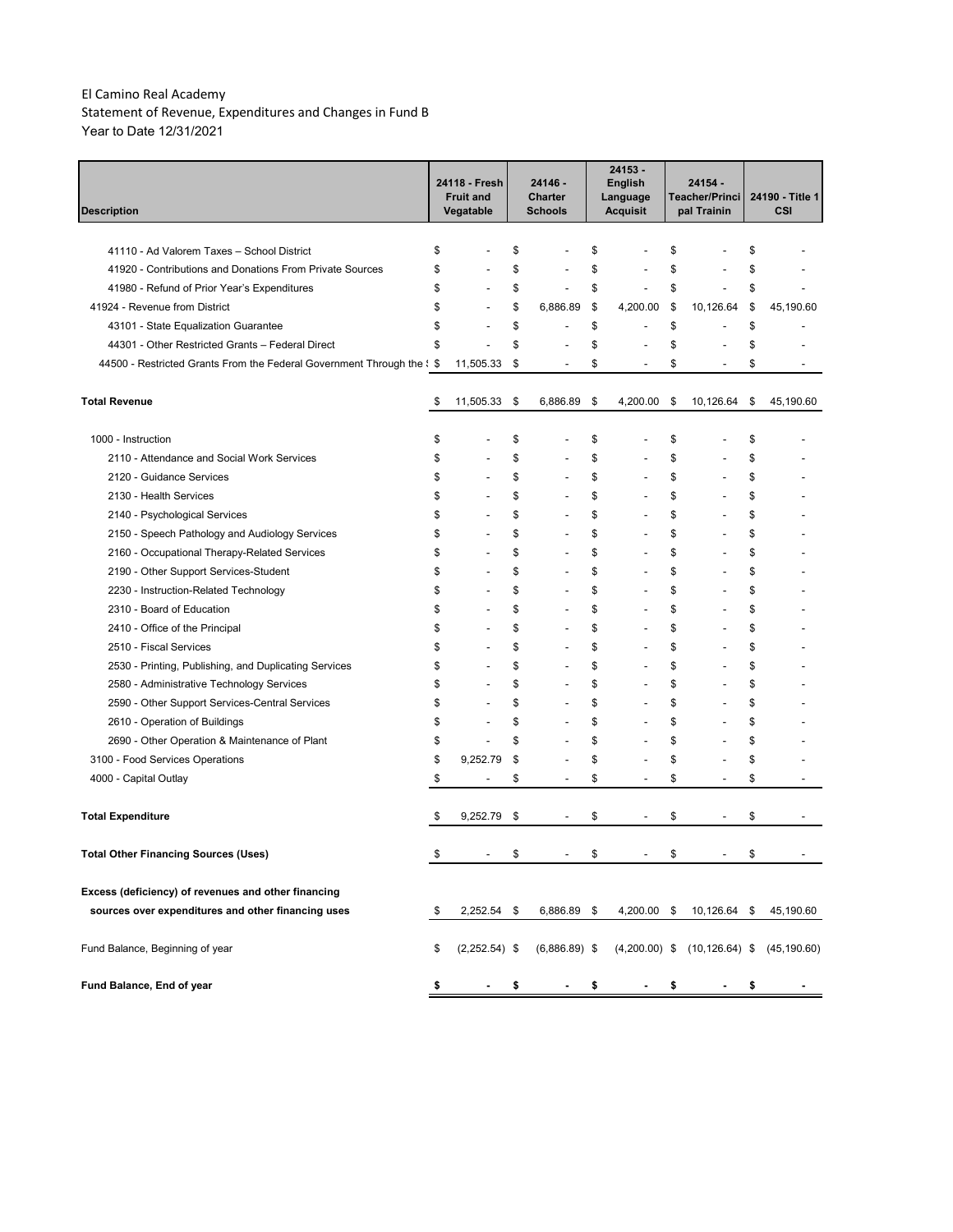Statement of Revenue, Expenditures and Changes in Fund B Year to Date 12/31/2021

| <b>Description</b>                                                              |    | 24308 -<br><b>CRSSA</b>  | 24316 - Air<br><b>Quality 2</b> | 24330 - ARP<br><b>ESSER III</b> |                                  | 25153 - Title<br>XIX MEDICAID<br>3/21 Y |                          | 31200 - Public<br>School Capital<br>Out |
|---------------------------------------------------------------------------------|----|--------------------------|---------------------------------|---------------------------------|----------------------------------|-----------------------------------------|--------------------------|-----------------------------------------|
| 41110 - Ad Valorem Taxes - School District                                      | \$ |                          | \$                              | \$                              |                                  | \$                                      |                          | \$                                      |
| 41920 - Contributions and Donations From Private Sources                        | \$ |                          | \$                              | \$                              |                                  | \$                                      |                          | \$                                      |
| 41980 - Refund of Prior Year's Expenditures                                     | \$ |                          | \$                              | \$                              |                                  | \$                                      |                          | \$                                      |
| 41924 - Revenue from District                                                   | \$ | 258,959.52               | \$                              | \$                              |                                  | \$                                      |                          | \$                                      |
| 43101 - State Equalization Guarantee                                            | \$ |                          | \$<br>$\overline{a}$            | \$                              |                                  | \$                                      |                          | \$                                      |
| 44301 - Other Restricted Grants - Federal Direct                                | \$ |                          | \$                              | \$                              |                                  | \$                                      | 10,509.65                | \$                                      |
| 44500 - Restricted Grants From the Federal Government Through the $\frac{1}{5}$ |    |                          | \$                              | \$                              |                                  | \$                                      |                          | \$                                      |
| <b>Total Revenue</b>                                                            | \$ | 258,959.52               | \$<br>$\overline{\phantom{0}}$  | \$                              | $\overline{\phantom{0}}$         | \$                                      | 10,509.65                | \$                                      |
| 1000 - Instruction                                                              | \$ |                          | \$                              | \$                              |                                  | \$                                      |                          | \$                                      |
| 2110 - Attendance and Social Work Services                                      | \$ |                          | \$                              | \$                              |                                  | \$                                      |                          | \$                                      |
| 2120 - Guidance Services                                                        | \$ | 314.63                   | \$<br>$\overline{a}$            | \$                              | $\overline{a}$                   | \$                                      | $\overline{a}$           | \$                                      |
| 2130 - Health Services                                                          | \$ | 24,261.78                | \$<br>$\overline{a}$            | \$                              | $\overline{a}$                   | \$                                      | 22,796.97                | \$                                      |
| 2140 - Psychological Services                                                   | \$ |                          | \$<br>$\overline{\phantom{0}}$  | \$                              | $\overline{a}$                   | \$                                      |                          | \$                                      |
| 2150 - Speech Pathology and Audiology Services                                  | \$ |                          | \$<br>$\overline{\phantom{0}}$  | \$                              | $\overline{a}$                   | \$                                      |                          | \$                                      |
| 2160 - Occupational Therapy-Related Services                                    | \$ | $\overline{\phantom{a}}$ | \$<br>$\overline{\phantom{0}}$  | \$                              | $\overline{a}$                   | \$                                      |                          | \$                                      |
| 2190 - Other Support Services-Student                                           | \$ | ٠                        | \$<br>$\overline{a}$            | \$                              | $\overline{a}$                   | \$                                      |                          | \$                                      |
| 2230 - Instruction-Related Technology                                           | \$ | $\overline{a}$           | \$<br>$\overline{a}$            | \$                              | $\overline{a}$                   | \$                                      |                          | \$                                      |
| 2310 - Board of Education                                                       | \$ | $\overline{\phantom{a}}$ | \$<br>$\overline{\phantom{0}}$  | \$                              | $\overline{a}$                   | \$                                      | $\overline{\phantom{a}}$ | \$                                      |
| 2410 - Office of the Principal                                                  | \$ | 49,992.43                | \$<br>$\overline{\phantom{0}}$  | \$                              | $\overline{a}$                   | \$                                      | $\overline{\phantom{a}}$ | \$                                      |
| 2510 - Fiscal Services                                                          | \$ |                          | \$<br>$\overline{\phantom{0}}$  | \$                              | $\overline{a}$                   | \$                                      | 245.54                   | \$                                      |
| 2530 - Printing, Publishing, and Duplicating Services                           | \$ |                          | \$<br>$\overline{a}$            | \$                              | $\overline{a}$                   | \$                                      | $\overline{a}$           | \$                                      |
| 2580 - Administrative Technology Services                                       | \$ | $\overline{\phantom{a}}$ | \$<br>$\overline{a}$            | \$                              | $\overline{a}$                   | \$                                      | $\overline{a}$           | \$                                      |
| 2590 - Other Support Services-Central Services                                  | \$ | $\overline{\phantom{a}}$ | \$<br>$\overline{a}$            | \$                              | $\overline{a}$                   | \$                                      | $\overline{a}$           | \$                                      |
| 2610 - Operation of Buildings                                                   | \$ | 13,716.00                | \$<br>$\overline{\phantom{a}}$  | \$                              | $\overline{a}$                   | \$                                      | $\overline{a}$           | \$                                      |
| 2690 - Other Operation & Maintenance of Plant                                   | \$ | $\overline{\phantom{a}}$ | \$<br>3,092.00                  | \$                              |                                  | \$                                      |                          | \$                                      |
| 3100 - Food Services Operations                                                 | \$ |                          | \$<br>$\overline{a}$            | \$                              |                                  | \$                                      |                          | \$                                      |
| 4000 - Capital Outlay                                                           | \$ | $\overline{\phantom{a}}$ | \$<br>$\overline{\phantom{a}}$  | \$                              | $\overline{a}$                   | \$                                      |                          | \$<br>106.332.50                        |
| <b>Total Expenditure</b>                                                        | S  | 88,284.84                | \$<br>3,092.00                  | \$                              |                                  | \$                                      | 23,042.51                | \$<br>106,332.50                        |
| <b>Total Other Financing Sources (Uses)</b>                                     |    |                          | \$                              | \$                              |                                  | \$                                      |                          | \$                                      |
| Excess (deficiency) of revenues and other financing                             |    |                          |                                 |                                 |                                  |                                         |                          |                                         |
| sources over expenditures and other financing uses                              | S  | 170,674.68 \$            | $(3,092.00)$ \$                 |                                 |                                  | \$                                      |                          | $(12,532.86)$ \$ $(106,332.50)$         |
| Fund Balance, Beginning of year                                                 |    | $$$ (218,132.87) \$      |                                 | \$                              | $(56, 618.22)$ \$                |                                         | 40,896.12 \$             |                                         |
| Fund Balance, End of year                                                       |    | \$ (47, 458.19) \$       |                                 |                                 | $(3,092.00)$ \$ $(56,618.22)$ \$ |                                         |                          | 28,363.26 \$ (106,332.50)               |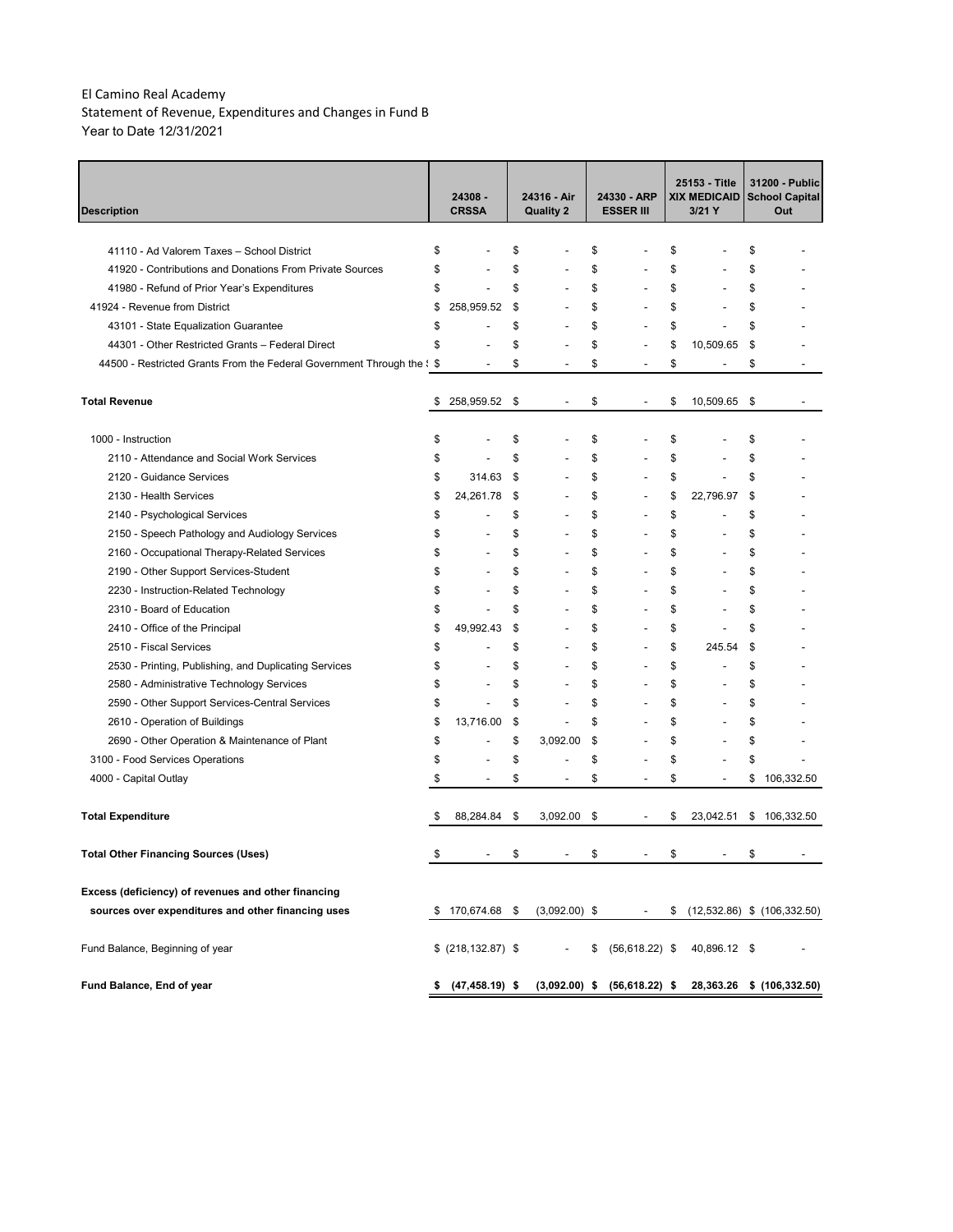Statement of Revenue, Expenditures and Changes in Fund B Year to Date 12/31/2021

|                                                                                          |          | 31600 -<br>Capital<br>Improvements |          | 31701 -<br>Capital<br><b>Improvements</b> |          |                 |
|------------------------------------------------------------------------------------------|----------|------------------------------------|----------|-------------------------------------------|----------|-----------------|
| Description                                                                              |          | <b>HB-3</b>                        |          | SB <sub>9</sub>                           |          | Total           |
| 41110 - Ad Valorem Taxes - School District                                               |          |                                    |          |                                           |          |                 |
| 41920 - Contributions and Donations From Private Sources                                 | \$<br>\$ | 10,606.20                          | \$<br>\$ | 5,276.24<br>$\overline{a}$                | \$<br>\$ | 15,882.44       |
|                                                                                          | \$       |                                    | \$       |                                           | \$       | 3,005.56        |
| 41980 - Refund of Prior Year's Expenditures<br>41924 - Revenue from District             | \$       | $\overline{a}$                     | \$       |                                           | \$       | 1,343.77        |
|                                                                                          |          | $\overline{a}$                     |          | $\overline{a}$                            |          | 410,023.64      |
| 43101 - State Equalization Guarantee<br>44301 - Other Restricted Grants - Federal Direct | \$<br>\$ |                                    | \$       | $\overline{a}$                            |          | \$1,658,115.73  |
|                                                                                          |          |                                    | \$<br>\$ |                                           | \$<br>\$ | 10,509.65       |
| 44500 - Restricted Grants From the Federal Government Through the $\frac{1}{5}$          |          |                                    |          | $\overline{a}$                            |          | 79,364.70       |
| <b>Total Revenue</b>                                                                     | \$       | 10,606.20                          | \$       | 5,276.24                                  |          | \$2,178,245.49  |
|                                                                                          |          |                                    |          |                                           |          |                 |
| 1000 - Instruction                                                                       | \$       |                                    | \$       |                                           | \$       | 880,113.16      |
| 2110 - Attendance and Social Work Services                                               | \$       | $\overline{a}$                     | \$       | $\overline{a}$                            | \$       | 18,219.04       |
| 2120 - Guidance Services                                                                 | \$       | $\overline{a}$                     | \$       | $\overline{a}$                            | \$       | 80,178.41       |
| 2130 - Health Services                                                                   | \$       |                                    | \$       |                                           | \$       | 50,081.79       |
| 2140 - Psychological Services                                                            | \$       |                                    | \$       |                                           | \$       | 12,142.50       |
| 2150 - Speech Pathology and Audiology Services                                           | \$       |                                    | \$       |                                           | \$       | 4,620.00        |
| 2160 - Occupational Therapy-Related Services                                             | \$       |                                    | \$       |                                           | \$       | 3,340.00        |
| 2190 - Other Support Services-Student                                                    | \$       |                                    | \$       |                                           | \$       | 79,967.79       |
| 2230 - Instruction-Related Technology                                                    | \$       |                                    | \$       |                                           | \$       | 30,024.33       |
| 2310 - Board of Education                                                                | \$       | 106.06                             | \$       | 52.76                                     | \$       | 142,620.14      |
| 2410 - Office of the Principal                                                           | \$       |                                    | \$       |                                           | \$       | 82,703.36       |
| 2510 - Fiscal Services                                                                   | \$       |                                    | \$       |                                           | \$       | 91,738.04       |
| 2530 - Printing, Publishing, and Duplicating Services                                    | \$       | $\overline{a}$                     | \$       |                                           | \$       | 12,559.65       |
| 2580 - Administrative Technology Services                                                | \$       | $\overline{a}$                     | \$       |                                           | \$       | 31,755.94       |
| 2590 - Other Support Services-Central Services                                           | \$       |                                    | \$       |                                           | \$       | 7,335.67        |
| 2610 - Operation of Buildings                                                            | \$       |                                    | \$       |                                           | \$       | 219,835.51      |
| 2690 - Other Operation & Maintenance of Plant                                            | \$       |                                    | \$       | $\overline{a}$                            | \$       | 32,406.96       |
| 3100 - Food Services Operations                                                          | \$       |                                    | \$       |                                           | \$       | 58,211.28       |
| 4000 - Capital Outlay                                                                    | \$       | 58,554.09                          | \$       | 10,775.68                                 | \$       | 292,770.45      |
| <b>Total Expenditure</b>                                                                 | \$       | 58,660.15                          | \$       | 10,828.44                                 |          | \$2,130,624.02  |
| Total Other Financing Sources (Uses)                                                     | \$       |                                    | \$       |                                           | \$       |                 |
| Excess (deficiency) of revenues and other financing                                      |          |                                    |          |                                           |          |                 |
| sources over expenditures and other financing uses                                       | S        | $(48,053.95)$ \$                   |          | $(5,552.20)$ \$                           |          | 47,621.47       |
| Fund Balance, Beginning of year                                                          | \$       | 55,621.60                          | \$       | 55,265.90                                 |          | \$(108, 247.50) |
| Fund Balance, End of year                                                                | \$       | 7,567.65                           | \$       | 49,713.70                                 | \$       | (60, 626.03)    |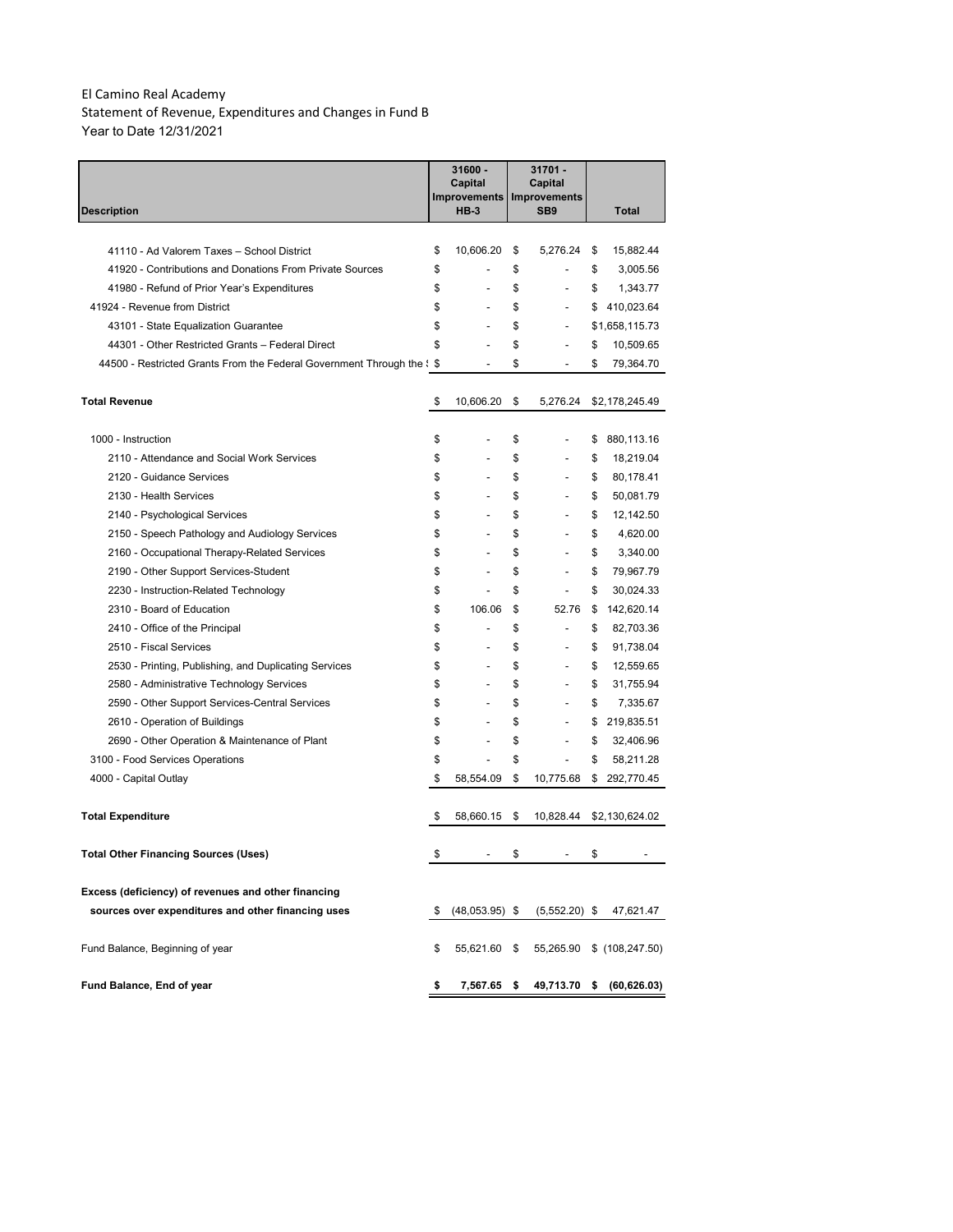#### **Bank: US Bank**

| Acct        |            | Date Number | Payee                             |                                                        | Amount           |
|-------------|------------|-------------|-----------------------------------|--------------------------------------------------------|------------------|
| Operational | 12/2/2021  | 121571      | ADP, Inc.                         | direct deposit, taxes, fees                            | \$<br>71,780.99  |
| Operational | 12/10/2021 | 121574      | New Mexico Public Schools Ins.    | employee insurance                                     | \$<br>20,955.94  |
| Operational | 12/10/2021 | 121575      | NM Retiree Health Care Authori    | retiree health contributions                           | \$<br>5.225.82   |
| Operational | 12/15/2021 | 121576      | New Mexico Educational Retirem    | educational retirement contrib                         | \$<br>46,961.01  |
| Operational | 12/15/2021 | 121577      | US Bank                           | bank fees                                              | \$<br>85.55      |
| Operational | 12/16/2021 | 121572      | ADP, Inc.                         | direct deposit, taxes, fees                            | \$<br>87,659.33  |
| Operational | 12/17/2021 | 121578      | ADP, Inc.                         | direct deposit, taxes, fees                            | \$<br>1,253.30   |
| Operational | 12/27/2021 | 4725        | Canon Financial Services, Inc.    | copier lease Nov and Dec                               | \$<br>4,262.43   |
| Operational | 12/27/2021 | 4726        | Canteen of Central New Mexico     | nov food service                                       | \$<br>12,922.77  |
| Operational | 12/27/2021 | 4727        | CDWG, Inc                         | computer supplies                                      | \$<br>1,006.41   |
| Operational | 12/27/2021 | 4728        | <b>Comfort Systems</b>            | hvac repairs and service                               | \$<br>1,370.09   |
| Operational | 12/27/2021 | 4729        | Cooperative Educational Servic    | ancillary services - audiologist and SW                | \$<br>581.25     |
| Operational | 12/27/2021 | 4730        | <b>Crystal Springs Water</b>      | bottled water and dispensers                           | \$<br>283.18     |
| Operational | 12/27/2021 | 4731        | <b>Financial Services, LLC</b>    | <b>LED lighting retrofit</b>                           | \$<br>1,483.08   |
| Operational | 12/27/2021 | 4732        | ITSQuest, Inc.                    | substitute services (Bartolini, ML)                    | \$<br>3,015.80   |
|             |            |             |                                   | An invoice was paid twice by mistake, voided           |                  |
| Operational | 12/27/2021 | 4733        | Matthews Fox, PC                  | duplicate                                              | \$               |
| Operational | 12/27/2021 | 4734        | Moss Adams LLP                    | Final payment for FY21 audit                           | \$<br>17,651.05  |
|             |            |             |                                   | temporary workers for various positions (Villalobos, G |                  |
| Operational | 12/27/2021 | 4735        | Office Team                       | Hired 12/20/21; Rosales, L Hired 12/13/21)             | \$<br>7,709.33   |
| Operational | 12/27/2021 | 4736        | Orkin                             | monthly pest service                                   | \$<br>137.52     |
| Operational | 12/27/2021 | 4737        | <b>PNM</b>                        | electric usage                                         | \$<br>4,195.63   |
| Operational | 12/27/2021 | 4738        | Sabio Systems, LLC                | IT contractor (Mike Montano)                           | \$<br>8.898.65   |
| Operational | 12/27/2021 | 4739        | <b>Safequard Business Systems</b> | Reorder checks                                         | \$<br>255.26     |
| Operational | 12/27/2021 | 4740        | School Nurse Supply Inc.          | gloves and cups                                        | \$<br>89.15      |
| Operational | 12/27/2021 | 4741        | <b>School Specialty</b>           | pencils                                                | \$<br>52.45      |
|             |            |             |                                   | office supplies purchased through petty cash           |                  |
| Operational | 12/27/2021 | 4742        | Scofield, Mary Petty Cash Cust    | (reimbursement toward petty cash fund)                 | \$<br>96.43      |
| Operational | 12/27/2021 | 4744        | <b>Standard Equipment Supply</b>  | Pie slice cutter (Thanksgiving)                        | \$<br>14.38      |
| Operational | 12/27/2021 | 4745        | Staples Advantage                 | paper, toner, office supplies                          | \$<br>1,230.04   |
| Operational | 12/27/2021 | 4743        | Tax, Estate & Business Law, Lt    | legal services SPED                                    | \$<br>264.29     |
| Operational | 12/27/2021 | 4746        | T-Mobile                          | Incorrect amount was cut, voided it                    | \$               |
| Operational | 12/30/2021 | 121573      | ADP, Inc.                         | direct deposit, taxes, fees                            | \$<br>73,649.00  |
|             |            |             |                                   | Total                                                  | \$<br>373,090.13 |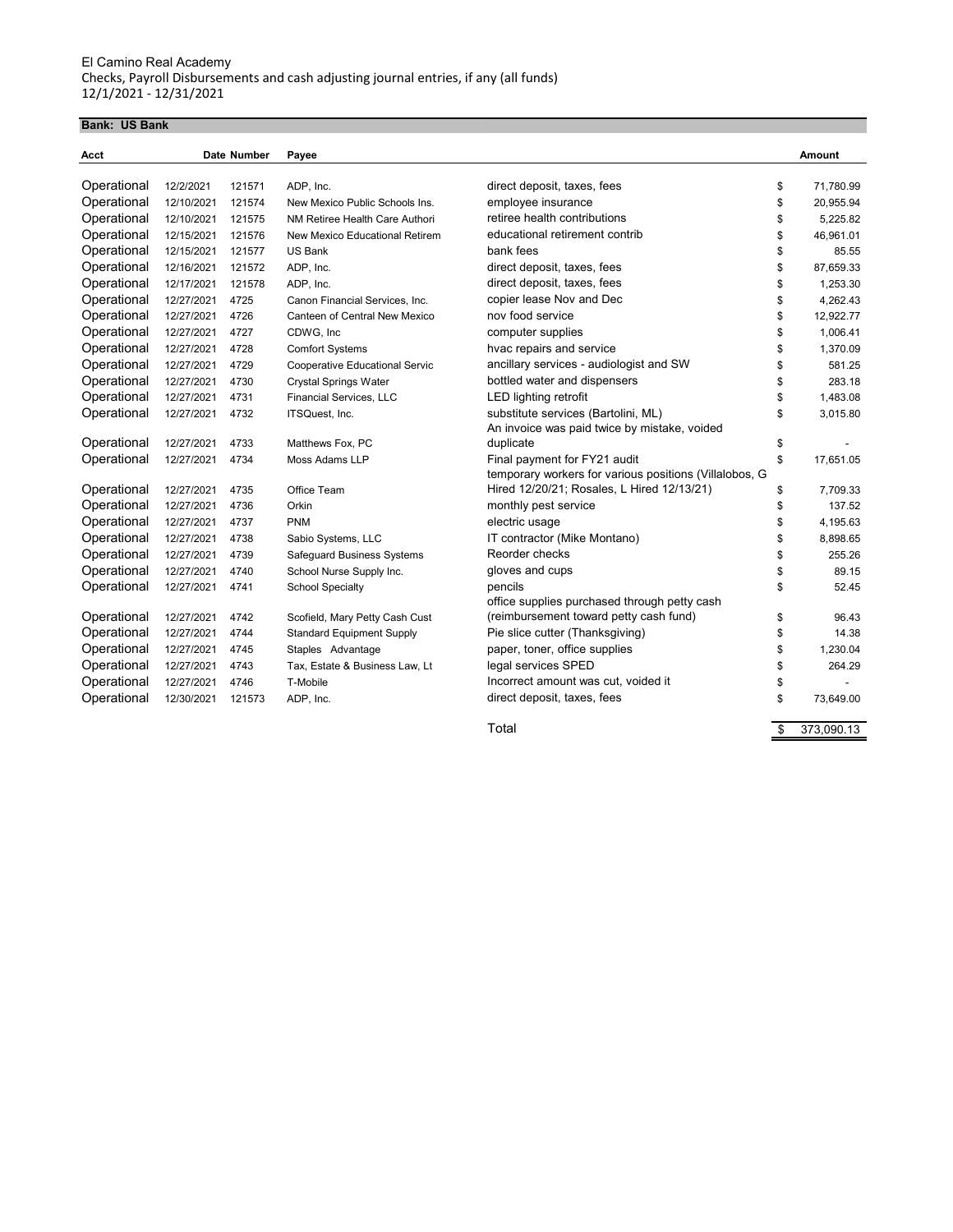|                                   |                                     |                                |     |                          |                                   |                    | % of Actual to |
|-----------------------------------|-------------------------------------|--------------------------------|-----|--------------------------|-----------------------------------|--------------------|----------------|
| Account Code                      | <b>Description</b>                  | <b>Budget (YTD)</b>            |     | <b>Actual (YTD)</b>      | Encumbrance (YTD) Available (YTD) |                    | <b>Budget</b>  |
| 11000-1000-51100-0000-001069-1611 | Instruction-Salaries Expense        | \$<br>356,652.00               | \$  | 139,917.74 \$            |                                   | \$<br>216,734.26   | 39.23          |
|                                   |                                     |                                |     |                          |                                   |                    |                |
| 11000-1000-51100-1010-001069-1411 | Instruction-Salaries Expense        | \$<br>498,888.00               | \$  | 221,662.38               | \$<br>$\blacksquare$              | \$<br>277,225.62   | 44.43          |
| 11000-1000-51100-1010-001069-1413 | Instruction-Salaries Expense        | \$<br>92,958.00 \$             |     |                          | \$                                | \$<br>92,958.00    | 0.00           |
| 11000-1000-51100-1010-001069-1711 | Instruction-Salaries Expense        | \$<br>75,814.00 \$             |     | 30,909.56                | \$<br>$\overline{\phantom{a}}$    | \$<br>44,904.44    | 40.77          |
| 11000-1000-51100-1010-001069-1713 | Instruction-Salaries Expense        | \$<br>24,980.00 \$             |     | 10,177.09 \$             | $\overline{\phantom{0}}$          | \$<br>14,802.91    | 40.74          |
| 11000-1000-51100-2000-001069-1412 | <b>Instruction-Salaries Expense</b> | \$<br>63,170.00 \$             |     | 26,958.14                | \$<br>$\blacksquare$              | \$<br>36,211.86    | 42.67          |
| 11000-1000-51100-2000-001069-1712 | Instruction-Salaries Expense        | \$<br>22,900.00 \$             |     | 9,329.65 \$              | $\blacksquare$                    | \$<br>13,570.35    | 40.74          |
| 11000-1000-51100-4020-001069-1411 | <b>Instruction-Salaries Expense</b> | \$<br>50,850.00 \$             |     | $\overline{\phantom{a}}$ | \$                                | \$<br>50,850.00    | 0.00           |
| 11000-1000-51100-4020-001069-1416 | <b>Instruction-Salaries Expense</b> | \$<br>25,781.00                | -\$ | 18,374.07                | \$<br>$\overline{\phantom{a}}$    | \$<br>7,406.93     | 71.26          |
| 11000-1000-51300-0000-001069-1611 | Instruction-Additional Compensation | \$                             | \$  | 241.88                   | \$<br>$\blacksquare$              | \$<br>(241.88)     | 0.00           |
| 11000-1000-51300-1010-001069-1411 | Instruction-Additional Compensation | \$<br>38,358.00                | \$  | 27,267.15 \$             | $\blacksquare$                    | \$<br>11,090.85    | 71.08          |
| 11000-1000-51300-1010-001069-1711 | Instruction-Additional Compensation | \$<br>$\overline{\phantom{a}}$ | \$  | 336.00 \$                |                                   | \$<br>(336.00)     | 0.00           |
| 11000-1000-51300-2000-001069-1412 | Instruction-Additional Compensation | \$<br>5,000.00 \$              |     | 7,574.98                 | \$<br>$\blacksquare$              | \$<br>(2,574.98)   | 151.49         |
| 11000-1000-51300-4040-001069-0000 | Instruction-Additional Compensation | \$<br>108,487.00 \$            |     | $\blacksquare$           | \$                                | \$<br>108,487.00   | 0.00           |
| 11000-1000-51300-4040-001069-1411 | Instruction-Additional Compensation | \$<br>12,250.00                | \$  | 26,254.33                | \$<br>$\blacksquare$              | \$<br>(14,004.33)  | 214.32         |
| 11000-1000-51300-4040-001069-1412 | Instruction-Additional Compensation | \$<br>÷,                       | \$  | $3,955.93$ \$            | ÷                                 | \$<br>(3,955.93)   | 0.00           |
| 11000-1000-51300-4040-001069-1416 | Instruction-Additional Compensation | \$<br>$\overline{a}$           | \$  | 1,786.07 \$              | $\overline{a}$                    | \$<br>(1,786.07)   | 0.00           |
| 11000-1000-51300-4040-001069-1611 | Instruction-Additional Compensation | \$<br>$\blacksquare$           | \$  | 9,916.50 \$              | L,                                | \$<br>(9,916.50)   | 0.00           |
| 11000-1000-51300-4040-001069-1711 | Instruction-Additional Compensation | \$<br>$\overline{\phantom{a}}$ | \$  | 2,496.23 \$              | L,                                | \$<br>(2,496.23)   | 0.00           |
| 11000-1000-51300-4040-001069-1712 | Instruction-Additional Compensation | \$<br>$\overline{a}$           | \$  | 507.21                   | \$<br>$\blacksquare$              | \$<br>(507.21)     | 0.00           |
| 11000-1000-51300-4040-001069-1713 | Instruction-Additional Compensation | \$                             | \$  | 553.30 \$                |                                   | \$<br>(553.30)     | 0.00           |
| 11000-1000-51300-9000-001069-1618 | Instruction-Additional Compensation | \$<br>9,000.00                 | \$  | 2,875.00 \$              | $\overline{\phantom{a}}$          | \$<br>6,125.00     | 31.94          |
| 11000-1000-52111-0000-001069-0000 | Instruction-Educational Retirement  | \$<br>$\overline{\phantom{a}}$ | \$  | 11,037.88 \$             |                                   | \$<br>(11,037.88)  | 0.00           |
| 11000-1000-52111-1010-001069-0000 | Instruction-Educational Retirement  | \$<br>166,900.00 \$            |     | 27,290.94                | \$<br>L,                          | \$<br>139,609.06   | 16.35          |
| 11000-1000-52111-2000-001069-0000 | Instruction-Educational Retirement  | \$<br>13,040.00 \$             |     | 4,172.49 \$              | $\blacksquare$                    | \$<br>8,867.51     | 31.99          |
| 11000-1000-52111-4020-001069-0000 | Instruction-Educational Retirement  | \$<br>11,610.00 \$             |     | 3,296.60 \$              |                                   | \$<br>8,313.40     | 28.39          |
| 11000-1000-52111-4040-001069-0000 | Instruction-Educational Retirement  | \$<br>18,291.00 \$             |     | 33,609.74 \$             | $\overline{\phantom{a}}$          | \$<br>(15, 318.74) | 183.75         |
| 11000-1000-52112-0000-001069-0000 | Instruction-ERA - Retiree Health    | \$                             | \$  | 1,456.73 \$              |                                   | \$<br>(1,456.73)   | 0.00           |
| 11000-1000-52112-1010-001069-0000 | Instruction-ERA - Retiree Health    | \$<br>22,033.00 \$             |     | 3,599.08                 | \$<br>$\blacksquare$              | \$<br>18,433.92    | 16.33          |
| 11000-1000-52112-2000-001069-0000 | Instruction-ERA - Retiree Health    | \$<br>1,721.00 \$              |     | 549.32 \$                |                                   | \$<br>1,171.68     | 31.91          |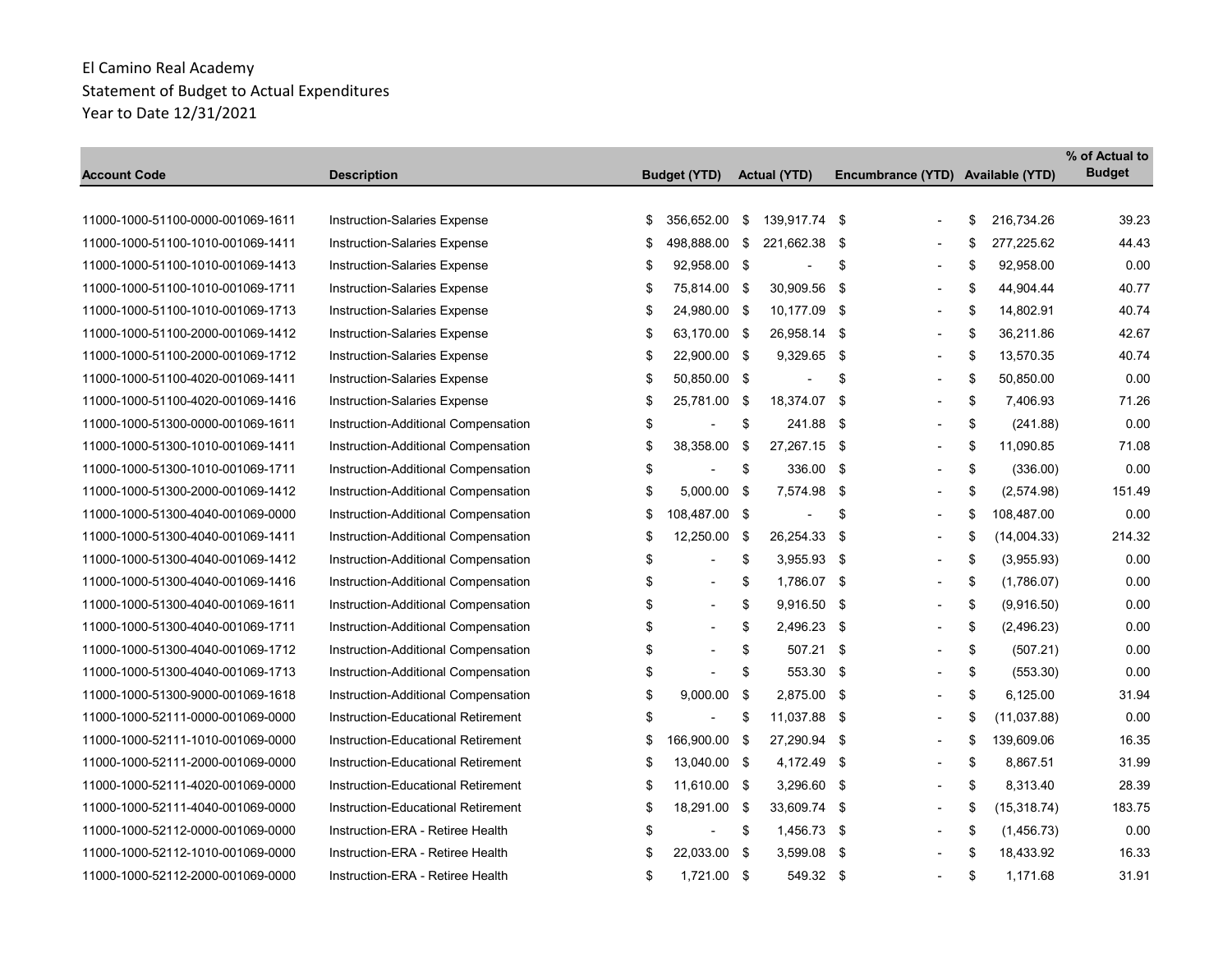| <b>Account Code</b>               | <b>Description</b>                      |    | <b>Budget (YTD)</b>      | <b>Actual (YTD)</b>      | Encumbrance (YTD) Available (YTD) |                   | % of Actual to<br><b>Budget</b> |
|-----------------------------------|-----------------------------------------|----|--------------------------|--------------------------|-----------------------------------|-------------------|---------------------------------|
| 11000-1000-52112-4020-001069-0000 | Instruction-ERA - Retiree Health        | \$ | 1,533.00 \$              | 439.79 \$                |                                   | \$<br>1,093.21    | 28.68                           |
| 11000-1000-52112-4040-001069-0000 | Instruction-ERA - Retiree Health        | \$ | 2,415.00 \$              | 4,437.02 \$              | ۰                                 | \$<br>(2,022.02)  | 183.72                          |
| 11000-1000-52210-0000-001069-0000 | Instruction-FICA Payments               | \$ |                          | \$<br>781.67 \$          |                                   | \$<br>(781.67)    | 0.00                            |
| 11000-1000-52210-1010-001069-0000 | Instruction-FICA Payments               | \$ | $\blacksquare$           | \$<br>246.89 \$          |                                   | \$<br>(246.89)    | 0.00                            |
| 11000-1000-52220-0000-001069-0000 | Instruction-Medicare Payments           | \$ | $\overline{\phantom{a}}$ | \$<br>1,198.58 \$        | $\overline{\phantom{a}}$          | \$<br>(1, 198.58) | 0.00                            |
| 11000-1000-52220-1010-001069-0000 | Instruction-Medicare Payments           | \$ | 15,974.00 \$             | 1,058.93 \$              | $\blacksquare$                    | \$<br>14,915.07   | 6.62                            |
| 11000-1000-52220-2000-001069-0000 | Instruction-Medicare Payments           | \$ | 1,248.00 \$              | 388.31 \$                | $\overline{\phantom{0}}$          | \$<br>859.69      | 31.11                           |
| 11000-1000-52220-4020-001069-0000 | Instruction-Medicare Payments           | \$ | $1,111.00$ \$            | 317.72 \$                |                                   | \$<br>793.28      | 28.59                           |
| 11000-1000-52220-4040-001069-0000 | Instruction-Medicare Payments           | \$ | 1,751.00 \$              | 3,066.67 \$              | ۰                                 | \$<br>(1,315.67)  | 175.13                          |
| 11000-1000-52311-0000-001069-0000 | Instruction-Health and Medical Premiums | \$ |                          | \$<br>8,891.95 \$        | $\overline{\phantom{a}}$          | \$<br>(8,891.95)  | 0.00                            |
| 11000-1000-52311-1010-001069-0000 | Instruction-Health and Medical Premiums | \$ | 81,009.00 \$             | 20,215.81 \$             | $\overline{\phantom{a}}$          | \$<br>60,793.19   | 24.95                           |
| 11000-1000-52311-2000-001069-0000 | Instruction-Health and Medical Premiums | \$ | 6,214.00 \$              | 2,336.16 \$              | $\overline{\phantom{a}}$          | \$<br>3,877.84    | 37.59                           |
| 11000-1000-52311-4020-001069-0000 | Instruction-Health and Medical Premiums | \$ | 5,533.00 \$              | $\overline{\phantom{a}}$ | \$<br>$\blacksquare$              | \$<br>5,533.00    | 0.00                            |
| 11000-1000-52312-0000-001069-0000 | Instruction-Life                        | \$ | ٠                        | \$<br>299.82 \$          | $\overline{\phantom{a}}$          | \$<br>(299.82)    | 0.00                            |
| 11000-1000-52312-1010-001069-0000 | Instruction-Life                        | \$ | 890.00 \$                | 375.03 \$                |                                   | \$<br>514.97      | 42.13                           |
| 11000-1000-52312-2000-001069-0000 | Instruction-Life                        | \$ | 70.00 \$                 | 69.48 \$                 |                                   | \$<br>0.52        | 99.25                           |
| 11000-1000-52312-4020-001069-0000 | Instruction-Life                        | \$ | 48.00 \$                 | $31.56$ \$               |                                   | \$<br>16.44       | 65.75                           |
| 11000-1000-52313-0000-001069-0000 | <b>Instruction-Dental</b>               | \$ | $\overline{\phantom{a}}$ | \$<br>317.09 \$          |                                   | \$<br>(317.09)    | 0.00                            |
| 11000-1000-52313-1010-001069-0000 | Instruction-Dental                      | \$ | 3,673.00 \$              | 1,061.16 \$              | $\overline{\phantom{a}}$          | \$<br>2,611.84    | 28.89                           |
| 11000-1000-52313-2000-001069-0000 | Instruction-Dental                      | \$ | 301.00 \$                | 103.00 \$                |                                   | \$<br>198.00      | 34.21                           |
| 11000-1000-52313-4020-001069-0000 | <b>Instruction-Dental</b>               | \$ | 268.00 \$                | $51.47$ \$               |                                   | \$<br>216.53      | 19.20                           |
| 11000-1000-52314-0000-001069-0000 | Instruction-Vision                      | \$ | $\overline{\phantom{a}}$ | \$<br>62.04 \$           |                                   | \$<br>(62.04)     | 0.00                            |
| 11000-1000-52314-1010-001069-0000 | Instruction-Vision                      | \$ | 629.00 \$                | 216.40 \$                |                                   | \$<br>412.60      | 34.40                           |
| 11000-1000-52314-2000-001069-0000 | Instruction-Vision                      | \$ | 52.00 \$                 | $\overline{\phantom{a}}$ | \$                                | \$<br>52.00       | 0.00                            |
| 11000-1000-52314-4020-001069-0000 | Instruction-Vision                      | \$ | 46.00 \$                 | 65.32 \$                 |                                   | \$<br>(19.32)     | 142.00                          |
| 11000-1000-52315-0000-001069-0000 | Instruction-Disability                  | \$ | $\overline{\phantom{a}}$ | \$<br>118.50 \$          |                                   | \$<br>(118.50)    | 0.00                            |
| 11000-1000-52315-1010-001069-0000 | Instruction-Disability                  | \$ | $1,154.00$ \$            | 320.72 \$                |                                   | \$<br>833.28      | 27.79                           |
| 11000-1000-52315-2000-001069-0000 | Instruction-Disability                  | \$ | 95.00 \$                 | $\sim$                   | \$                                | \$<br>95.00       | 0.00                            |
| 11000-1000-52315-4020-001069-0000 | Instruction-Disability                  | \$ | 84.00 \$                 | 39.40                    | -\$                               | \$<br>44.60       | 46.90                           |
| 11000-1000-52500-0000-001069-0000 | Instruction-Unemployment Compensation   | S  |                          | \$<br>199.12 \$          |                                   | \$<br>(199.12)    | 0.00                            |
| 11000-1000-52500-1010-001069-0000 | Instruction-Unemployment Compensation   | \$ | 2,494.00 \$              | 25.56 \$                 | $\overline{\phantom{a}}$          | \$<br>2,468.44    | 1.02                            |
|                                   |                                         |    |                          |                          |                                   |                   |                                 |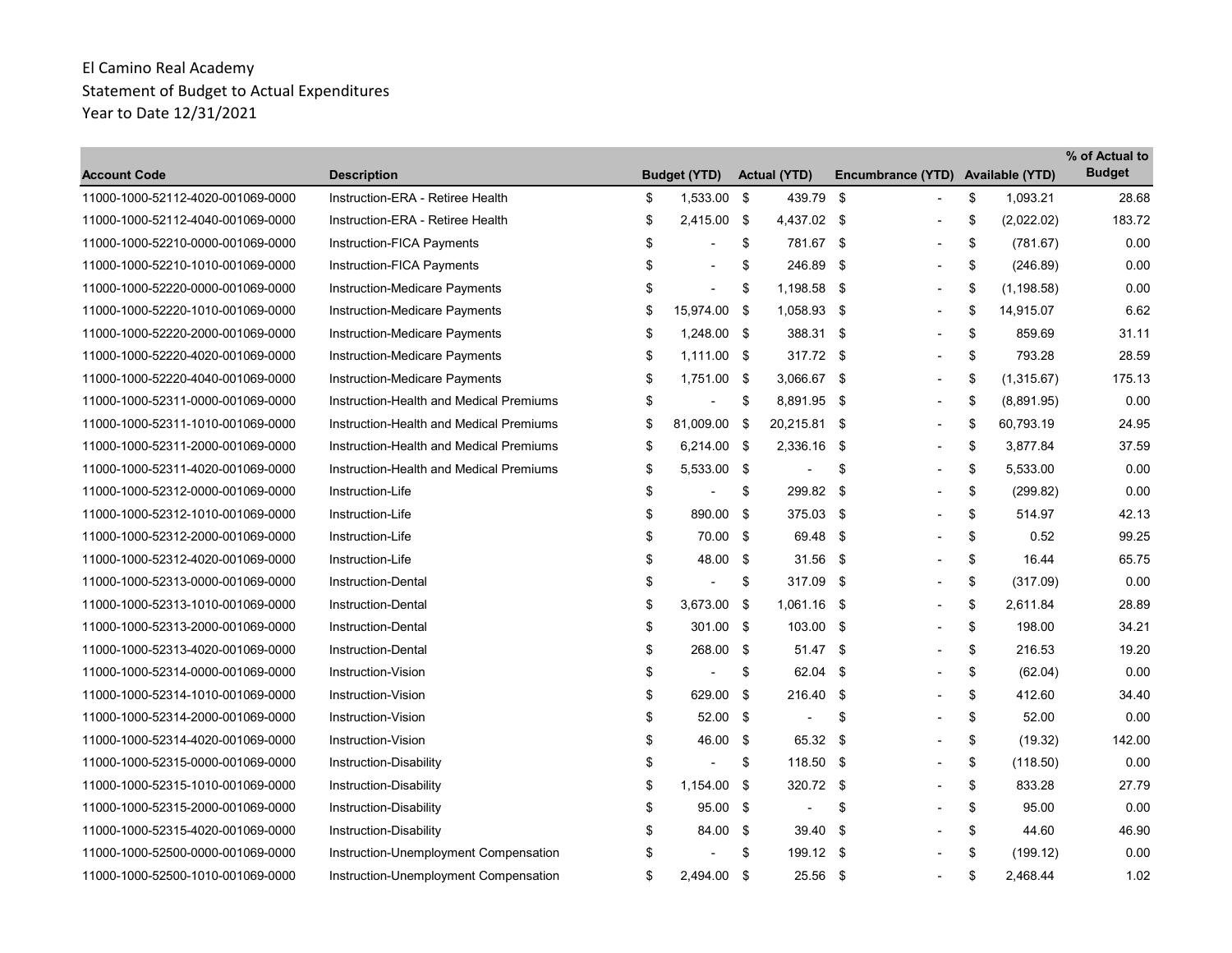| <b>Account Code</b>                                | <b>Description</b>                                       | <b>Budget (YTD)</b>    |      | <b>Actual (YTD)</b>            |      | Encumbrance (YTD) Available (YTD) |      |              | % of Actual to<br><b>Budget</b> |
|----------------------------------------------------|----------------------------------------------------------|------------------------|------|--------------------------------|------|-----------------------------------|------|--------------|---------------------------------|
| 11000-1000-52500-2000-001069-0000                  | Instruction-Unemployment Compensation                    | \$<br>196.00           | - \$ | 33.49                          | - \$ |                                   | \$   | 162.51       | 17.08                           |
| 11000-1000-52500-4020-001069-0000                  | Instruction-Unemployment Compensation                    | \$<br>134.00 \$        |      | 76.00 \$                       |      |                                   | \$   | 58.00        | 56.71                           |
| 11000-1000-52500-4040-001069-0000                  | Instruction-Unemployment Compensation                    | \$                     | \$   | 228.37 \$                      |      |                                   | \$   | (228.37)     | 0.00                            |
| 11000-1000-52710-1010-001069-0000                  | Instruction-Workers Compensation Premium                 | \$<br>18,970.00        | \$   | 19,333.00 \$                   |      |                                   | \$   | (363.00)     | 101.91                          |
| 11000-1000-52720-1010-001069-0000                  | Instruction-Workers Compensation Employer's Fee          | \$<br>532.00 \$        |      | 240.80                         | - \$ |                                   | \$   | 291.20       | 45.26                           |
| 11000-1000-52720-2000-001069-0000                  | Instruction-Workers Compensation Employer's Fee          | \$<br>42.00 \$         |      |                                | \$   |                                   | \$   | 42.00        | 0.00                            |
| 11000-1000-52720-4020-001069-0000                  | Instruction-Workers Compensation Employer's Fee          | \$<br>$29.00$ \$       |      | 4.30                           | -\$  |                                   | \$   | 24.70        | 14.82                           |
| 11000-1000-53330-1010-001069-0000                  | Instruction-Professional Development                     | \$<br>$\blacksquare$   | \$   | 4,000.00 \$                    |      |                                   | \$   | (4,000.00)   | 0.00                            |
| 11000-1000-53414-1010-001069-0000                  | Instruction-Other Professional/Technical Services        | \$<br>29,500.00        | - \$ | 33,127.83 \$                   |      | 17,716.50                         | - \$ | (21, 344.33) | 112.29                          |
| 11000-1000-53711-1010-001069-0000                  | Instruction-Other Charges                                | \$<br>$\blacksquare$   | \$   | 308.00 \$                      |      | 88.00 \$                          |      | (396.00)     | 0.00                            |
| 11000-1000-55915-1010-001069-0000                  | Instruction-Other Contract Services                      | \$<br>$\blacksquare$   | \$   | 1.444.00 \$                    |      |                                   | \$   | (1,444.00)   | 0.00                            |
| 11000-1000-56112-1010-001069-0000                  | Instruction-Other Textbooks                              | \$<br>33,265.00        | - \$ | 16,010.32 \$                   |      | 3,226.36                          | - \$ | 14,028.32    | 48.12                           |
| 11000-1000-56113-1010-001069-0000                  | Instruction-Software                                     | \$<br>15,360.00 \$     |      | 37,014.63 \$                   |      | 4,320.00 \$                       |      | (25, 974.63) | 240.98                          |
| 11000-1000-56118-1010-001069-0000                  | Instruction-General Supplies and Materials               | \$<br>8,000.00 \$      |      | 8,725.47 \$                    |      | 1,370.65 \$                       |      | (2,096.12)   | 109.06                          |
| 11000-1000-57332-1010-001069-0000                  | Instruction-Supply Assets (\$5,000 or Less)              | \$<br>$\overline{a}$   | \$   | 19,438.04 \$                   |      | 39,075.11 \$                      |      | (58, 513.15) | 0.00                            |
| <b>Subtotal of Element: Expenditure</b>            |                                                          |                        |      | \$1,851,303.00 \$812,825.41 \$ |      | 65,796.62 \$                      |      | 972,680.97   | 43.91                           |
| Subtotal of Element: [Function] 1000 - Instruction |                                                          | $$1,851,303.00$ \$     |      | 812,825.41 \$                  |      | 65,796.62 \$                      |      | 972,680.97   | 43.91                           |
| 11000-2110-51100-0000-001069-1217                  | Attendance and Social Work Services-Salaries Expense \$  | 40,600.00 \$           |      | 13,631.65 \$                   |      |                                   | \$   | 26,968.35    | 33.57                           |
| 11000-2110-52111-0000-001069-0000                  | Attendance and Social Work Services-Educational Retir \$ | 6,151.00 \$            |      | $2,065.21$ \$                  |      |                                   | \$   | 4,085.79     | 33.57                           |
| 11000-2110-52112-0000-001069-0000                  | Attendance and Social Work Services-ERA - Retiree He \$  | 812.00 \$              |      | 272.63 \$                      |      | $\overline{\phantom{a}}$          | \$   | 539.37       | 33.57                           |
| 11000-2110-52220-0000-001069-0000                  | Attendance and Social Work Services-Medicare Paymer \$   | 589.00 \$              |      | 192.81 \$                      |      |                                   | \$   | 396.19       | 32.73                           |
| 11000-2110-52311-0000-001069-0000                  | Attendance and Social Work Services-Health and Medic \$  | 2,404.00 \$            |      | $\blacksquare$                 | \$   |                                   | \$   | 2,404.00     | 0.00                            |
| 11000-2110-52312-0000-001069-0000                  | Attendance and Social Work Services-Life                 | \$<br>$32.00 \quad$ \$ |      | 21.04                          | -\$  |                                   | \$   | 10.96        | 65.75                           |
| 11000-2110-52313-0000-001069-0000                  | Attendance and Social Work Services-Dental               | \$<br>77.00 \$         |      |                                | \$   |                                   | \$   | 77.00        | 0.00                            |
| 11000-2110-52314-0000-001069-0000                  | Attendance and Social Work Services-Vision               | \$<br>$12.00$ \$       |      | $\blacksquare$                 | \$   |                                   | \$   | 12.00        | 0.00                            |
| 11000-2110-52315-0000-001069-0000                  | Attendance and Social Work Services-Disability           | \$<br>65.00 \$         |      | $30.40$ \$                     |      |                                   | \$   | 34.60        | 46.76                           |
| 11000-2110-52500-0000-001069-0000                  | Attendance and Social Work Services-Unemployment C \$    | 89.00 \$               |      | 32.38                          | -\$  |                                   | \$   | 56.62        | 36.38                           |
| 11000-2110-52720-0000-001069-0000                  | Attendance and Social Work Services-Workers Comper \$    | 19.00 \$               |      | $\blacksquare$                 | \$   |                                   | \$   | 19.00        | 0.00                            |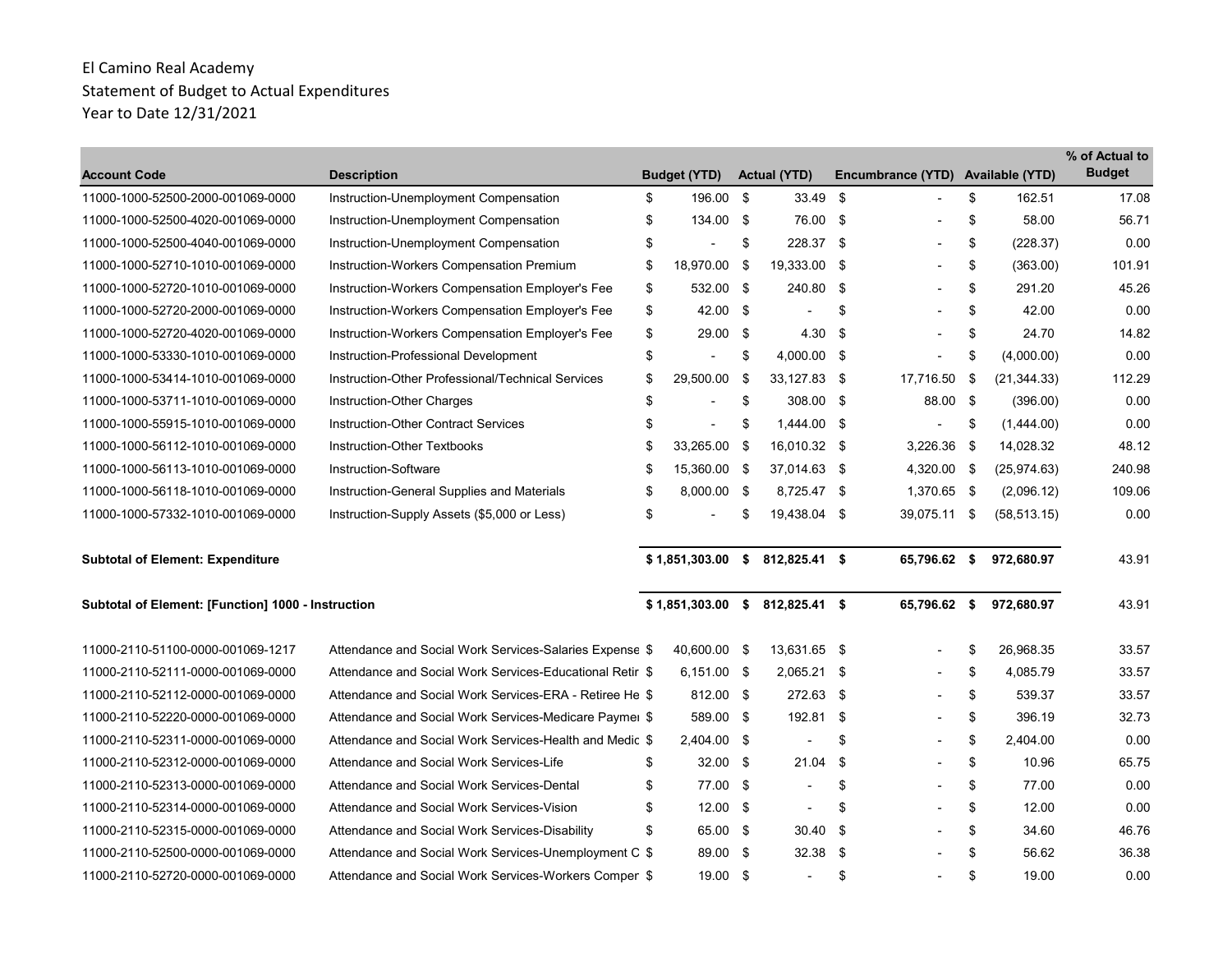| <b>Account Code</b>                                                        | <b>Description</b>                                       |    | <b>Budget (YTD)</b>      |      | <b>Actual (YTD)</b> | Encumbrance (YTD) Available (YTD) |                 | % of Actual to<br><b>Budget</b> |
|----------------------------------------------------------------------------|----------------------------------------------------------|----|--------------------------|------|---------------------|-----------------------------------|-----------------|---------------------------------|
| 11000-2110-53414-0000-001069-0000                                          | Attendance and Social Work Services-Other Profession: \$ |    | 4.000.00                 | - \$ | $1.972.92$ \$       | $3.463.50$ \$                     | (1,436.42)      | 49.32                           |
| <b>Subtotal of Element: Expenditure</b>                                    |                                                          | \$ | 54,850.00 \$             |      | 18,219.04 \$        | $3,463.50$ \$                     | 33,167.46       | 33.22                           |
| Subtotal of Element: [Function] 2110 - Attendance and Social Work Services |                                                          | s. | 54,850.00 \$             |      | 18,219.04 \$        | $3,463.50$ \$                     | 33,167.46       | 33.22                           |
| 11000-2120-51100-0000-001069-1211                                          | Guidance Services-Salaries Expense                       | \$ | 63,178.00 \$             |      | 30,859.99 \$        | $\overline{\phantom{a}}$          | \$<br>32,318.01 | 48.84                           |
| 11000-2120-51100-4025-001069-1211                                          | Guidance Services-Salaries Expense                       | \$ | 26,640.00 \$             |      | 20,703.03 \$        |                                   | \$<br>5,936.97  | 77.71                           |
| 11000-2120-51300-0000-001069-1211                                          | Guidance Services-Additional Compensation                | \$ |                          | \$   | 500.00 \$           |                                   | \$<br>(500.00)  | 0.00                            |
| 11000-2120-51300-4040-001069-1211                                          | Guidance Services-Additional Compensation                | \$ |                          | \$   | 483.45 \$           |                                   | \$<br>(483.45)  | 0.00                            |
| 11000-2120-52111-0000-001069-0000                                          | <b>Guidance Services-Educational Retirement</b>          | \$ | 9,571.00                 | - \$ | 4,751.03 \$         |                                   | \$<br>4,819.97  | 49.63                           |
| 11000-2120-52111-4025-001069-0000                                          | Guidance Services-Educational Retirement                 | \$ | 4,036.00 \$              |      | $3,160.90$ \$       |                                   | \$<br>875.10    | 78.31                           |
| 11000-2120-52111-4040-001069-0000                                          | Guidance Services-Educational Retirement                 | \$ |                          | \$   | 48.82 \$            |                                   | \$<br>(48.82)   | 0.00                            |
| 11000-2120-52112-0000-001069-0000                                          | Guidance Services-ERA - Retiree Health                   | \$ | 1,263.00 \$              |      | 627.22 \$           |                                   | \$<br>635.78    | 49.66                           |
| 11000-2120-52112-4025-001069-0000                                          | Guidance Services-ERA - Retiree Health                   | \$ | 533.00 \$                |      | 417.28 \$           |                                   | \$<br>115.72    | 78.28                           |
| 11000-2120-52112-4040-001069-0000                                          | Guidance Services-ERA - Retiree Health                   | \$ |                          | \$   | $6.44$ \$           |                                   | \$<br>(6.44)    | 0.00                            |
| 11000-2120-52220-0000-001069-0000                                          | Guidance Services-Medicare Payments                      | \$ | 916.00 \$                |      | 425.58 \$           |                                   | \$<br>490.42    | 46.46                           |
| 11000-2120-52220-4025-001069-0000                                          | Guidance Services-Medicare Payments                      | \$ | 386.00 \$                |      | 261.84 \$           |                                   | \$<br>124.16    | 67.83                           |
| 11000-2120-52220-4040-001069-0000                                          | Guidance Services-Medicare Payments                      | \$ | $\overline{\phantom{a}}$ | \$   | $4.53$ \$           |                                   | \$<br>(4.53)    | 0.00                            |
| 11000-2120-52311-0000-001069-0000                                          | Guidance Services-Health and Medical Premiums            | \$ | 4,760.00 \$              |      | 2,866.88 \$         |                                   | \$<br>1,893.12  | 60.22                           |
| 11000-2120-52311-4025-001069-0000                                          | Guidance Services-Health and Medical Premiums            | \$ | 4,157.00 \$              |      | 4,011.04 \$         |                                   | \$<br>145.96    | 96.48                           |
| 11000-2120-52312-0000-001069-0000                                          | Guidance Services-Life                                   | \$ | 32.00 \$                 |      | $31.56$ \$          |                                   | \$<br>0.44      | 98.62                           |
| 11000-2120-52312-4025-001069-0000                                          | Guidance Services-Life                                   | \$ | $21.00$ \$               |      | 24.56 \$            |                                   | \$<br>(3.56)    | 116.95                          |
| 11000-2120-52313-0000-001069-0000                                          | Guidance Services-Dental                                 | \$ | 121.00 \$                |      | 115.48 \$           |                                   | \$<br>5.52      | 95.43                           |
| 11000-2120-52313-4025-001069-0000                                          | Guidance Services-Dental                                 | \$ | 205.00 \$                |      | 188.46 \$           |                                   | \$<br>16.54     | 91.93                           |
| 11000-2120-52314-0000-001069-0000                                          | Guidance Services-Vision                                 | \$ | $19.00$ \$               |      | 22.56 \$            |                                   | \$<br>(3.56)    | 118.73                          |
| 11000-2120-52314-4025-001069-0000                                          | Guidance Services-Vision                                 | \$ | $34.00$ \$               |      | $25.43$ \$          |                                   | \$<br>8.57      | 74.79                           |
| 11000-2120-52315-0000-001069-0000                                          | Guidance Services-Disability                             | \$ | $101.00$ \$              |      | 71.04 \$            |                                   | \$<br>29.96     | 70.33                           |
| 11000-2120-52315-4025-001069-0000                                          | Guidance Services-Disability                             | \$ | 61.00 \$                 |      | 107.28 \$           |                                   | \$<br>(46.28)   | 175.86                          |
| 11000-2120-52500-0000-001069-0000                                          | Guidance Services-Unemployment Compensation              | \$ | $90.00$ \$               |      | $(9.49)$ \$         |                                   | \$<br>99.49     | $-10.54$                        |
| 11000-2120-52500-4025-001069-0000                                          | Guidance Services-Unemployment Compensation              | \$ | $30.00$ \$               |      | 50.87 \$            | $\overline{\phantom{a}}$          | \$<br>(20.87)   | 169.56                          |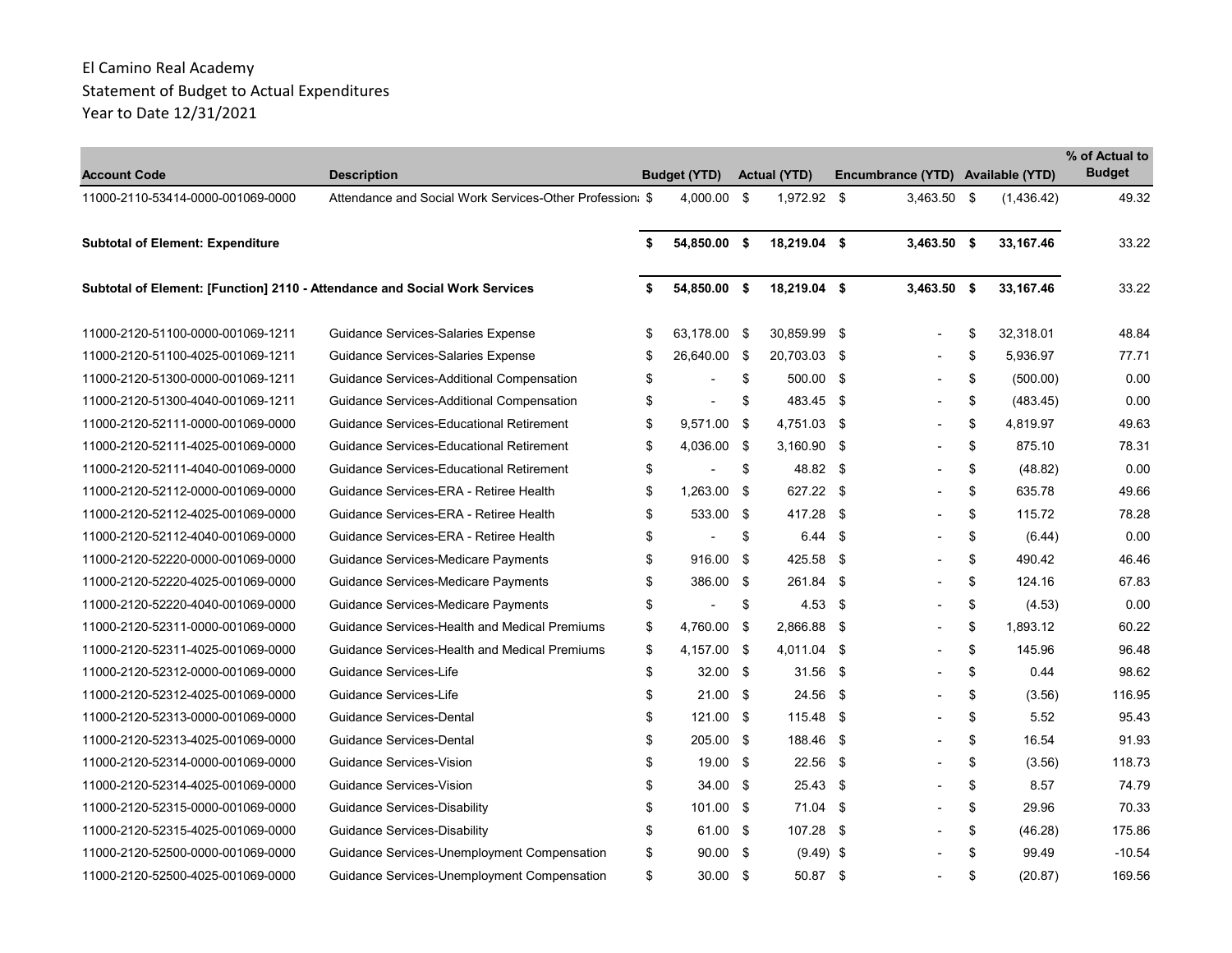| <b>Account Code</b>                                             | <b>Description</b>                                        | <b>Budget (YTD)</b>            |      | <b>Actual (YTD)</b> |      | Encumbrance (YTD)        |      | <b>Available (YTD)</b> | % of Actual to<br><b>Budget</b> |
|-----------------------------------------------------------------|-----------------------------------------------------------|--------------------------------|------|---------------------|------|--------------------------|------|------------------------|---------------------------------|
| 11000-2120-52500-4040-001069-0000                               | Guidance Services-Unemployment Compensation               | \$<br>$\overline{\phantom{a}}$ | \$   | 1.03                | - \$ |                          | \$   | (1.03)                 | 0.00                            |
| 11000-2120-52710-0000-001069-0000                               | Guidance Services-Workers Compensation Premium            | \$                             | S    | 3,671.00 \$         |      |                          | \$   | (3,671.00)             | 0.00                            |
| 11000-2120-52710-2000-001069-0000                               | Guidance Services-Workers Compensation Premium            | \$<br>3,932.00                 | - \$ |                     | \$   |                          | \$   | 3,932.00               | 0.00                            |
| 11000-2120-52720-0000-001069-0000                               | Guidance Services-Workers Compensation Employer's \$      | 19.00                          | - \$ | 30.10               | -\$  | $\overline{\phantom{a}}$ | \$   | (11.10)                | 158.42                          |
| 11000-2120-52720-4025-001069-0000                               | Guidance Services-Workers Compensation Employer's \$      | 19.00 \$                       |      | 4.30                | -\$  |                          | \$   | 14.70                  | 22.63                           |
| 11000-2120-53414-0000-001069-0000                               | Guidance Services-Other Professional/Technical Service \$ | $\blacksquare$                 | \$   | 5,756.14 \$         |      | $\blacksquare$           | \$   | (5,756.14)             | 0.00                            |
| 11000-2120-56118-0000-001069-0000                               | Guidance Services-General Supplies and Materials          | \$<br>$\blacksquare$           | \$   | 47.62 \$            |      |                          | \$   | (47.62)                | 0.00                            |
| 11000-2120-56118-4025-001069-0000                               | Guidance Services-General Supplies and Materials          | \$                             | \$   | 597.81 \$           |      |                          | \$   | (597.81)               | 0.00                            |
| <b>Subtotal of Element: Expenditure</b>                         |                                                           | \$<br>120,124.00 \$            |      | 79,863.78 \$        |      |                          | \$   | 40,260.22              | 66.48                           |
| <b>Subtotal of Element: [Function] 2120 - Guidance Services</b> |                                                           | \$<br>120,124.00 \$            |      | 79,863.78 \$        |      |                          | \$   | 40,260.22              | 66.48                           |
| 11000-2130-51300-4040-001069-1215                               | Health Services-Additional Compensation                   | \$                             | \$   | 1,756.37 \$         |      |                          | \$   | (1,756.37)             | 0.00                            |
| 11000-2130-52111-4025-001069-0000                               | <b>Health Services-Educational Retirement</b>             | \$                             | \$   | 24.19               | -\$  |                          | \$   | (24.19)                | 0.00                            |
| 11000-2130-52111-4040-001069-0000                               | <b>Health Services-Educational Retirement</b>             | \$                             | \$   | 241.90 \$           |      |                          | \$   | (241.90)               | 0.00                            |
| 11000-2130-52112-4025-001069-0000                               | Health Services-ERA - Retiree Health                      | \$                             | \$   | 3.19                | \$   |                          | \$   | (3.19)                 | 0.00                            |
| 11000-2130-52112-4040-001069-0000                               | Health Services-ERA - Retiree Health                      | \$                             | \$   | 31.90               | - \$ |                          | \$   | (31.90)                | 0.00                            |
| 11000-2130-52220-4025-001069-0000                               | Health Services-Medicare Payments                         | \$                             | \$   | $2.32$ \$           |      |                          | \$   | (2.32)                 | 0.00                            |
| 11000-2130-52220-4040-001069-0000                               | Health Services-Medicare Payments                         | \$                             | \$   | 22.78               | - \$ |                          | \$   | (22.78)                | 0.00                            |
| 11000-2130-52500-4025-001069-0000                               | Health Services-Unemployment Compensation                 | \$                             | \$   | $0.53$ \$           |      |                          | \$   | (0.53)                 | 0.00                            |
| 11000-2130-52500-4040-001069-0000                               | Health Services-Unemployment Compensation                 | \$                             | \$   | $2.02$ \$           |      |                          | \$   | (2.02)                 | 0.00                            |
| 11000-2130-53414-0000-001069-0000                               | Health Services-Other Professional/Technical Services     | \$                             | \$   | 323.63 \$           |      |                          | \$   | (323.63)               | 0.00                            |
| 11000-2130-56118-0000-001069-0000                               | Health Services-General Supplies and Materials            | \$<br>$1,000.00$ \$            |      | 614.21 \$           |      | 52.87 \$                 |      | 332.92                 | 61.42                           |
| <b>Subtotal of Element: Expenditure</b>                         |                                                           | \$<br>$1,000.00$ \$            |      | $3,023.04$ \$       |      | $52.87$ \$               |      | (2,075.91)             | 302.30                          |
| Subtotal of Element: [Function] 2130 - Health Services          |                                                           | \$<br>$1,000.00$ \$            |      | $3,023.04$ \$       |      | $52.87$ \$               |      | (2,075.91)             | 302.30                          |
| 11000-2140-53211-2000-001069-0000                               | Psychological Services-Diagnosticians - Contracted        | \$                             | \$   | 2,835.00 \$         |      | 16,838.75                | - \$ | (19,673.75)            | 0.00                            |
| 11000-2140-53215-0000-001069-0000                               | Psychological Services-Psychologists - Contracted         | \$                             | \$   |                     | \$   | 5,000.00 \$              |      | (5,000.00)             | 0.00                            |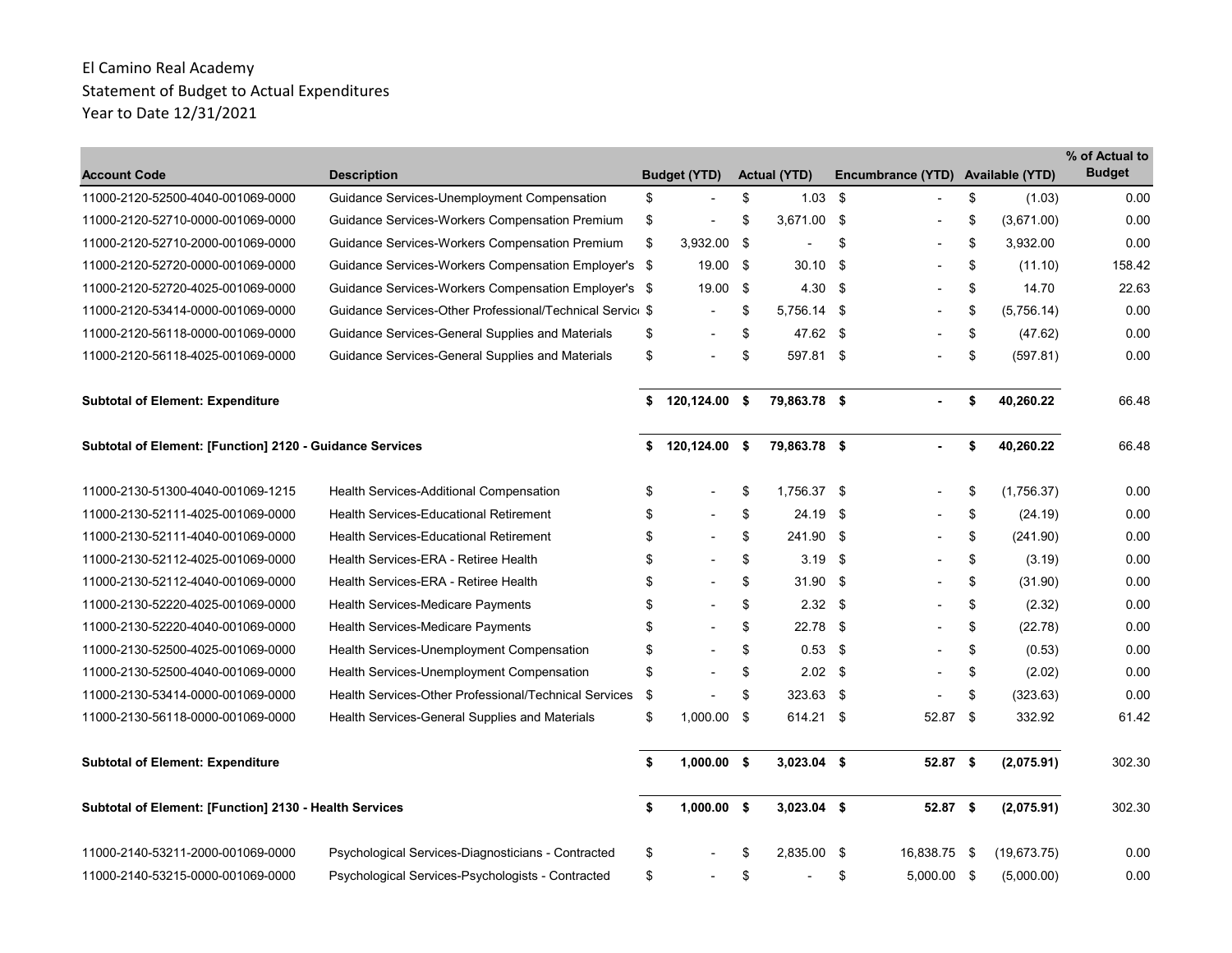| <b>Account Code</b>                                                          | <b>Description</b>                                                             | <b>Budget (YTD)</b> | <b>Actual (YTD)</b> |      | Encumbrance (YTD) Available (YTD) |     |              | % of Actual to<br><b>Budget</b> |
|------------------------------------------------------------------------------|--------------------------------------------------------------------------------|---------------------|---------------------|------|-----------------------------------|-----|--------------|---------------------------------|
| 11000-2140-53215-2000-001069-0000                                            | Psychological Services-Psychologists - Contracted                              | \$<br>5,000.00 \$   | 63.75 \$            |      |                                   | \$  | 4,936.25     | 1.27                            |
| 11000-2140-53218-0000-001069-0000                                            | Psychological Services-Specialists - Contracted                                | \$                  | \$<br>385.00 \$     |      |                                   | \$  | (385.00)     | 0.00                            |
| 11000-2140-53218-2000-001069-0000                                            | Psychological Services-Specialists - Contracted                                | \$<br>16,403.00 \$  | 5,551.25 \$         |      | 23,603.75                         | \$  | (12,752.00)  | 33.84                           |
| 11000-2140-53218-4025-001069-0000                                            | Psychological Services-Specialists - Contracted                                | \$                  | \$<br>3,045.00 \$   |      |                                   | \$  | (3,045.00)   | 0.00                            |
| 11000-2140-56118-2000-001069-0000                                            | Psychological Services-General Supplies and Materials \$                       | 500.00 \$           |                     | \$   |                                   | \$  | 500.00       | 0.00                            |
| <b>Subtotal of Element: Expenditure</b>                                      |                                                                                | \$<br>21,903.00 \$  | 11,880.00 \$        |      | 45,442.50                         | -\$ | (35, 419.50) | 54.24                           |
| Subtotal of Element: [Function] 2140 - Psychological Services                |                                                                                | \$<br>21,903.00 \$  | 11,880.00 \$        |      | 45,442.50 \$                      |     | (35, 419.50) | 54.24                           |
| 11000-2150-51100-2000-001069-1319                                            | Speech Pathology and Audiology Services-Salaries Exp \$                        | 11,071.00 \$        |                     | \$   |                                   | \$  | 11,071.00    | 0.00                            |
| 11000-2150-52720-2000-001069-0000                                            | Speech Pathology and Audiology Services-Workers Cor \$                         | 19.00 \$            |                     | \$   |                                   | \$  | 19.00        | 0.00                            |
| 11000-2150-53212-2000-001069-0000                                            | Speech Pathology and Audiology Services-Speech Ther \$                         | 31,008.00 \$        | 4,620.00            | - \$ | 27,875.50 \$                      |     | (1,487.50)   | 14.89                           |
| 11000-2150-53216-2000-001069-0000                                            | Speech Pathology and Audiology Services-Audiologists \$                        |                     | \$                  | \$   | 500.00 \$                         |     | (500.00)     | 0.00                            |
| <b>Subtotal of Element: Expenditure</b>                                      |                                                                                | \$<br>42,098.00 \$  | 4,620.00 \$         |      | 28,375.50 \$                      |     | 9,102.50     | 10.97                           |
|                                                                              | Subtotal of Element: [Function] 2150 - Speech Pathology and Audiology Services | 42,098.00 \$        | 4,620.00 \$         |      | 28,375.50 \$                      |     | 9,102.50     | 10.97                           |
| 11000-2160-53213-2000-001069-0000                                            | Occupational Therapy-Related Services-Occupational T \$                        | 13,680.00 \$        | 3,340.00 \$         |      | 10,715.00 \$                      |     | (375.00)     | 24.41                           |
| <b>Subtotal of Element: Expenditure</b>                                      |                                                                                | \$<br>13,680.00 \$  | $3,340.00$ \$       |      | $10,715.00$ \$                    |     | (375.00)     | 24.42                           |
| Subtotal of Element: [Function] 2160 - Occupational Therapy-Related Services |                                                                                | 13,680.00 \$        | 3,340.00 \$         |      | 10,715.00 \$                      |     | (375.00)     | 24.42                           |
| 11000-2190-51100-0000-001069-1217                                            | Other Support Services-Student-Salaries Expense                                | \$                  | \$<br>12,855.77 \$  |      |                                   | \$  | (12, 855.77) | 0.00                            |
| 11000-2190-51100-4025-001069-1217                                            | Other Support Services-Student-Salaries Expense                                | \$<br>32,614.00 \$  | 5,245.68 \$         |      |                                   | \$  | 27,368.32    | 16.08                           |
| 11000-2190-51100-4025-001069-1218                                            | Other Support Services-Student-Salaries Expense                                | \$<br>55,318.00 \$  | 27,020.77 \$        |      |                                   | \$  | 28,297.23    | 48.84                           |
| 11000-2190-51300-4025-001069-1217                                            | Other Support Services-Student-Additional Compensatic \$                       | $\blacksquare$      | \$<br>282.70        | - \$ |                                   | \$  | (282.70)     | 0.00                            |
| 11000-2190-52111-0000-001069-0000                                            | Other Support Services-Student-Educational Retirement \$                       |                     | \$<br>1,947.64      | - \$ |                                   | \$  | (1,947.64)   | 0.00                            |
| 11000-2190-52111-4025-001069-0000                                            | Other Support Services-Student-Educational Retirement \$                       | 13,321.00 \$        | 4,931.14 \$         |      |                                   | \$  | 8,389.86     | 37.01                           |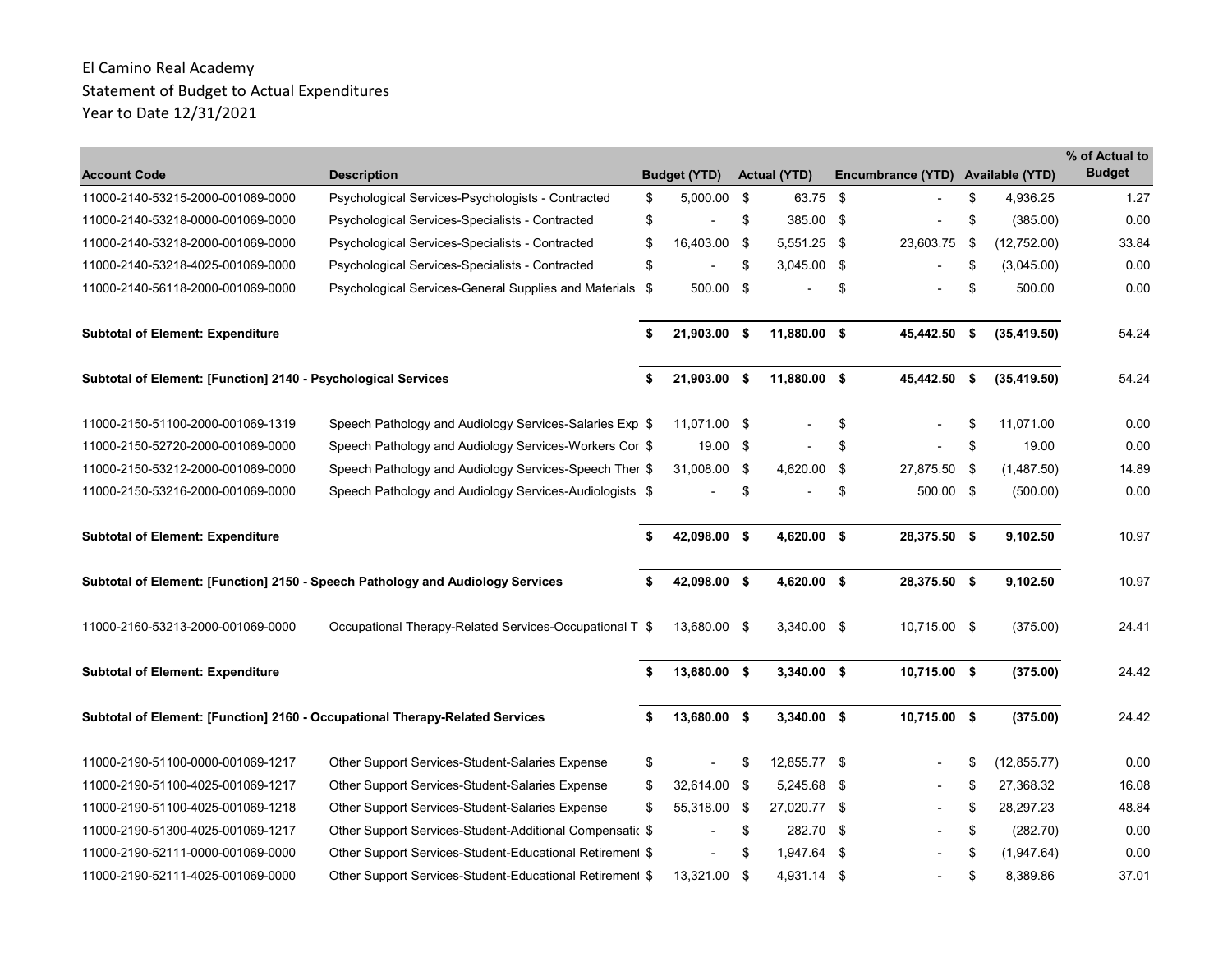| <b>Account Code</b>                                                   | <b>Description</b>                                        | <b>Budget (YTD)</b>  | <b>Actual (YTD)</b> |      | Encumbrance (YTD)        | <b>Available (YTD)</b> | % of Actual to<br><b>Budget</b> |
|-----------------------------------------------------------------------|-----------------------------------------------------------|----------------------|---------------------|------|--------------------------|------------------------|---------------------------------|
| 11000-2190-52112-0000-001069-0000                                     | Other Support Services-Student-ERA - Retiree Health       | \$                   | \$<br>257.12 \$     |      |                          | \$<br>(257.12)         | 0.00                            |
| 11000-2190-52112-4025-001069-0000                                     | Other Support Services-Student-ERA - Retiree Health       | \$<br>1,759.00 \$    | 651.00 \$           |      |                          | \$<br>1,108.00         | 37.00                           |
| 11000-2190-52220-0000-001069-0000                                     | Other Support Services-Student-Medicare Payments          | \$                   | \$<br>175.76 \$     |      | $\blacksquare$           | \$<br>(175.76)         | 0.00                            |
| 11000-2190-52220-4025-001069-0000                                     | Other Support Services-Student-Medicare Payments          | \$<br>1,274.00 \$    | 456.73 \$           |      |                          | \$<br>817.27           | 35.85                           |
| 11000-2190-52311-0000-001069-0000                                     | Other Support Services-Student-Health and Medical Pre \$  |                      | \$<br>1,040.46 \$   |      | $\blacksquare$           | \$<br>(1,040.46)       | 0.00                            |
| 11000-2190-52311-4025-001069-0000                                     | Other Support Services-Student-Health and Medical Pre \$  | 5,205.00 \$          | 1,663.52 \$         |      | $\blacksquare$           | \$<br>3,541.48         | 31.96                           |
| 11000-2190-52312-0000-001069-0000                                     | Other Support Services-Student-Life                       | \$                   | \$<br>$18.41$ \$    |      |                          | \$<br>(18.41)          | 0.00                            |
| 11000-2190-52312-4025-001069-0000                                     | Other Support Services-Student-Life                       | \$<br>63.00 \$       | 52.60 \$            |      |                          | \$<br>10.40            | 83.49                           |
| 11000-2190-52313-0000-001069-0000                                     | Other Support Services-Student-Dental                     | \$                   | \$<br>51.48 \$      |      |                          | \$<br>(51.48)          | 0.00                            |
| 11000-2190-52313-4025-001069-0000                                     | Other Support Services-Student-Dental                     | \$<br>166.00 \$      | 85.80 \$            |      |                          | \$<br>80.20            | 51.68                           |
| 11000-2190-52314-0000-001069-0000                                     | Other Support Services-Student-Vision                     | \$<br>$\blacksquare$ | \$<br>11.28         | - \$ |                          | \$<br>(11.28)          | 0.00                            |
| 11000-2190-52314-4025-001069-0000                                     | Other Support Services-Student-Vision                     | \$<br>26.00 \$       | $7.52$ \$           |      |                          | \$<br>18.48            | 28.92                           |
| 11000-2190-52315-4025-001069-0000                                     | Other Support Services-Student-Disability                 | \$<br>140.00 \$      | $\blacksquare$      | \$   |                          | \$<br>140.00           | 0.00                            |
| 11000-2190-52500-0000-001069-0000                                     | Other Support Services-Student-Unemployment Compe \$      |                      | \$<br>37.53         | - \$ |                          | \$<br>(37.53)          | 0.00                            |
| 11000-2190-52500-4025-001069-0000                                     | Other Support Services-Student-Unemployment Compe \$      | 89.00 \$             | 20.60 \$            |      |                          | \$<br>68.40            | 23.14                           |
| 11000-2190-52710-0000-001069-0000                                     | Other Support Services-Student-Workers Compensatior \$    |                      | \$<br>3,437.00 \$   |      |                          | \$<br>(3,437.00)       | 0.00                            |
| 11000-2190-52720-4025-001069-0000                                     | Other Support Services-Student-Workers Compensatior \$    | 38.00 \$             |                     | \$   |                          | \$<br>38.00            | 0.00                            |
| 11000-2190-53414-0000-001069-0000                                     | Other Support Services-Student-Other Professional/Tec \$  | 4,000.00 \$          | 19,328.34           | -\$  | 2,395.00                 | \$<br>(17, 723.34)     | 483.20                          |
| 11000-2190-56113-4025-001069-0000                                     | Other Support Services-Student-Software                   | \$<br>500.00 \$      | 350.00 \$           |      |                          | \$<br>150.00           | 70.00                           |
| 11000-2190-56118-0000-001069-0000                                     | Other Support Services-Student-General Supplies and M \$  |                      | \$<br>$38.94$ \$    |      |                          | \$<br>(38.94)          | 0.00                            |
| <b>Subtotal of Element: Expenditure</b>                               |                                                           | $$114,513.00$ \$     | 79,967.79 \$        |      | $2,395.00$ \$            | 32,150.21              | 69.83                           |
| Subtotal of Element: [Function] 2190 - Other Support Services-Student |                                                           | \$<br>114,513.00 \$  | 79,967.79 \$        |      | $2,395.00$ \$            | 32,150.21              | 69.83                           |
| 11000-2230-51100-0000-001069-1511                                     | Instruction-Related Technology-Salaries Expense           | \$<br>79,704.00 \$   | 15,873.54 \$        |      | $\overline{\phantom{a}}$ | \$<br>63,830.46        | 19.91                           |
| 11000-2230-52111-0000-001069-0000                                     | Instruction-Related Technology-Educational Retirement \$  | 12,075.00 \$         | 2,404.83 \$         |      |                          | \$<br>9.670.17         | 19.91                           |
| 11000-2230-52112-0000-001069-0000                                     | Instruction-Related Technology-ERA - Retiree Health       | \$<br>1,594.00 \$    | 317.47 \$           |      | $\overline{\phantom{a}}$ | \$<br>1,276.53         | 19.91                           |
| 11000-2230-52220-0000-001069-0000                                     | Instruction-Related Technology-Medicare Payments          | \$<br>1,156.00 \$    | 215.19 \$           |      |                          | \$<br>940.81           | 18.61                           |
| 11000-2230-52311-0000-001069-0000                                     | Instruction-Related Technology-Health and Medical Prer \$ | 8,052.00 \$          | 1,905.46 \$         |      |                          | \$<br>6,146.54         | 23.66                           |
| 11000-2230-52312-0000-001069-0000                                     | Instruction-Related Technology-Life                       | \$<br>48.00 \$       | 23.67 \$            |      |                          | \$<br>24.33            | 49.31                           |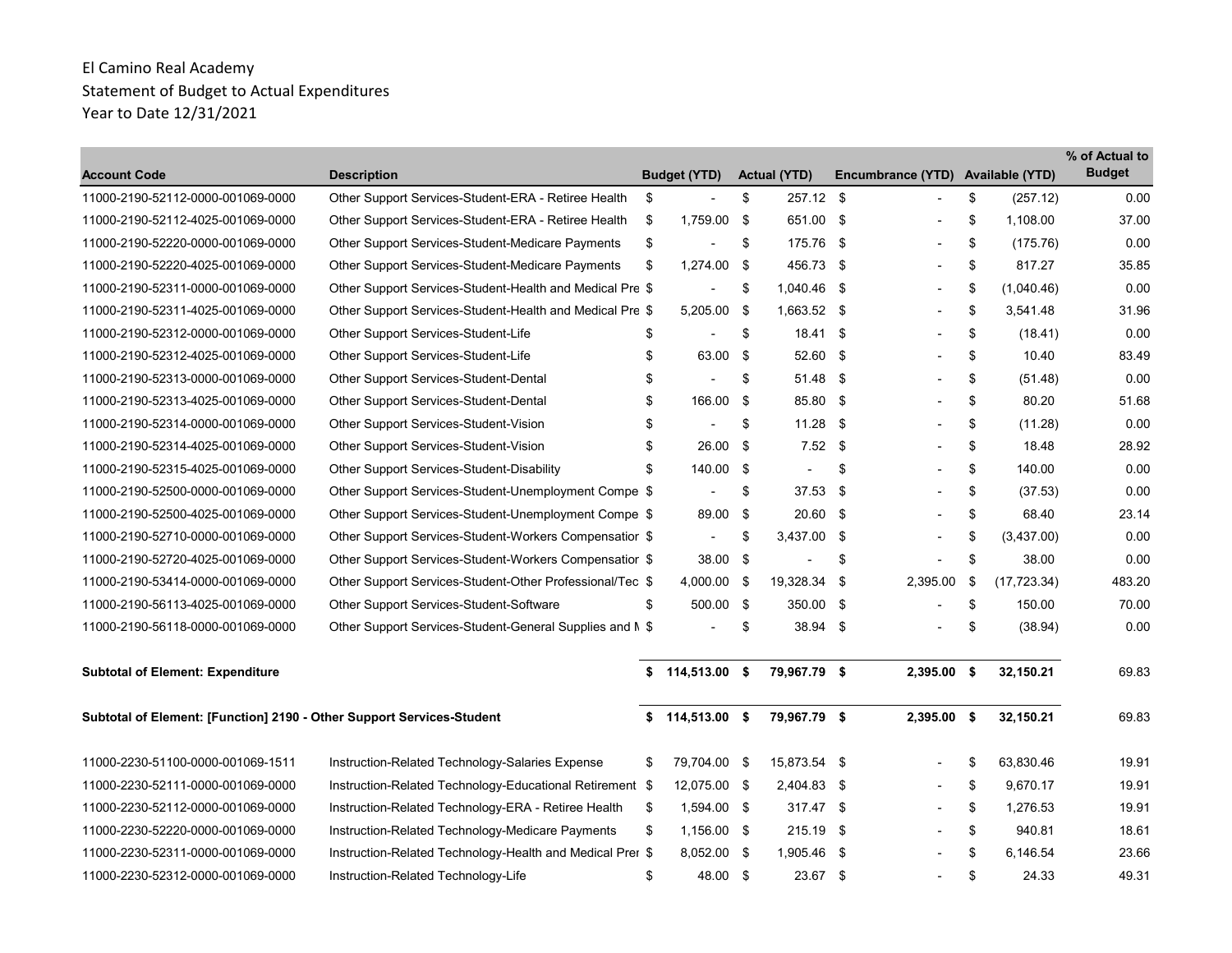| <b>Account Code</b>                                                   | <b>Description</b>                                        |    | <b>Budget (YTD)</b>      | <b>Actual (YTD)</b> |     | Encumbrance (YTD) Available (YTD) |                    | % of Actual to<br><b>Budget</b> |
|-----------------------------------------------------------------------|-----------------------------------------------------------|----|--------------------------|---------------------|-----|-----------------------------------|--------------------|---------------------------------|
| 11000-2230-52313-0000-001069-0000                                     | Instruction-Related Technology-Dental                     | \$ | 430.00 \$                | 115.97 \$           |     |                                   | \$<br>314.03       | 26.96                           |
| 11000-2230-52314-0000-001069-0000                                     | Instruction-Related Technology-Vision                     | \$ | 88.00 \$                 | 23.27               | \$  |                                   | \$<br>64.73        | 26.44                           |
| 11000-2230-52315-0000-001069-0000                                     | Instruction-Related Technology-Disability                 | \$ | 183.00 \$                | 43.08               | \$  |                                   | \$<br>139.92       | 23.54                           |
| 11000-2230-52500-0000-001069-0000                                     | Instruction-Related Technology-Unemployment Comper \$     |    | 134.00 \$                | 19.00               | \$  |                                   | \$<br>115.00       | 14.17                           |
| 11000-2230-52710-0000-001069-0000                                     | Instruction-Related Technology-Workers Compensation \$    |    | 1,092.00 \$              | 1,019.00            | \$  |                                   | \$<br>73.00        | 93.31                           |
| 11000-2230-52720-0000-001069-0000                                     | Instruction-Related Technology-Workers Compensation \$    |    | 29.00 \$                 |                     | \$  |                                   | \$<br>29.00        | 0.00                            |
| 11000-2230-53414-0000-001069-0000                                     | Instruction-Related Technology-Other Professional/Tech \$ |    | $\overline{\phantom{a}}$ | \$<br>8.063.85      | \$  | 3.186.15                          | \$<br>(11, 250.00) | 0.00                            |
| <b>Subtotal of Element: Expenditure</b>                               |                                                           |    | \$104,585.00\$           | 30,024.33 \$        |     | $3,186.15$ \$                     | 71,374.52          | 28.71                           |
| Subtotal of Element: [Function] 2230 - Instruction-Related Technology |                                                           | \$ | 104,585.00 \$            | 30,024.33 \$        |     | $3,186.15$ \$                     | 71,374.52          | 28.71                           |
| 11000-2310-51100-0000-001069-1111                                     | Board of Education-Salaries Expense                       | \$ | 102,146.00 \$            | 57,828.94 \$        |     |                                   | \$<br>44,317.06    | 56.61                           |
| 11000-2310-51100-0000-001069-1113                                     | Board of Education-Salaries Expense                       | S  | 33,705.00 \$             | 15,167.29           | \$  | $\blacksquare$                    | \$<br>18,537.71    | 45.00                           |
| 11000-2310-51300-0000-001069-1113                                     | Board of Education-Additional Compensation                | \$ | $\blacksquare$           | \$<br>930.65        | \$  |                                   | \$<br>(930.65)     | 0.00                            |
| 11000-2310-52111-0000-001069-0000                                     | Board of Education-Educational Retirement                 | \$ | 20,581.00 \$             | 11,199.94 \$        |     |                                   | \$<br>9,381.06     | 54.41                           |
| 11000-2310-52112-0000-001069-0000                                     | Board of Education-ERA - Retiree Health                   | \$ | 2.717.00 \$              | 1,478.61 \$         |     |                                   | \$<br>1.238.39     | 54.42                           |
| 11000-2310-52220-0000-001069-0000                                     | <b>Board of Education-Medicare Payments</b>               | \$ | 1,970.00 \$              | 1,037.73            | \$  |                                   | \$<br>932.27       | 52.67                           |
| 11000-2310-52311-0000-001069-0000                                     | Board of Education-Health and Medical Premiums            | \$ | 4,766.00 \$              | 2,318.36            | \$  | $\blacksquare$                    | \$<br>2,447.64     | 48.64                           |
| 11000-2310-52312-0000-001069-0000                                     | Board of Education-Life                                   | \$ | 64.00 \$                 | 63.12 \$            |     |                                   | \$<br>0.88         | 98.62                           |
| 11000-2310-52313-0000-001069-0000                                     | <b>Board of Education-Dental</b>                          | \$ | 204.00 \$                | 102.96 \$           |     |                                   | \$<br>101.04       | 50.47                           |
| 11000-2310-52314-0000-001069-0000                                     | Board of Education-Vision                                 | \$ | 190.00 \$                | 22.56               | \$  |                                   | \$<br>167.44       | 11.87                           |
| 11000-2310-52315-0000-001069-0000                                     | Board of Education-Disability                             | \$ | 353.00 \$                | 102.60              | \$  |                                   | \$<br>250.40       | 29.06                           |
| 11000-2310-52500-0000-001069-0000                                     | Board of Education-Unemployment Compensation              | \$ | 178.00 \$                | 31.65               | -\$ | $\overline{\phantom{a}}$          | \$<br>146.35       | 17.78                           |
| 11000-2310-52710-0000-001069-0000                                     | Board of Education-Workers Compensation Premium           | \$ | 1,861.00 \$              | 1,737.00            | \$  |                                   | \$<br>124.00       | 93.33                           |
| 11000-2310-52720-0000-001069-0000                                     | Board of Education-Workers Compensation Employer's \$     |    | 38.00 \$                 | 17.20               | \$  |                                   | \$<br>20.80        | 45.26                           |
| 11000-2310-53411-0000-001069-0000                                     | Board of Education-Auditing                               | \$ | 22,000.00 \$             | 17,651.05 \$        |     | 4,348.95                          | \$                 | 80.23                           |
| 11000-2310-53413-0000-001069-0000                                     | Board of Education-Legal                                  | \$ | $9,000.00$ \$            | 24,065.84 \$        |     | 5,705.03                          | \$<br>(20, 770.87) | 267.39                          |
| 11000-2310-53414-0000-001069-0000                                     | Board of Education-Other Professional/Technical Servic \$ |    | 14,400.00 \$             | 8,705.82 \$         |     | 2,666.00 \$                       | 3,028.18           | 60.45                           |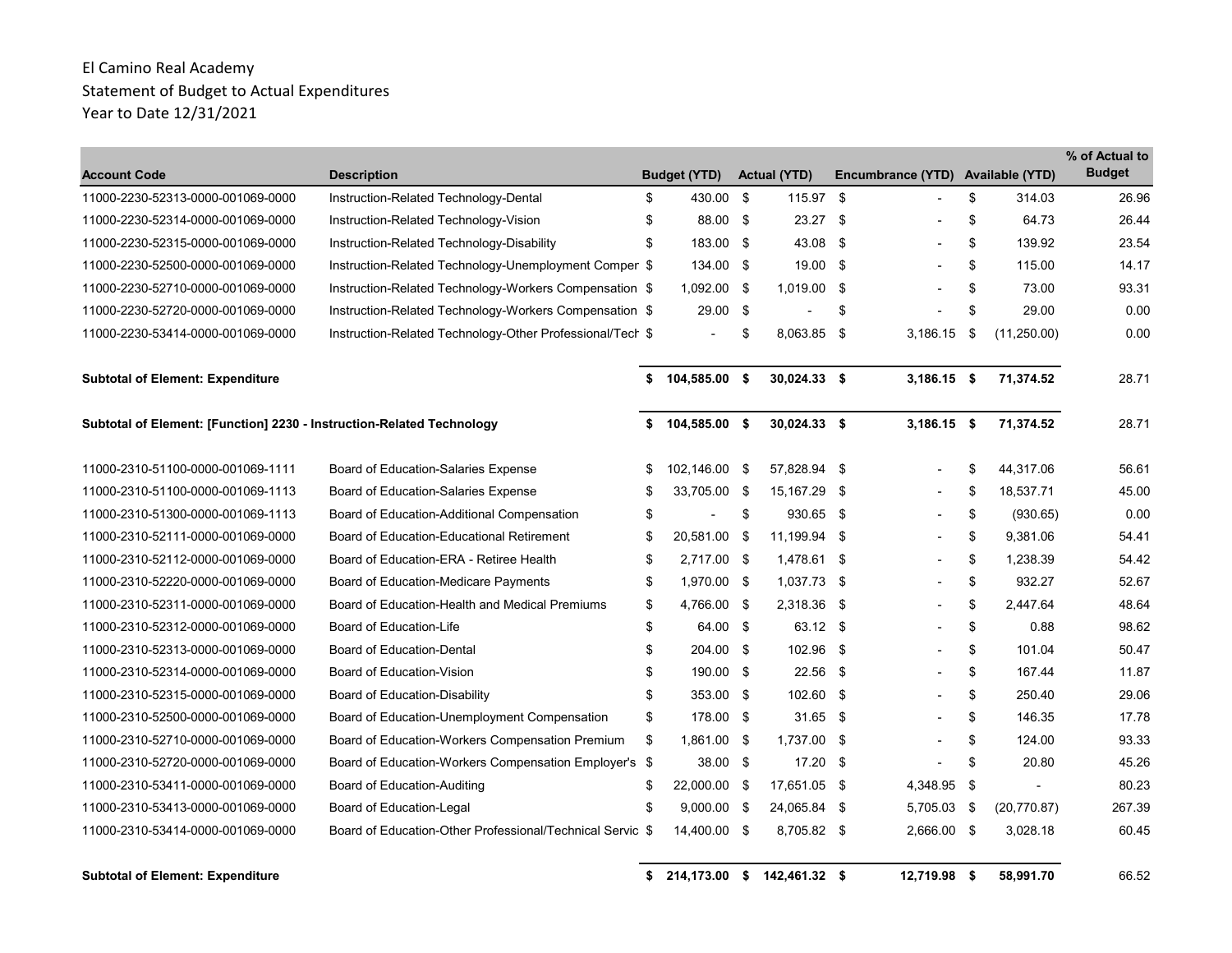| <b>Account Code</b>                                            | <b>Description</b>                                       | <b>Budget (YTD)</b>  |      | <b>Actual (YTD)</b>         |      | Encumbrance (YTD) Available (YTD) |                  | % of Actual to<br><b>Budget</b> |
|----------------------------------------------------------------|----------------------------------------------------------|----------------------|------|-----------------------------|------|-----------------------------------|------------------|---------------------------------|
| Subtotal of Element: [Function] 2310 - Board of Education      |                                                          | \$                   |      | 214,173.00 \$ 142,461.32 \$ |      | 12,719.98 \$                      | 58,991.70        | 66.52                           |
| 11000-2410-51100-0000-001069-1112                              | Office of the Principal-Salaries Expense                 | \$<br>53.360.00 \$   |      | 24.613.15 \$                |      |                                   | \$<br>28.746.85  | 46.12                           |
| 11000-2410-52111-0000-001069-0000                              | Office of the Principal-Educational Retirement           | \$<br>8,084.00 \$    |      | 3,728.90                    | - \$ |                                   | \$<br>4,355.10   | 46.12                           |
| 11000-2410-52112-0000-001069-0000                              | Office of the Principal-ERA - Retiree Health             | \$<br>1,067.00 \$    |      | 492.28 \$                   |      |                                   | \$<br>574.72     | 46.13                           |
| 11000-2410-52220-0000-001069-0000                              | Office of the Principal-Medicare Payments                | \$<br>774.00 \$      |      | 323.79 \$                   |      |                                   | \$<br>450.21     | 41.83                           |
| 11000-2410-52311-0000-001069-0000                              | Office of the Principal-Health and Medical Premiums      | \$<br>8,327.00 \$    |      | 3,245.92 \$                 |      |                                   | \$<br>5.081.08   | 38.98                           |
| 11000-2410-52312-0000-001069-0000                              | Office of the Principal-Life                             | \$<br>42.00 \$       |      | $17.52$ \$                  |      |                                   | \$<br>24.48      | 41.71                           |
| 11000-2410-52313-0000-001069-0000                              | Office of the Principal-Dental                           | \$<br>411.00 \$      |      | 153.98 \$                   |      |                                   | \$<br>257.02     | 37.46                           |
| 11000-2410-52314-0000-001069-0000                              | Office of the Principal-Vision                           | \$<br>68.00 \$       |      | 25.45 \$                    |      |                                   | \$<br>42.55      | 37.42                           |
| 11000-2410-52315-0000-001069-0000                              | Office of the Principal-Disability                       | \$<br>$122.00$ \$    |      | 45.62 \$                    |      |                                   | \$<br>76.38      | 37.39                           |
| 11000-2410-52500-0000-001069-0000                              | Office of the Principal-Unemployment Compensation        | \$<br>60.00 \$       |      | 60.02 \$                    |      |                                   | \$<br>(0.02)     | 100.03                          |
| 11000-2410-52720-0000-001069-0000                              | Office of the Principal-Workers Compensation Employer \$ |                      | \$   | 4.30                        | - \$ |                                   | \$<br>(4.30)     | 0.00                            |
| <b>Subtotal of Element: Expenditure</b>                        |                                                          | \$<br>72,315.00 \$   |      | 32,710.93 \$                |      |                                   | \$<br>39,604.07  | 45.23                           |
| Subtotal of Element: [Function] 2410 - Office of the Principal |                                                          | \$<br>72,315.00 \$   |      | 32,710.93 \$                |      |                                   | \$<br>39,604.07  | 45.23                           |
| 11000-2510-51100-0000-001069-1115                              | <b>Fiscal Services-Salaries Expense</b>                  | \$<br>63,945.00      | - \$ | 68,469.25 \$                |      |                                   | \$<br>(4,524.25) | 107.07                          |
| 11000-2510-51300-0000-001069-1217                              | <b>Fiscal Services-Additional Compensation</b>           | \$<br>$\blacksquare$ | \$   | 1,938.75 \$                 |      |                                   | \$<br>(1,938.75) | 0.00                            |
| 11000-2510-52111-0000-001069-0000                              | <b>Fiscal Services-Educational Retirement</b>            | \$<br>9,688.00 \$    |      | 10,245.81 \$                |      |                                   | \$<br>(557.81)   | 105.75                          |
| 11000-2510-52112-0000-001069-0000                              | Fiscal Services-ERA - Retiree Health                     | \$<br>1,279.00 \$    |      | 1,354.19 \$                 |      |                                   | \$<br>(75.19)    | 105.87                          |
| 11000-2510-52210-0000-001069-0000                              | Fiscal Services-FICA Payments                            | \$<br>$\blacksquare$ | \$   | 167.40 \$                   |      |                                   | \$<br>(167.40)   | 0.00                            |
| 11000-2510-52220-0000-001069-0000                              | <b>Fiscal Services-Medicare Payments</b>                 | \$<br>927.00 \$      |      | $1,013.94$ \$               |      |                                   | \$<br>(86.94)    | 109.37                          |
| 11000-2510-52311-0000-001069-0000                              | <b>Fiscal Services-Health and Medical Premiums</b>       | \$<br>11,916.00 \$   |      |                             | \$   |                                   | \$<br>11,916.00  | 0.00                            |
| 11000-2510-52312-0000-001069-0000                              | <b>Fiscal Services-Life</b>                              | \$<br>$32.00$ \$     |      | 44.71                       | -\$  |                                   | \$<br>(12.71)    | 139.71                          |
| 11000-2510-52313-0000-001069-0000                              | <b>Fiscal Services-Dental</b>                            | \$<br>473.00 \$      |      | $\blacksquare$              | \$   |                                   | \$<br>473.00     | 0.00                            |
| 11000-2510-52314-0000-001069-0000                              | <b>Fiscal Services-Vision</b>                            | \$<br>$90.00$ \$     |      | 7.52                        | - \$ |                                   | \$<br>82.48      | 8.35                            |
| 11000-2510-52315-0000-001069-0000                              | <b>Fiscal Services-Disability</b>                        | \$<br>166.00 \$      |      | 51.30 \$                    |      |                                   | \$<br>114.70     | 30.90                           |
| 11000-2510-52500-0000-001069-0000                              | Fiscal Services-Unemployment Compensation                | \$                   | \$   | 73.29 \$                    |      |                                   | \$<br>(73.29)    | 0.00                            |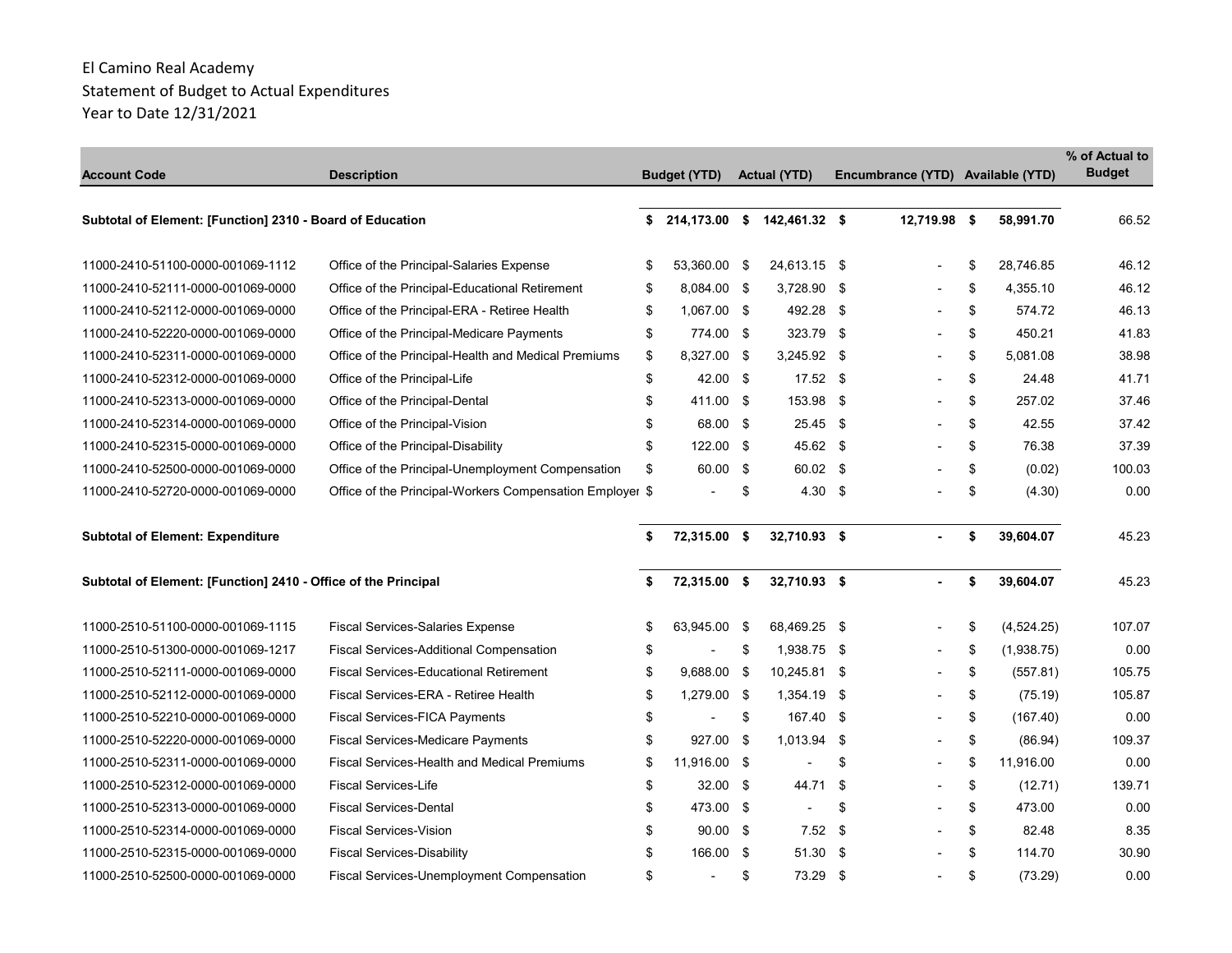| <b>Account Code</b>                                    | <b>Description</b>                                                                    |      | <b>Budget (YTD)</b> | <b>Actual (YTD)</b>      |      | Encumbrance (YTD) Available (YTD) |                    | % of Actual to<br><b>Budget</b> |
|--------------------------------------------------------|---------------------------------------------------------------------------------------|------|---------------------|--------------------------|------|-----------------------------------|--------------------|---------------------------------|
| 11000-2510-52510-0000-001069-0000                      | <b>Fiscal Services-General</b>                                                        | \$   | 89.00 \$            | $\overline{\phantom{a}}$ | \$   |                                   | \$<br>89.00        | 0.00                            |
| 11000-2510-52710-0000-001069-0000                      | <b>Fiscal Services-Workers Compensation Premium</b>                                   | \$   | 1,240.00 \$         | $1,157.16$ \$            |      |                                   | \$<br>82.84        | 93.31                           |
| 11000-2510-52720-0000-001069-0000                      | Fiscal Services-Workers Compensation Employer's Fee \$                                |      | 19.00 \$            | 21.50                    | - \$ |                                   | \$<br>(2.50)       | 113.15                          |
| 11000-2510-53330-0000-001069-0000                      | <b>Fiscal Services-Professional Development</b>                                       | \$   | 2,000.00 \$         |                          | \$   |                                   | \$<br>2,000.00     | 0.00                            |
| 11000-2510-53414-0000-001069-0000                      | Fiscal Services-Other Professional/Technical Services                                 | \$   | $9,100.00$ \$       | 6,947.68 \$              |      | 60,477.00                         | \$<br>(58, 324.68) | 76.34                           |
| <b>Subtotal of Element: Expenditure</b>                |                                                                                       | \$   | 100,964.00 \$       | 91,492.50 \$             |      | 60,477.00 \$                      | (51,005.50)        | 90.62                           |
| Subtotal of Element: [Function] 2510 - Fiscal Services |                                                                                       | \$   | 100,964.00 \$       | 91,492.50 \$             |      | 60,477.00 \$                      | (51,005.50)        | 90.62                           |
| 11000-2530-54620-0000-001069-0000                      | Printing, Publishing, and Duplicating Services-Rental of \$                           |      | 22,032.00 \$        | 11,663.11 \$             |      | 11,016.00 \$                      | (647.11)           | 52.93                           |
| 11000-2530-56118-0000-001069-0000                      | Printing, Publishing, and Duplicating Services-General S \$                           |      | 7,500.00 \$         | 896.54 \$                |      | 1,903.90 \$                       | 4,699.56           | 11.95                           |
| <b>Subtotal of Element: Expenditure</b>                |                                                                                       | \$   | 29,532.00 \$        | 12,559.65 \$             |      | 12,919.90 \$                      | 4.052.45           | 42.53                           |
|                                                        | Subtotal of Element: [Function] 2530 - Printing, Publishing, and Duplicating Services | Ŝ.   | 29,532.00 \$        | 12,559.65 \$             |      | 12,919.90 \$                      | 4,052.45           | 42.53                           |
| 11000-2580-51100-0000-001069-1511                      | Administrative Technology Services-Salaries Expense                                   | - \$ | 26,568.00 \$        | 959.26 \$                |      |                                   | \$<br>25,608.74    | 3.61                            |
| 11000-2580-52111-0000-001069-0000                      | Administrative Technology Services-Educational Retiren \$                             |      | 4,025.00 \$         | 145.33 \$                |      |                                   | \$<br>3,879.67     | 3.61                            |
| 11000-2580-52112-0000-001069-0000                      | Administrative Technology Services-ERA - Retiree Heal \$                              |      | 531.00 \$           | 19.19 \$                 |      |                                   | \$<br>511.81       | 3.61                            |
| 11000-2580-52220-0000-001069-0000                      | Administrative Technology Services-Medicare Payments \$                               |      | 385.00 \$           | $11.15$ \$               |      |                                   | \$<br>373.85       | 2.89                            |
| 11000-2580-52311-0000-001069-0000                      | Administrative Technology Services-Health and Medical \$                              |      | 4,951.00 \$         | 243.50 \$                |      |                                   | \$<br>4.707.50     | 4.91                            |
| 11000-2580-52312-0000-001069-0000                      | Administrative Technology Services-Life                                               | \$   | 16.00 \$            | $2.63$ \$                |      |                                   | \$<br>13.37        | 16.43                           |
| 11000-2580-52313-0000-001069-0000                      | Administrative Technology Services-Dental                                             | \$   | 197.00 \$           | $16.33$ \$               |      |                                   | \$<br>180.67       | 8.28                            |
| 11000-2580-52314-0000-001069-0000                      | Administrative Technology Services-Vision                                             | \$   | 37.00 \$            | $3.15$ \$                |      |                                   | \$<br>33.85        | 8.51                            |
| 11000-2580-52315-0000-001069-0000                      | Administrative Technology Services-Disability                                         | \$   | 69.00 \$            | $3.32$ \$                |      |                                   | \$<br>65.68        | 4.81                            |
| 11000-2580-52500-0000-001069-0000                      | Administrative Technology Services-Unemployment Cor \$                                |      |                     | \$<br>$2.53$ \$          |      |                                   | \$<br>(2.53)       | 0.00                            |
| 11000-2580-52510-0000-001069-0000                      | Administrative Technology Services-General                                            | \$   | 45.00 \$            |                          | \$   |                                   | \$<br>45.00        | 0.00                            |
| 11000-2580-52720-0000-001069-0000                      | Administrative Technology Services-Workers Compens: \$                                |      | $10.00$ \$          |                          | \$   |                                   | \$<br>10.00        | 0.00                            |
| 11000-2580-53414-0000-001069-0000                      | Administrative Technology Services-Other Professional/ \$                             |      | $3,200.00$ \$       | 16,164.36                | - \$ | 23,322.33                         | \$<br>(36, 286.69) | 505.13                          |
| 11000-2580-56113-0000-001069-0000                      | Administrative Technology Services-Software                                           | S    | 29,048.00 \$        | 11,235.76 \$             |      |                                   | \$<br>17,812.24    | 38.67                           |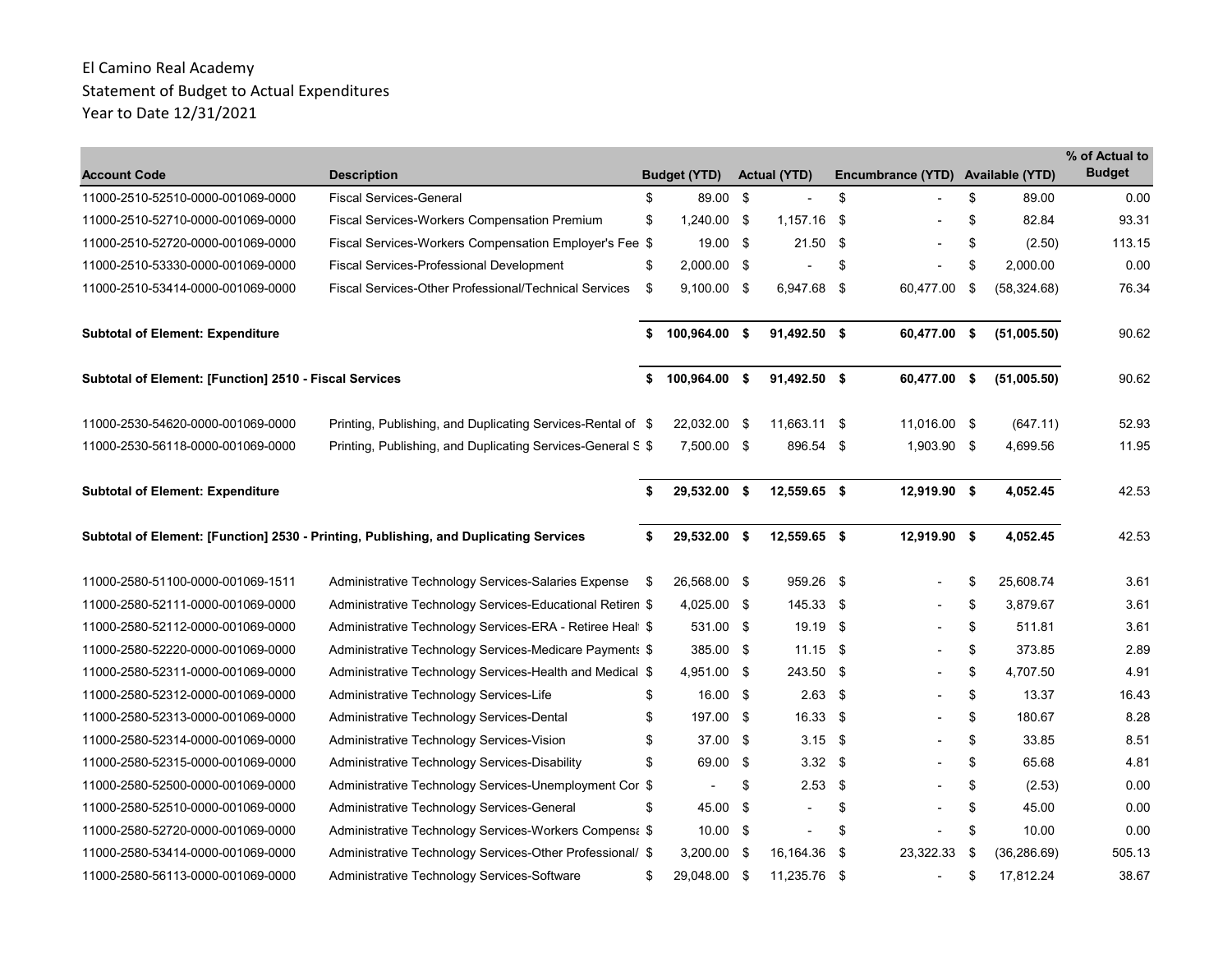|                                                                           |                                                                                |                     |                     |      |                                   |                  | % of Actual to |
|---------------------------------------------------------------------------|--------------------------------------------------------------------------------|---------------------|---------------------|------|-----------------------------------|------------------|----------------|
| <b>Account Code</b>                                                       | <b>Description</b>                                                             | <b>Budget (YTD)</b> | <b>Actual (YTD)</b> |      | Encumbrance (YTD) Available (YTD) |                  | <b>Budget</b>  |
| 11000-2580-56118-0000-001069-0000                                         | Administrative Technology Services-General Supplies a \$                       | $3,000.00$ \$       | 300.81              | -\$  |                                   | \$<br>2.699.19   | 10.02          |
| 11000-2580-57332-0000-001069-0000                                         | Administrative Technology Services-Supply Assets (\$5,( \$                     | 6,344.00 \$         | 2,648.62 \$         |      | 4,352.78 \$                       | (657.40)         | 41.75          |
| <b>Subtotal of Element: Expenditure</b>                                   |                                                                                | \$<br>78,426.00 \$  | 31.755.94 \$        |      | 27,675.11 \$                      | 18,994.95        | 40.49          |
| Subtotal of Element: [Function] 2580 - Administrative Technology Services |                                                                                | \$<br>78,426.00 \$  | 31,755.94 \$        |      | 27,675.11 \$                      | 18,994.95        | 40.49          |
| 11000-2590-53711-0000-001069-0000                                         | Other Support Services-Central Services-Other Charges \$                       | 875.00 \$           | 325.00 \$           |      | 48.83 \$                          | 501.17           | 37.14          |
| 11000-2590-55400-0000-001069-0000                                         | Other Support Services-Central Services-Advertising                            | \$<br>15,000.00 \$  | $5,000.00$ \$       |      | 7,000.00 \$                       | 3,000.00         | 33.33          |
| 11000-2590-56118-0000-001069-0000                                         | Other Support Services-Central Services-General Suppl \$                       | 4,000.00 \$         | 2,010.67 \$         |      | 147.68 \$                         | 1,841.65         | 50.26          |
| <b>Subtotal of Element: Expenditure</b>                                   |                                                                                | \$<br>19,875.00 \$  | 7,335.67 \$         |      | 7,196.51 \$                       | 5,342.82         | 36.91          |
|                                                                           | Subtotal of Element: [Function] 2590 - Other Support Services-Central Services | \$<br>19,875.00 \$  | 7,335.67 \$         |      | 7,196.51 \$                       | 5,342.82         | 36.91          |
| 11000-2610-51100-0000-001069-1615                                         | Operation of Buildings-Salaries Expense                                        | \$<br>90,230.00 \$  | 35,508.47 \$        |      |                                   | \$<br>54,721.53  | 39.35          |
| 11000-2610-51300-0000-001069-1615                                         | Operation of Buildings-Additional Compensation                                 | \$                  | \$<br>2,249.14      | - \$ |                                   | \$<br>(2,249.14) | 0.00           |
| 11000-2610-52111-0000-001069-0000                                         | Operation of Buildings-Educational Retirement                                  | \$<br>13.670.00 \$  | 5,720.30 \$         |      |                                   | \$<br>7.949.70   | 41.84          |
| 11000-2610-52112-0000-001069-0000                                         | Operation of Buildings-ERA - Retiree Health                                    | \$<br>1,805.00 \$   | 755.22              | - \$ |                                   | \$<br>1,049.78   | 41.84          |
| 11000-2610-52220-0000-001069-0000                                         | Operation of Buildings-Medicare Payments                                       | \$<br>1,308.00 \$   | 542.25              | - \$ |                                   | \$<br>765.75     | 41.45          |
| 11000-2610-52311-0000-001069-0000                                         | Operation of Buildings-Health and Medical Premiums                             | \$<br>4,945.00 \$   | 1,940.72 \$         |      |                                   | \$<br>3.004.28   | 39.24          |
| 11000-2610-52312-0000-001069-0000                                         | Operation of Buildings-Life                                                    | \$<br>95.00 \$      | 94.68               | - \$ |                                   | \$<br>0.32       | 99.66          |
| 11000-2610-52313-0000-001069-0000                                         | Operation of Buildings-Dental                                                  | \$<br>153.00 \$     | 60.12 \$            |      |                                   | \$<br>92.88      | 39.29          |
| 11000-2610-52314-0000-001069-0000                                         | Operation of Buildings-Vision                                                  | \$<br>72.00 \$      | 26.28 \$            |      |                                   | \$<br>45.72      | 36.50          |
| 11000-2610-52500-0000-001069-0000                                         | Operation of Buildings-Unemployment Compensation                               | \$<br>267.00 \$     | $104.02$ \$         |      |                                   | \$<br>162.98     | 38.95          |
| 11000-2610-52710-0000-001069-0000                                         | Operation of Buildings-Workers Compensation Premium \$                         | 1,236.00 \$         | 1,154.00 \$         |      |                                   | \$<br>82.00      | 93.36          |
| 11000-2610-52720-0000-001069-0000                                         | Operation of Buildings-Workers Compensation Employe \$                         | 57.00 \$            | $21.50$ \$          |      |                                   | \$<br>35.50      | 37.71          |
| 11000-2610-54411-0000-001069-0000                                         | Operation of Buildings-Electricity                                             | \$<br>60,000.00 \$  | 33,813.87 \$        |      | 26,186.13 \$                      | $\blacksquare$   | 56.35          |
| 11000-2610-54412-0000-001069-0000                                         | Operation of Buildings-Natural Gas (Buildings)                                 | \$<br>12,000.00 \$  | 1,036.72 \$         |      | 10,963.28 \$                      |                  | 8.63           |
| 11000-2610-54415-0000-001069-0000                                         | Operation of Buildings-Water/Sewage                                            | \$<br>10,000.00 \$  | $9,142.42$ \$       |      | 857.58 \$                         |                  | 91.42          |
| 11000-2610-54416-0000-001069-0000                                         | Operation of Buildings-Communication Services                                  | \$<br>11,320.00 \$  | 4,730.37 \$         |      | 7,216.75 \$                       | (627.12)         | 41.78          |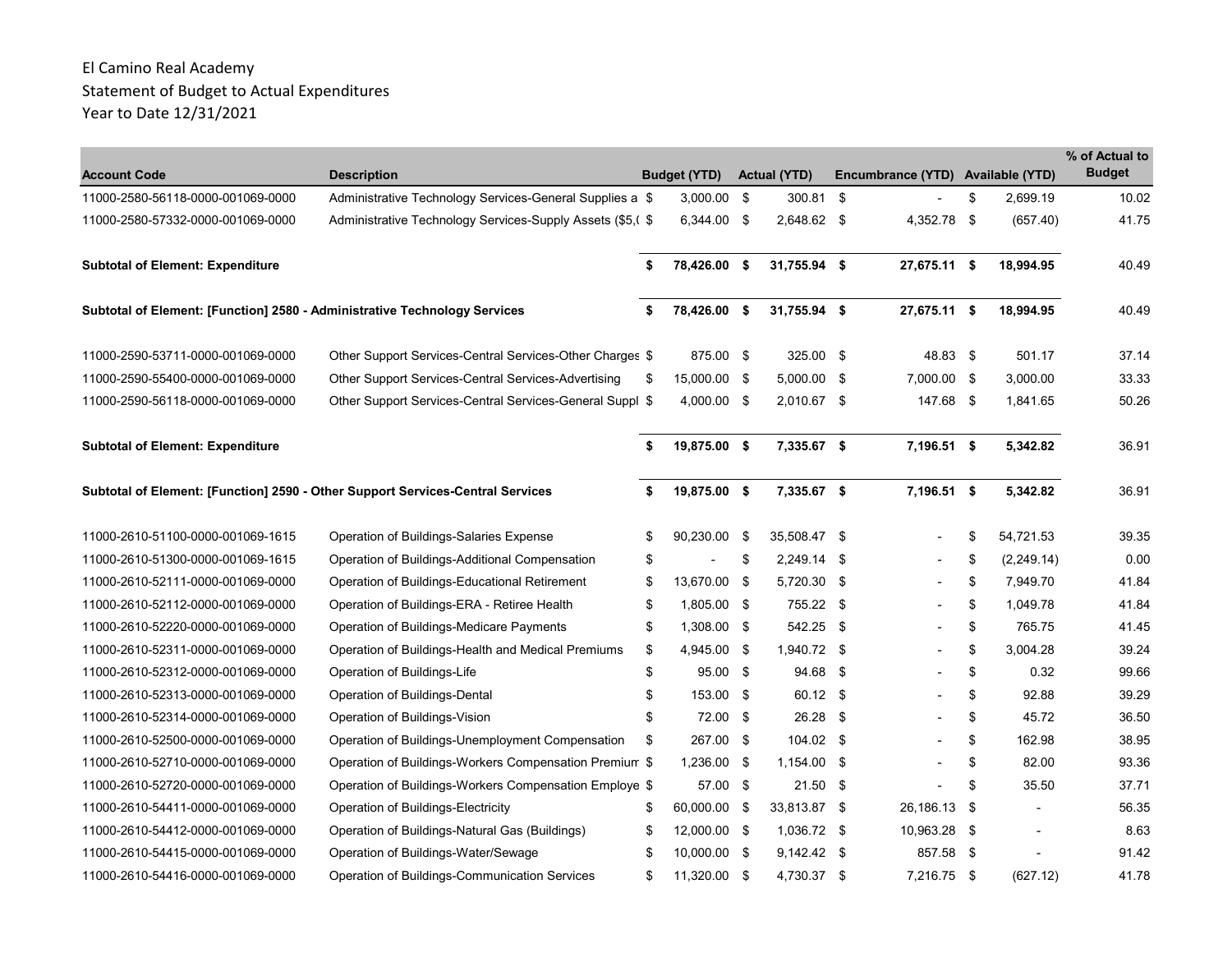| <b>Account Code</b>                                                           | <b>Description</b>                                        |    | <b>Budget (YTD)</b>              |      | <b>Actual (YTD)</b>         |      | Encumbrance (YTD) Available (YTD) |     |                           | % of Actual to<br><b>Budget</b> |
|-------------------------------------------------------------------------------|-----------------------------------------------------------|----|----------------------------------|------|-----------------------------|------|-----------------------------------|-----|---------------------------|---------------------------------|
| 11000-2610-54620-0000-001069-0000                                             | Operation of Buildings-Rental of Equipment and Vehicle \$ |    | 46,321.00 \$                     |      | 22,601.49                   | -\$  | 23,154.48 \$                      |     | 565.03                    | 48.79                           |
| 11000-2610-55200-0000-001069-0000                                             | Operation of Buildings-Property/Liability Insurance       | S  | 73,039.00 \$                     |      | 58,820.00 \$                |      |                                   | \$  | 14,219.00                 | 80.53                           |
| 11000-2610-55915-0000-001069-0000                                             | Operation of Buildings-Other Contract Services            | \$ | 32,216.00 \$                     |      | 16,638.16 \$                |      | 22,898.10 \$                      |     | (7,320.26)                | 51.64                           |
| 11000-2610-56118-0000-001069-0000                                             | Operation of Buildings-General Supplies and Materials     | \$ | 8,000.00 \$                      |      | 10,779.79                   | - \$ | 7,028.47 \$                       |     | (9,808.26)                | 134.74                          |
| 11000-2610-57332-0000-001069-0000                                             | Operation of Buildings-Supply Assets (\$5,000 or Less)    | \$ |                                  | \$   | 379.99                      | -\$  |                                   | \$  | (379.99)                  | 0.00                            |
| <b>Subtotal of Element: Expenditure</b>                                       |                                                           | \$ | 366,734.00                       | \$   | 206,119.51 \$               |      | 98,304.79 \$                      |     | 62,309.70                 | 56.20                           |
| Subtotal of Element: [Function] 2610 - Operation of Buildings                 |                                                           | \$ | 366,734.00 \$                    |      | 206,119.51 \$               |      | 98,304.79 \$                      |     | 62,309.70                 | 56.20                           |
| 11000-2690-54312-0000-001069-0000                                             | Other Operation & Maintenance of Plant-Maintenance & \$   |    | 44,500.00 \$                     |      | 29,056.62 \$                |      | 21,920.27 \$                      |     | (6,476.89)                | 65.29                           |
| 11000-2690-56118-0000-001069-0000                                             | Other Operation & Maintenance of Plant-General Suppli \$  |    | 2,000.00 \$                      |      | 258.34 \$                   |      | 6,788.04 \$                       |     | (5,046.38)                | 12.91                           |
| <b>Subtotal of Element: Expenditure</b>                                       |                                                           | \$ | 46,500.00 \$                     |      | 29,314.96 \$                |      | 28,708.31 \$                      |     | (11, 523.27)              | 63.04                           |
| Subtotal of Element: [Function] 2690 - Other Operation & Maintenance of Plant |                                                           | \$ | 46,500.00 \$                     |      | 29,314.96 \$                |      | 28,708.31                         | -\$ | (11, 523.27)              | 63.04                           |
| 11000-4000-54640-0000-001069-0000                                             | Capital Outlay-Lease Purchase                             | \$ | 140,000.00 \$                    |      | 117,108.18 \$               |      |                                   | \$  | 22,891.82                 | 83.64                           |
| <b>Subtotal of Element: Expenditure</b>                                       |                                                           | \$ |                                  |      | 140,000.00 \$ 117,108.18 \$ |      |                                   | \$  | 22,891.82                 | 83.65                           |
| Subtotal of Element: [Function] 4000 - Capital Outlay                         |                                                           | \$ |                                  |      | 140,000.00 \$ 117,108.18 \$ |      |                                   | \$  | 22,891.82                 | 83.65                           |
| Subtotal of Element: [Fund] 11000 - Operational                               |                                                           |    | \$3,392,575.00 \$1,714,622.05 \$ |      |                             |      |                                   |     | 407,428.74 \$1,270,524.21 | 50.54                           |
| 21000-3100-52710-0000-001069-0000                                             | Food Services Operations-Workers Compensation Pren \$     |    |                                  | \$   | 152.00 \$                   |      |                                   | \$  | (152.00)                  | 0.00                            |
| 21000-3100-53414-0000-001069-0000                                             | Food Services Operations-Other Professional/Technical \$  |    | 133,827.00                       | - \$ | 23,494.03 \$                |      | 99,153.63 \$                      |     | 11,179.34                 | 17.55                           |
| 21000-3100-56116-0000-001069-0000                                             | Food Services Operations-Food                             | \$ | 150,911.00 \$                    |      | 25,298.08 \$                |      | 97,589.68 \$                      |     | 28,023.24                 | 16.76                           |
| 21000-3100-56118-0000-001069-0000                                             | Food Services Operations-General Supplies and Materia \$  |    |                                  | \$   | 14.38 \$                    |      | $8.00\quad$ \$                    |     | (22.38)                   | 0.00                            |
| <b>Subtotal of Element: Expenditure</b>                                       |                                                           | \$ | 284,738.00 \$                    |      | 48,958.49 \$                |      | 196,751.31 \$                     |     | 39,028.20                 | 17.19                           |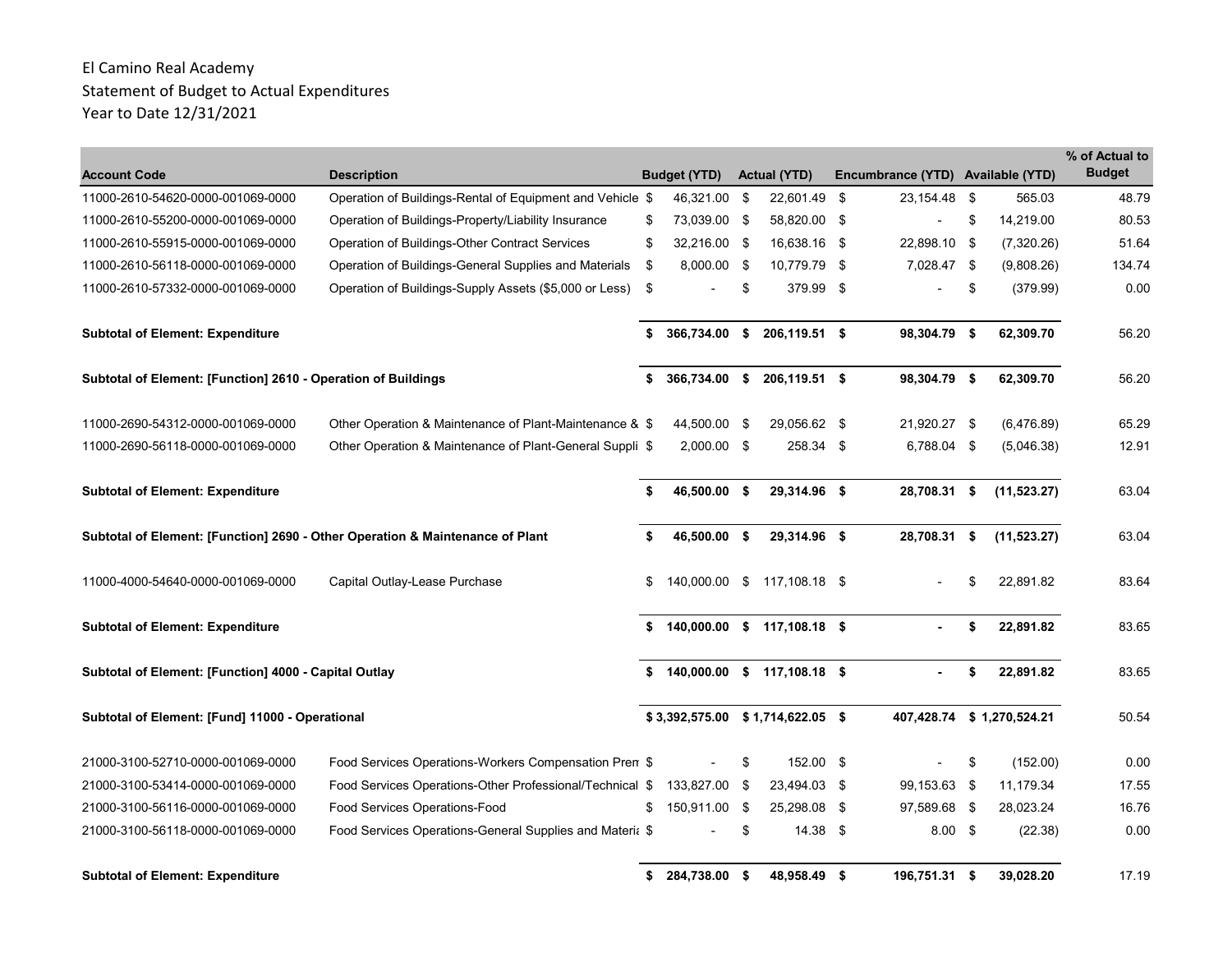| <b>Account Code</b>                                             | <b>Description</b>                              | <b>Budget (YTD)</b> | <b>Actual (YTD)</b> |      | Encumbrance (YTD) Available (YTD) |                  | % of Actual to<br><b>Budget</b> |
|-----------------------------------------------------------------|-------------------------------------------------|---------------------|---------------------|------|-----------------------------------|------------------|---------------------------------|
| Subtotal of Element: [Function] 3100 - Food Services Operations |                                                 | \$<br>284,738.00 \$ | 48,958.49 \$        |      | 196,751.31 \$                     | 39,028.20        | 17.19                           |
| Subtotal of Element: [Fund] 21000 - Food Services               |                                                 | \$<br>284,738.00 \$ | 48,958.49 \$        |      | 196,751.31 \$                     | 39,028.20        | 17.19                           |
| 23000-1000-56116-1010-001069-0000                               | Instruction-Food                                | \$                  | \$                  | \$   | 314.74 \$                         | (314.74)         | 0.00                            |
| 23000-1000-56118-1010-001069-0000                               | Instruction-General Supplies and Materials      | \$<br>5,893.00 \$   | 577.10 \$           |      | 127.76 \$                         | 5,188.14         | 9.79                            |
| <b>Subtotal of Element: Expenditure</b>                         |                                                 | \$<br>5,893.00 \$   | 577.10 \$           |      | 442.50 \$                         | 4,873.40         | 9.79                            |
| Subtotal of Element: [Function] 1000 - Instruction              |                                                 | \$<br>5,893.00 \$   | 577.10 \$           |      | 442.50 \$                         | 4,873.40         | 9.79                            |
| Subtotal of Element: [Fund] 23000 - Non-Instructional Support   |                                                 | \$<br>5,893.00 \$   | 577.10 \$           |      | 442.50 \$                         | 4,873.40         | 9.79                            |
| 24101-1000-51100-1010-001069-1411                               | Instruction-Salaries Expense                    | \$<br>136,277.00 \$ | 30,123.12 \$        |      |                                   | \$<br>106,153.88 | 22.10                           |
| 24101-1000-52111-1010-001069-0000                               | Instruction-Educational Retirement              | \$<br>20,647.00 \$  | 4,563.60 \$         |      |                                   | \$<br>16,083.40  | 22.10                           |
| 24101-1000-52112-1010-001069-0000                               | Instruction-ERA - Retiree Health                | \$<br>2,726.00 \$   | 602.52 \$           |      |                                   | \$<br>2,123.48   | 22.10                           |
| 24101-1000-52220-1010-001069-0000                               | Instruction-Medicare Payments                   | \$<br>1,976.00 \$   | 436.80 \$           |      |                                   | \$<br>1,539.20   | 22.10                           |
| 24101-1000-52311-1010-001069-0000                               | Instruction-Health and Medical Premiums         | \$<br>4,453.00 \$   |                     | \$   |                                   | \$<br>4,453.00   | 0.00                            |
| 24101-1000-52312-1010-001069-0000                               | Instruction-Life                                | \$<br>104.00 \$     | 26.30               | -\$  |                                   | \$<br>77.70      | 25.28                           |
| 24101-1000-52313-1010-001069-0000                               | Instruction-Dental                              | \$<br>453.00 \$     |                     | \$   |                                   | \$<br>453.00     | 0.00                            |
| 24101-1000-52315-1010-001069-0000                               | Instruction-Disability                          | \$<br>327.00 \$     | 63.40               | -\$  |                                   | \$<br>263.60     | 19.38                           |
| 24101-1000-52500-1010-001069-0000                               | Instruction-Unemployment Compensation           | \$<br>178.00 \$     |                     | \$   |                                   | \$<br>178.00     | 0.00                            |
| 24101-1000-52710-1010-001069-0000                               | Instruction-Workers Compensation Premium        | \$<br>1,272.00 \$   | 866.00              | - \$ |                                   | \$<br>406.00     | 68.08                           |
| 24101-1000-52720-1010-001069-0000                               | Instruction-Workers Compensation Employer's Fee | \$<br>42.00 \$      | 8.60                | - \$ |                                   | \$<br>33.40      | 20.47                           |
| 24101-1000-56113-1010-001069-0000                               | Instruction-Software                            | \$<br>5,973.00 \$   | 5,973.00 \$         |      |                                   | \$               | 100.00                          |
| <b>Subtotal of Element: Expenditure</b>                         |                                                 | \$<br>174,428.00 \$ | 42,663.34 \$        |      |                                   | \$<br>131,764.66 | 24.46                           |
| Subtotal of Element: [Function] 1000 - Instruction              |                                                 | \$<br>174.428.00 \$ | 42,663.34 \$        |      |                                   | \$<br>131,764.66 | 24.46                           |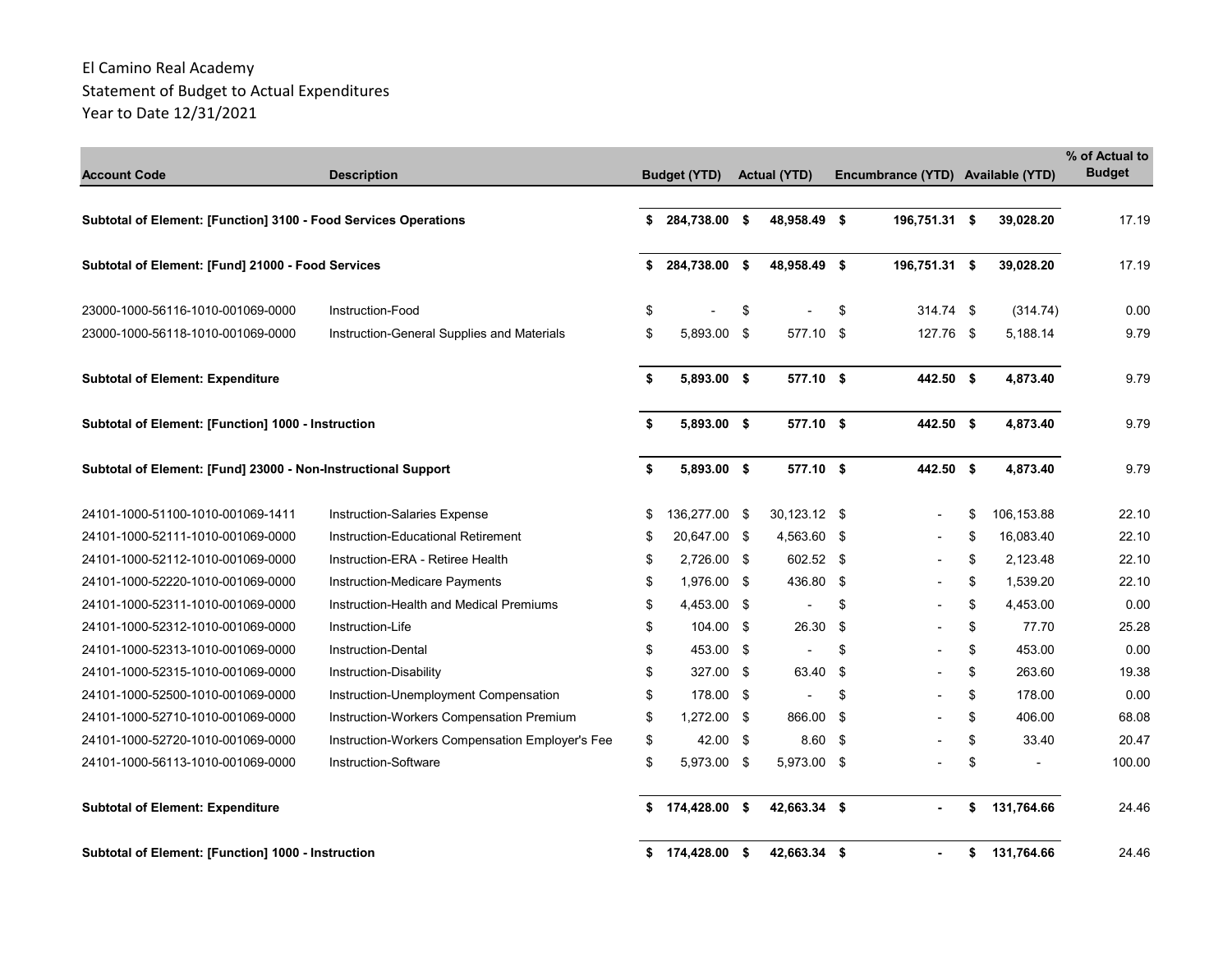| <b>Account Code</b>                                                   | <b>Description</b>                                       | <b>Budget (YTD)</b> | <b>Actual (YTD)</b> |     | Encumbrance (YTD) Available (YTD) |                  | % of Actual to<br><b>Budget</b> |
|-----------------------------------------------------------------------|----------------------------------------------------------|---------------------|---------------------|-----|-----------------------------------|------------------|---------------------------------|
| 24101-2190-56118-0000-001069-0000                                     | Other Support Services-Student-General Supplies and N \$ | 1,411.00 \$         |                     | \$  |                                   | \$<br>1,411.00   | 0.00                            |
| <b>Subtotal of Element: Expenditure</b>                               |                                                          | \$<br>1,411.00 \$   |                     | \$  |                                   | \$<br>1,411.00   | 0.00                            |
| Subtotal of Element: [Function] 2190 - Other Support Services-Student |                                                          | \$<br>$1,411.00$ \$ |                     | \$  |                                   | \$<br>1,411.00   | 0.00                            |
| Subtotal of Element: [Fund] 24101 - Title I - IASA                    |                                                          | \$<br>175,839.00 \$ | 42,663.34 \$        |     |                                   | \$<br>133,175.66 | 24.26                           |
| 24106-1000-51100-2000-001069-1412                                     | <b>Instruction-Salaries Expense</b>                      | \$<br>49,368.00 \$  | 18,447.44 \$        |     |                                   | \$<br>30,920.56  | 37.36                           |
| 24106-1000-52111-2000-001069-0000                                     | Instruction-Educational Retirement                       | \$<br>7.479.00 \$   | 2,794.77 \$         |     |                                   | \$<br>4.684.23   | 37.36                           |
| 24106-1000-52112-2000-001069-0000                                     | Instruction-ERA - Retiree Health                         | \$<br>987.00 \$     | 368.94              | -\$ |                                   | \$<br>618.06     | 37.37                           |
| 24106-1000-52220-2000-001069-0000                                     | Instruction-Medicare Payments                            | \$<br>716.00 \$     | 252.48 \$           |     |                                   | \$<br>463.52     | 35.26                           |
| 24106-1000-52311-2000-001069-0000                                     | Instruction-Health and Medical Premiums                  | \$<br>4,202.00 \$   | 1,557.48 \$         |     | $\overline{\phantom{0}}$          | \$<br>2,644.52   | 37.06                           |
| 24106-1000-52312-2000-001069-0000                                     | Instruction-Life                                         | \$<br>$25.00$ \$    | $21.00$ \$          |     |                                   | \$<br>4.00       | 84.00                           |
| 24106-1000-52313-2000-001069-0000                                     | Instruction-Dental                                       | \$<br>183.00 \$     | 68.60 \$            |     |                                   | \$<br>114.40     | 37.48                           |
| 24106-1000-52500-2000-001069-0000                                     | Instruction-Unemployment Compensation                    | \$<br>71.00 \$      |                     | \$  |                                   | \$<br>71.00      | 0.00                            |
| 24106-1000-52710-2000-001069-0000                                     | Instruction-Workers Compensation Premium                 | \$<br>674.00 \$     | 528.00              | -\$ |                                   | \$<br>146.00     | 78.33                           |
| 24106-1000-52720-2000-001069-0000                                     | Instruction-Workers Compensation Employer's Fee          | \$<br>$15.00$ \$    | 8.60                | -\$ |                                   | \$<br>6.40       | 57.33                           |
| 24106-1000-55915-2000-001069-0000                                     | <b>Instruction-Other Contract Services</b>               | \$<br>2,500.00 \$   |                     | \$  |                                   | \$<br>2,500.00   | 0.00                            |
| <b>Subtotal of Element: Expenditure</b>                               |                                                          | \$<br>66,220.00 \$  | 24,047.31 \$        |     |                                   | \$<br>42,172.69  | 36.31                           |
| Subtotal of Element: [Function] 1000 - Instruction                    |                                                          | \$<br>66,220.00 \$  | 24,047.31 \$        |     |                                   | \$<br>42,172.69  | 36.31                           |
| 24106-2140-53211-2000-001069-0000                                     | Psychological Services-Diagnosticians - Contracted       | \$<br>598.00 \$     | 262.50 \$           |     |                                   | \$<br>335.50     | 43.89                           |
| <b>Subtotal of Element: Expenditure</b>                               |                                                          | \$<br>598.00 \$     | $262.50$ \$         |     |                                   | \$<br>335.50     | 43.90                           |
| Subtotal of Element: [Function] 2140 - Psychological Services         |                                                          | \$<br>598.00 \$     | 262.50 \$           |     |                                   | \$<br>335.50     | 43.90                           |
| Subtotal of Element: [Fund] 24106 - Entitlement IDEA-B                |                                                          | \$<br>66,818.00 \$  | 24,309.81 \$        |     |                                   | \$<br>42,508.19  | 36.38                           |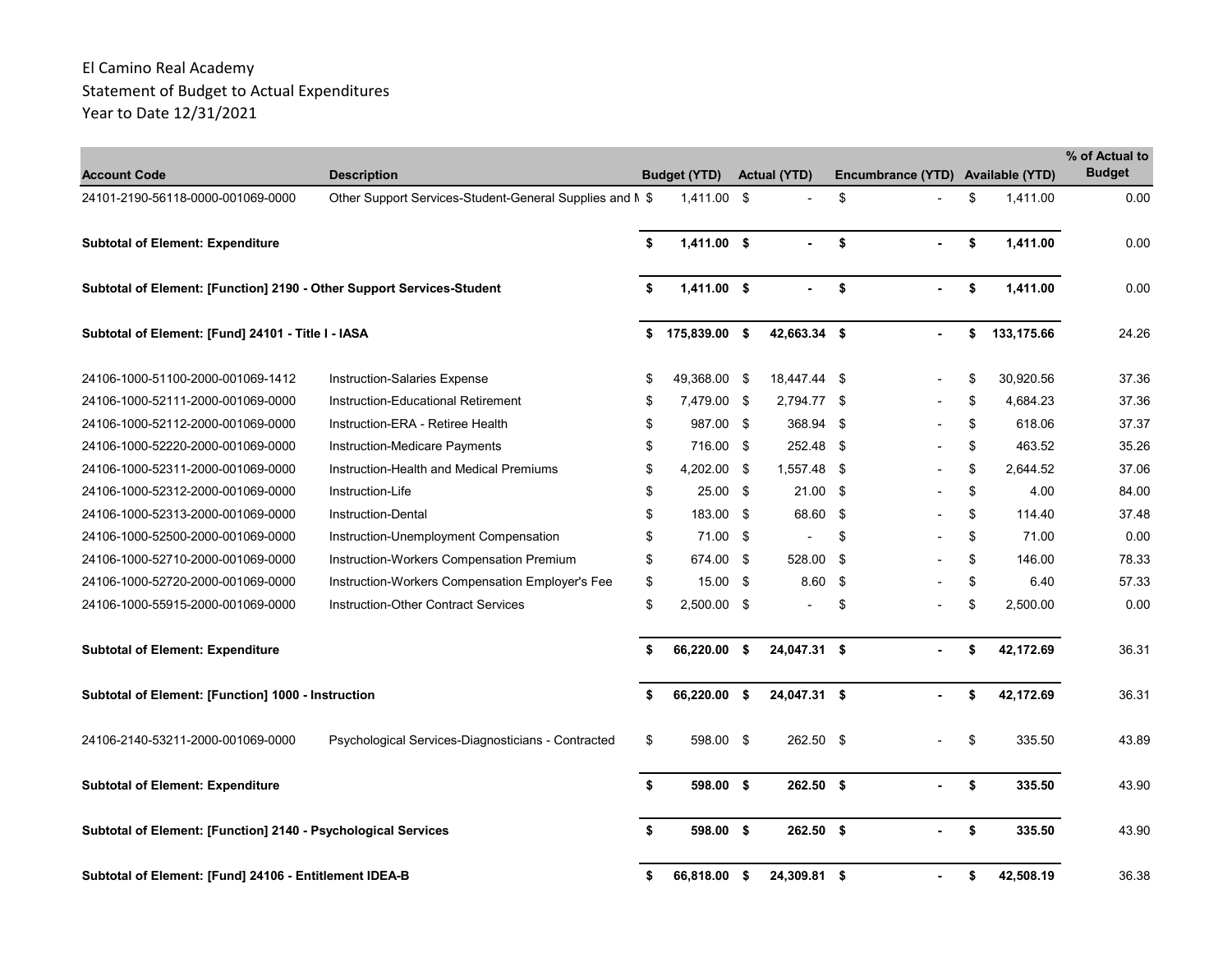|                                                                  |                                            |     |                     |                     |                                   |                 | % of Actual to |
|------------------------------------------------------------------|--------------------------------------------|-----|---------------------|---------------------|-----------------------------------|-----------------|----------------|
| <b>Account Code</b>                                              | <b>Description</b>                         |     | <b>Budget (YTD)</b> | <b>Actual (YTD)</b> | Encumbrance (YTD) Available (YTD) |                 | <b>Budget</b>  |
|                                                                  |                                            |     |                     |                     |                                   |                 |                |
| 24118-3100-56116-0000-001069-0000                                | Food Services Operations-Food              | \$  | 14,293.00 \$        | 9,252.79 \$         | 3.73 $$$                          | 5.036.48        | 64.73          |
|                                                                  |                                            |     |                     |                     |                                   |                 |                |
| <b>Subtotal of Element: Expenditure</b>                          |                                            | \$  | 14,293.00 \$        | 9,252.79 \$         | $3.73$ \$                         | 5,036.48        | 64.74          |
|                                                                  |                                            |     |                     |                     |                                   |                 |                |
| Subtotal of Element: [Function] 3100 - Food Services Operations  |                                            | \$  | 14,293.00 \$        | 9,252.79 \$         | $3.73$ \$                         | 5,036.48        | 64.74          |
| Subtotal of Element: [Fund] 24118 - Fresh Fruit and Vegatable    |                                            | \$  | 14,293.00 \$        | $9,252.79$ \$       | $3.73$ \$                         | 5,036.48        | 64.74          |
|                                                                  |                                            |     |                     |                     |                                   |                 |                |
| 24153-1000-51300-1010-001069-1411                                | Instruction-Additional Compensation        | \$  | 1,300.00 \$         |                     | \$                                | \$<br>1,300.00  | 0.00           |
| 24153-1000-52111-1010-001069-0000                                | Instruction-Educational Retirement         | \$  | 197.00 \$           |                     | \$                                | \$<br>197.00    | 0.00           |
| 24153-1000-52112-1010-001069-0000                                | Instruction-ERA - Retiree Health           | \$  | $26.00$ \$          |                     | \$                                | \$<br>26.00     | 0.00           |
| 24153-1000-52220-1010-001069-0000                                | Instruction-Medicare Payments              | \$  | 19.00 \$            |                     | \$                                | \$<br>19.00     | 0.00           |
| 24153-1000-56118-1010-001069-0000                                | Instruction-General Supplies and Materials | \$  | 1,358.00 \$         |                     | \$                                | \$<br>1,358.00  | 0.00           |
|                                                                  |                                            |     |                     |                     |                                   |                 |                |
| <b>Subtotal of Element: Expenditure</b>                          |                                            | \$  | $2,900.00$ \$       | $\blacksquare$      | \$<br>$\blacksquare$              | \$<br>2,900.00  | 0.00           |
| Subtotal of Element: [Function] 1000 - Instruction               |                                            | \$  | 2,900.00 \$         |                     | \$                                | \$<br>2,900.00  | 0.00           |
|                                                                  |                                            |     |                     |                     |                                   |                 |                |
| Subtotal of Element: [Fund] 24153 - English Language Acquisition |                                            | \$  | $2,900.00$ \$       | $\blacksquare$      | \$                                | \$<br>2,900.00  | 0.00           |
|                                                                  |                                            |     |                     |                     |                                   |                 |                |
| 24154-1000-51300-1010-001069-1411                                | Instruction-Additional Compensation        | \$  | 6,500.00 \$         |                     | \$                                | \$<br>6,500.00  | 0.00           |
| 24154-1000-52111-1010-001069-0000                                | Instruction-Educational Retirement         | \$  | 985.00 \$           |                     | \$                                | \$<br>985.00    | 0.00           |
| 24154-1000-52112-1010-001069-0000                                | Instruction-ERA - Retiree Health           | \$  | 130.00 \$           |                     | \$                                | \$<br>130.00    | 0.00           |
| 24154-1000-52220-1010-001069-0000                                | Instruction-Medicare Payments              | \$  | 94.00 \$            |                     | \$                                | \$<br>94.00     | 0.00           |
| 24154-1000-53330-1010-001069-0000                                | Instruction-Professional Development       | \$  | 4,743.00 \$         |                     | \$                                | \$<br>4,743.00  | 0.00           |
| <b>Subtotal of Element: Expenditure</b>                          |                                            | \$. | 12,452.00 \$        |                     | \$                                | \$<br>12,452.00 | 0.00           |
| Subtotal of Element: [Function] 1000 - Instruction               |                                            | \$  | 12,452.00 \$        |                     | \$                                | \$<br>12,452.00 | 0.00           |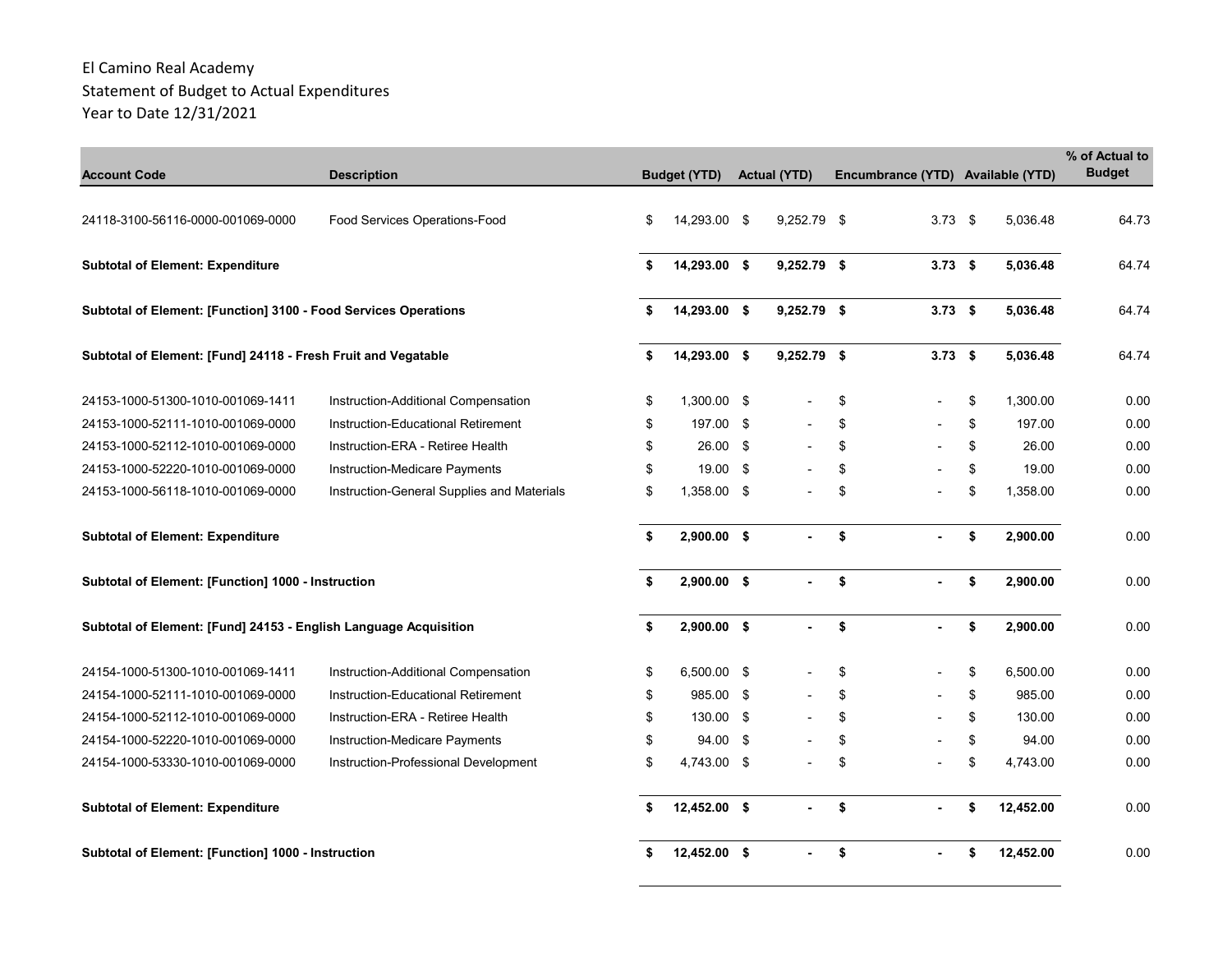| <b>Account Code</b>                                                         | <b>Description</b>                                 | <b>Budget (YTD)</b>  |      | <b>Actual (YTD)</b> | Encumbrance (YTD) Available (YTD) |                 | % of Actual to<br><b>Budget</b> |
|-----------------------------------------------------------------------------|----------------------------------------------------|----------------------|------|---------------------|-----------------------------------|-----------------|---------------------------------|
| Subtotal of Element: [Fund] 24154 - Teacher/Principal Training & Recruiting |                                                    | \$<br>12,452.00 \$   |      |                     | \$                                | \$<br>12,452.00 | 0.00                            |
|                                                                             |                                                    |                      |      |                     |                                   |                 |                                 |
| 24174-1000-56118-1010-001069-0000                                           | Instruction-General Supplies and Materials         | \$<br>2,275.00 \$    |      |                     | \$                                | \$<br>2,275.00  | 0.00                            |
| <b>Subtotal of Element: Expenditure</b>                                     |                                                    | \$<br>2,275.00 \$    |      | $\mathbf{r}$        | \$                                | \$<br>2,275.00  | 0.00                            |
|                                                                             |                                                    |                      |      |                     |                                   |                 |                                 |
| Subtotal of Element: [Function] 1000 - Instruction                          |                                                    | \$<br>2,275.00 \$    |      |                     | \$                                | \$<br>2,275.00  | 0.00                            |
| Subtotal of Element: [Fund] 24174 - Carls Perkins                           |                                                    | \$<br>$2,275.00$ \$  |      |                     | \$                                | \$<br>2,275.00  | 0.00                            |
| 24308-1000-51100-1010-001069-1411                                           | Instruction-Salaries Expense                       | \$<br>12,915.00 \$   |      |                     | \$                                | \$<br>12,915.00 | 0.00                            |
| 24308-1000-52111-1010-001069-0000                                           | Instruction-Educational Retirement                 | \$<br>1,956.00 \$    |      |                     | \$                                | \$<br>1,956.00  | 0.00                            |
| 24308-1000-52112-1010-001069-0000                                           | Instruction-ERA - Retiree Health                   | \$<br>258.00 \$      |      |                     | \$                                | \$<br>258.00    | 0.00                            |
| 24308-1000-52220-1010-001069-0000                                           | Instruction-Medicare Payments                      | \$<br>188.00 \$      |      |                     | \$                                | \$<br>188.00    | 0.00                            |
| 24308-1000-57332-1010-001069-0000                                           | Instruction-Supply Assets (\$5,000 or Less)        | \$                   | \$   |                     | \$<br>2,175.00 \$                 | (2, 175.00)     | 0.00                            |
| <b>Subtotal of Element: Expenditure</b>                                     |                                                    | \$<br>15,317.00 \$   |      |                     | \$<br>$2,175.00$ \$               | 13,142.00       | 0.00                            |
| Subtotal of Element: [Function] 1000 - Instruction                          |                                                    | \$<br>15,317.00 \$   |      |                     | \$<br>2,175.00 \$                 | 13,142.00       | 0.00                            |
| 24308-2120-56118-0000-001069-0000                                           | Guidance Services-General Supplies and Materials   | \$<br>$\blacksquare$ | \$   | 314.63 \$           |                                   | \$<br>(314.63)  | 0.00                            |
| <b>Subtotal of Element: Expenditure</b>                                     |                                                    | \$                   | \$   | $314.63$ \$         |                                   | \$<br>(314.63)  | 0.00                            |
| Subtotal of Element: [Function] 2120 - Guidance Services                    |                                                    | \$                   | \$   | 314.63 \$           |                                   | \$<br>(314.63)  | 0.00                            |
| 24308-2130-51100-0000-001069-1215                                           | Health Services-Salaries Expense                   | \$<br>40,803.00      | - \$ | 16,693.42 \$        |                                   | \$<br>24,109.58 | 40.91                           |
| 24308-2130-52111-0000-001069-0000                                           | <b>Health Services-Educational Retirement</b>      | \$<br>$6,182.00$ \$  |      | 2,529.06 \$         |                                   | \$<br>3,652.94  | 40.91                           |
| 24308-2130-52112-0000-001069-0000                                           | Health Services-ERA - Retiree Health               | \$<br>816.00 \$      |      | 333.82 \$           |                                   | \$<br>482.18    | 40.90                           |
| 24308-2130-52220-0000-001069-0000                                           | Health Services-Medicare Payments                  | \$<br>592.00 \$      |      | 204.13 \$           |                                   | \$<br>387.87    | 34.48                           |
| 24308-2130-52311-0000-001069-0000                                           | <b>Health Services-Health and Medical Premiums</b> | \$<br>8,150.00 \$    |      | 4,088.18 \$         |                                   | \$<br>4,061.82  | 50.16                           |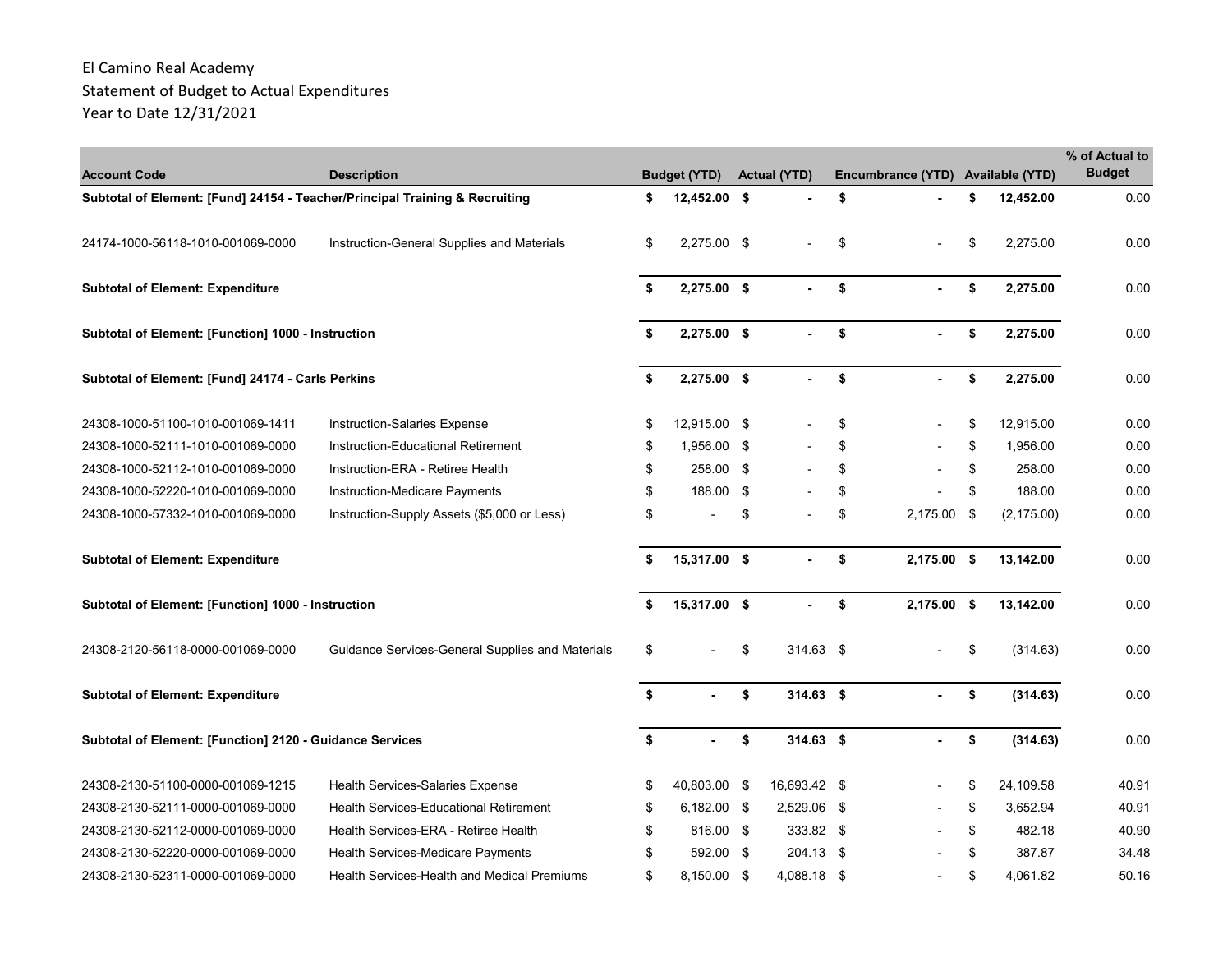| <b>Account Code</b>                                            | <b>Description</b>                                       | <b>Budget (YTD)</b>            |      | <b>Actual (YTD)</b> |      | Encumbrance (YTD) Available (YTD) |                  | % of Actual to<br><b>Budget</b> |
|----------------------------------------------------------------|----------------------------------------------------------|--------------------------------|------|---------------------|------|-----------------------------------|------------------|---------------------------------|
| 24308-2130-52312-0000-001069-0000                              | <b>Health Services-Life</b>                              | \$<br>60.00                    | - \$ | $26.30$ \$          |      |                                   | \$<br>33.70      | 43.83                           |
| 24308-2130-52313-0000-001069-0000                              | Health Services-Dental                                   | \$<br>476.00 \$                |      | 256.60 \$           |      |                                   | \$<br>219.40     | 53.90                           |
| 24308-2130-52314-0000-001069-0000                              | <b>Health Services-Vision</b>                            | \$<br>65.00 \$                 |      | 42.40 \$            |      |                                   | \$<br>22.60      | 65.23                           |
| 24308-2130-52315-0000-001069-0000                              | Health Services-Disability                               | \$<br>52.00                    | - \$ | 38.20               | - \$ |                                   | \$<br>13.80      | 73.46                           |
| 24308-2130-52500-0000-001069-0000                              | Health Services-Unemployment Compensation                | \$<br>89.00 \$                 |      | 23.87               | - \$ |                                   | \$<br>65.13      | 26.82                           |
| 24308-2130-52710-0000-001069-0000                              | <b>Health Services-Workers Compensation Premium</b>      | \$<br>1,000.00 \$              |      |                     | \$   |                                   | \$<br>1.000.00   | 0.00                            |
| 24308-2130-52720-0000-001069-0000                              | Health Services-Workers Compensation Employer's Fee \$   |                                | \$   | 25.80               | \$   |                                   | \$<br>(25.80)    | 0.00                            |
| <b>Subtotal of Element: Expenditure</b>                        |                                                          | \$<br>58,285.00 \$             |      | 24,261.78 \$        |      |                                   | \$<br>34,023.22  | 41.63                           |
| Subtotal of Element: [Function] 2130 - Health Services         |                                                          | \$<br>58,285.00 \$             |      | 24,261.78 \$        |      |                                   | \$<br>34,023.22  | 41.63                           |
| 24308-2410-51100-0000-001069-1112                              | Office of the Principal-Salaries Expense                 | \$<br>71,085.00                | \$   | 38,400.00 \$        |      |                                   | \$<br>32.685.00  | 54.01                           |
| 24308-2410-52111-0000-001069-0000                              | Office of the Principal-Educational Retirement           | \$<br>7,588.00 \$              |      | 5,817.61 \$         |      |                                   | \$<br>1.770.39   | 76.66                           |
| 24308-2410-52112-0000-001069-0000                              | Office of the Principal-ERA - Retiree Health             | \$<br>$1,002.00$ \$            |      | 768.01 \$           |      |                                   | \$<br>233.99     | 76.64                           |
| 24308-2410-52220-0000-001069-0000                              | Office of the Principal-Medicare Payments                | \$<br>726.00 \$                |      | 515.40 \$           |      |                                   | \$<br>210.60     | 70.99                           |
| 24308-2410-52311-0000-001069-0000                              | Office of the Principal-Health and Medical Premiums      | \$<br>$\blacksquare$           | \$   | 4,088.18 \$         |      |                                   | \$<br>(4,088.18) | 0.00                            |
| 24308-2410-52312-0000-001069-0000                              | Office of the Principal-Life                             | \$<br>60.00                    | \$   | 31.56               | - \$ |                                   | \$<br>28.44      | 52.60                           |
| 24308-2410-52313-0000-001069-0000                              | Office of the Principal-Dental                           | \$                             | \$   | 163.30 \$           |      |                                   | \$<br>(163.30)   | 0.00                            |
| 24308-2410-52314-0000-001069-0000                              | Office of the Principal-Vision                           | \$<br>$\overline{a}$           | \$   | $31.50$ \$          |      |                                   | \$<br>(31.50)    | 0.00                            |
| 24308-2410-52315-0000-001069-0000                              | Office of the Principal-Disability                       | \$<br>$\overline{\phantom{a}}$ | \$   | 83.60 \$            |      |                                   | \$<br>(83.60)    | 0.00                            |
| 24308-2410-52500-0000-001069-0000                              | Office of the Principal-Unemployment Compensation        | \$<br>89.00                    | \$   | 88.97 \$            |      |                                   | \$<br>0.03       | 99.96                           |
| 24308-2410-52720-0000-001069-0000                              | Office of the Principal-Workers Compensation Employer \$ |                                | \$   | 4.30 <sup>5</sup>   |      |                                   | \$<br>(4.30)     | 0.00                            |
| <b>Subtotal of Element: Expenditure</b>                        |                                                          | \$<br>80,550.00                | \$   | 49,992.43 \$        |      |                                   | \$<br>30,557.57  | 62.06                           |
| Subtotal of Element: [Function] 2410 - Office of the Principal |                                                          | \$<br>80,550.00 \$             |      | 49,992.43 \$        |      |                                   | \$<br>30,557.57  | 62.06                           |
| 24308-2610-55915-0000-001069-0000                              | Operation of Buildings-Other Contract Services           | \$<br>23,140.00 \$             |      | 10,490.81 \$        |      | 2,466.69 \$                       | 10,182.50        | 45.33                           |
| 24308-2610-56118-0000-001069-0000                              | Operation of Buildings-General Supplies and Materials    | \$<br>2,000.00 \$              |      | 2,116.19 \$         |      | 117.52 \$                         | (233.71)         | 105.80                          |
| 24308-2610-57332-0000-001069-0000                              | Operation of Buildings-Supply Assets (\$5,000 or Less)   | \$<br>1,000.00                 | \$   | 1,109.00 \$         |      |                                   | \$<br>(109.00)   | 110.90                          |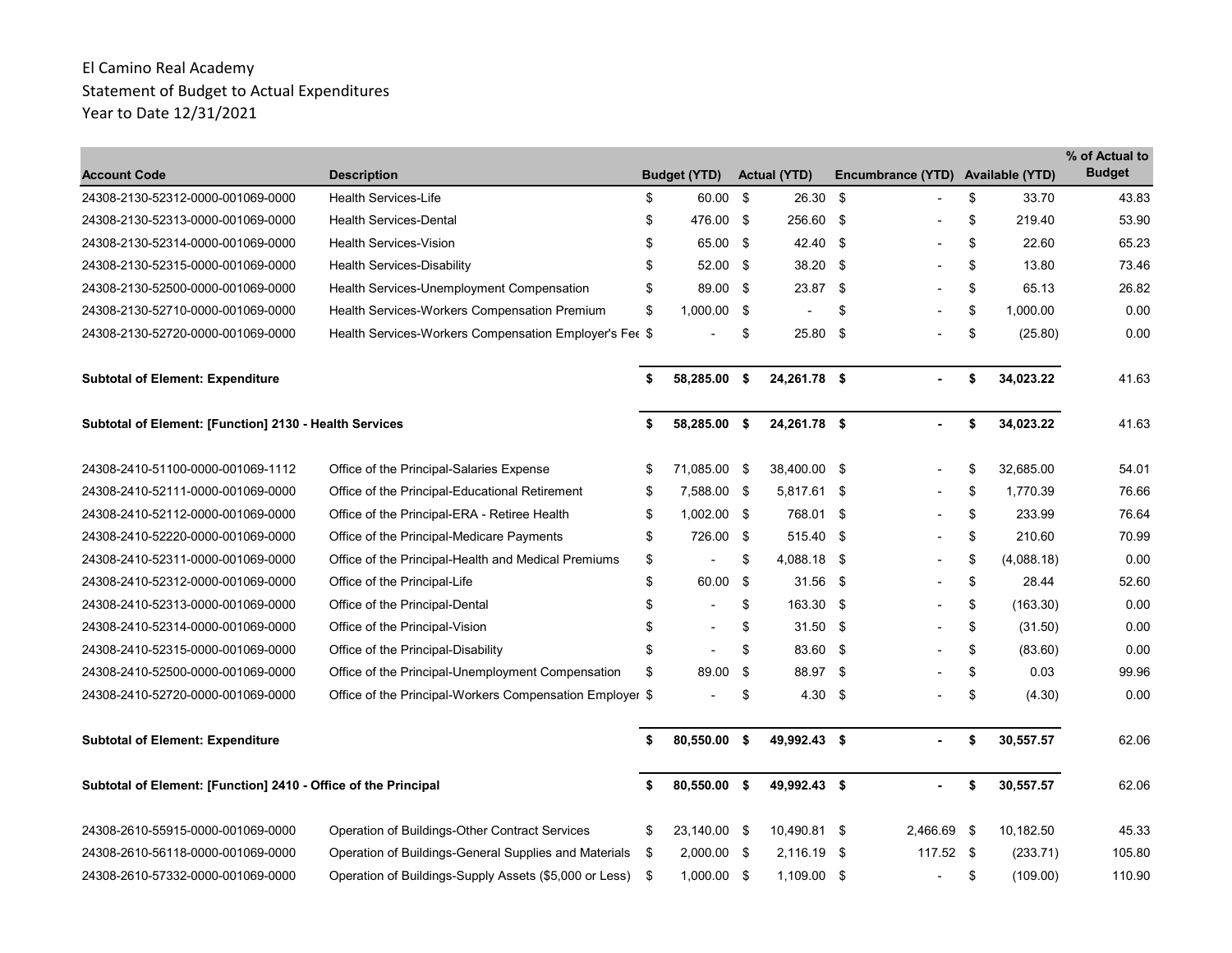|                                                                               |                                                         |     |                     |                     |     |                                   |                  | % of Actual to<br><b>Budget</b> |
|-------------------------------------------------------------------------------|---------------------------------------------------------|-----|---------------------|---------------------|-----|-----------------------------------|------------------|---------------------------------|
| <b>Account Code</b>                                                           | <b>Description</b>                                      |     | <b>Budget (YTD)</b> | <b>Actual (YTD)</b> |     | Encumbrance (YTD) Available (YTD) |                  |                                 |
| <b>Subtotal of Element: Expenditure</b>                                       |                                                         | \$  | 26,140.00 \$        | 13,716.00 \$        |     | $2,584.21$ \$                     | 9,839.79         | 52.47                           |
| Subtotal of Element: [Function] 2610 - Operation of Buildings                 |                                                         | \$  | 26,140.00 \$        | 13,716.00 \$        |     | 2,584.21 \$                       | 9,839.79         | 52.47                           |
| 24308-2690-54312-0000-001069-0000                                             | Other Operation & Maintenance of Plant-Maintenance & \$ |     |                     | \$                  | \$  | 3,252.00 \$                       | (3,252.00)       | 0.00                            |
| <b>Subtotal of Element: Expenditure</b>                                       |                                                         | \$  |                     | \$                  | \$  | $3,252.00$ \$                     | (3, 252.00)      | 0.00                            |
| Subtotal of Element: [Function] 2690 - Other Operation & Maintenance of Plant |                                                         | \$  |                     | \$                  | \$  | 3,252.00 \$                       | (3, 252.00)      | 0.00                            |
| Subtotal of Element: [Fund] 24308 - CRSSA                                     |                                                         | \$  | 180,292.00 \$       | 88,284.84 \$        |     | 8,011.21 \$                       | 83,995.95        | 48.97                           |
| 24316-2610-56118-0000-001069-0000                                             | Operation of Buildings-General Supplies and Materials   | -\$ | 3,610.00 \$         |                     | \$  |                                   | \$<br>3,610.00   | 0.00                            |
| <b>Subtotal of Element: Expenditure</b>                                       |                                                         | \$  | $3,610.00$ \$       |                     | \$  |                                   | \$<br>3,610.00   | 0.00                            |
| Subtotal of Element: [Function] 2610 - Operation of Buildings                 |                                                         | \$  | $3,610.00$ \$       |                     | \$  |                                   | \$<br>3,610.00   | 0.00                            |
| 24316-2690-54312-0000-001069-0000                                             | Other Operation & Maintenance of Plant-Maintenance & \$ |     |                     | \$<br>3,092.00 \$   |     |                                   | \$<br>(3,092.00) | 0.00                            |
| <b>Subtotal of Element: Expenditure</b>                                       |                                                         | \$  |                     | \$<br>3,092.00 \$   |     |                                   | \$<br>(3,092.00) | 0.00                            |
| Subtotal of Element: [Function] 2690 - Other Operation & Maintenance of Plant |                                                         | \$  |                     | \$<br>$3,092.00$ \$ |     |                                   | \$<br>(3,092.00) | 0.00                            |
| Subtotal of Element: [Fund] 24316 - Air Quality 2                             |                                                         | \$  | 3,610.00 \$         | $3,092.00$ \$       |     |                                   | \$<br>518.00     | 85.65                           |
| 25153-2130-51100-0000-001069-1215                                             | <b>Health Services-Salaries Expense</b>                 | \$  | 12,554.00 \$        |                     | \$  |                                   | \$<br>12.554.00  | 0.00                            |
| 25153-2130-51100-0000-001069-1216                                             | <b>Health Services-Salaries Expense</b>                 | \$  | 31,990.00 \$        | 15,526.14           | -\$ |                                   | \$<br>16,463.86  | 48.53                           |
| 25153-2130-51300-0000-001069-1216                                             | Health Services-Additional Compensation                 | \$  |                     | \$<br>1,211.18      | -\$ |                                   | \$<br>(1,211.18) | 0.00                            |
| 25153-2130-52111-0000-001069-0000                                             | <b>Health Services-Educational Retirement</b>           | \$  | 6,748.00 \$         | 2,535.58 \$         |     |                                   | \$<br>4,212.42   | 37.57                           |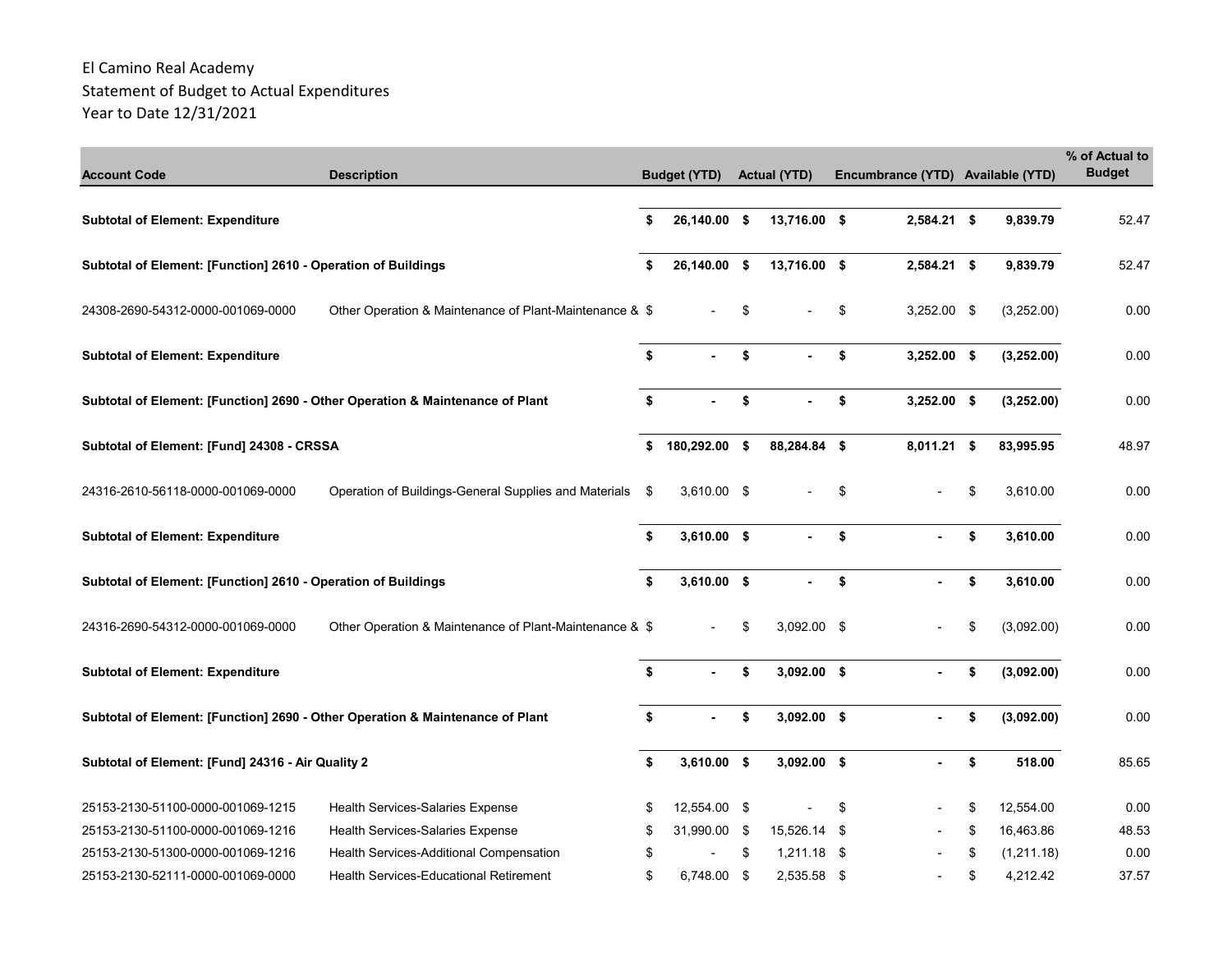| <b>Account Code</b>                                               | <b>Description</b>                                           |     | <b>Budget (YTD)</b> |      | <b>Actual (YTD)</b> |      | Encumbrance (YTD) Available (YTD) |                 | % of Actual to<br><b>Budget</b> |
|-------------------------------------------------------------------|--------------------------------------------------------------|-----|---------------------|------|---------------------|------|-----------------------------------|-----------------|---------------------------------|
| 25153-2130-52112-0000-001069-0000                                 | Health Services-ERA - Retiree Health                         | \$  | 891.00 \$           |      | 334.73 \$           |      |                                   | \$<br>556.27    | 37.56                           |
| 25153-2130-52220-0000-001069-0000                                 | <b>Health Services-Medicare Payments</b>                     | \$  | 646.00 \$           |      | 221.51 \$           |      |                                   | \$<br>424.49    | 34.28                           |
| 25153-2130-52311-0000-001069-0000                                 | <b>Health Services-Health and Medical Premiums</b>           | \$  | 8,414.00 \$         |      | 2,318.36            | -\$  |                                   | \$<br>6,095.64  | 27.55                           |
| 25153-2130-52312-0000-001069-0000                                 | <b>Health Services-Life</b>                                  | \$  | $32.00$ \$          |      | 31.56 \$            |      |                                   | \$<br>0.44      | 98.62                           |
| 25153-2130-52313-0000-001069-0000                                 | <b>Health Services-Dental</b>                                | \$  | 481.00              | - \$ | 102.96              | - \$ |                                   | \$<br>378.04    | 21.40                           |
| 25153-2130-52314-0000-001069-0000                                 | <b>Health Services-Vision</b>                                | \$  | 94.00 \$            |      | 22.56               | - \$ |                                   | \$<br>71.44     | 24.00                           |
| 25153-2130-52315-0000-001069-0000                                 | <b>Health Services-Disability</b>                            | \$  | 107.00 \$           |      | 35.88 \$            |      |                                   | \$<br>71.12     | 33.53                           |
| 25153-2130-52500-0000-001069-0000                                 | Health Services-Unemployment Compensation                    | \$  | 89.00 \$            |      | 38.91 \$            |      |                                   | \$<br>50.09     | 43.71                           |
| 25153-2130-52710-0000-001069-0000                                 | Health Services-Workers Compensation Premium                 | \$  | 605.00 \$           |      | 409.00              | - \$ |                                   | \$<br>196.00    | 67.60                           |
| 25153-2130-52720-0000-001069-0000                                 | Health Services-Workers Compensation Employer's Fee \$       |     | $19.00$ \$          |      | $8.60$ \$           |      |                                   | \$<br>10.40     | 45.26                           |
| <b>Subtotal of Element: Expenditure</b>                           |                                                              | \$  | 62.670.00 \$        |      | 22.796.97 \$        |      |                                   | \$<br>39,873.03 | 36.38                           |
| Subtotal of Element: [Function] 2130 - Health Services            |                                                              | \$  | 62,670.00 \$        |      | 22,796.97 \$        |      |                                   | \$<br>39,873.03 | 36.38                           |
| 25153-2510-53414-0000-001069-0000                                 | <b>Fiscal Services-Other Professional/Technical Services</b> | \$  | $2.000.00$ \$       |      | 245.54 \$           |      | 1.754.46 \$                       |                 | 12.27                           |
| <b>Subtotal of Element: Expenditure</b>                           |                                                              | \$  | $2,000.00$ \$       |      | $245.54$ \$         |      | 1,754.46 \$                       |                 | 12.28                           |
| Subtotal of Element: [Function] 2510 - Fiscal Services            |                                                              |     | $2,000.00$ \$       |      | 245.54 \$           |      | 1,754.46 \$                       |                 | 12.28                           |
| Subtotal of Element: [Fund] 25153 - Title XIX MEDICAID 3/21 Years |                                                              | \$  | 64,670.00 \$        |      | 23,042.51 \$        |      | 1,754.46 \$                       | 39,873.03       | 35.63                           |
| 27107-2220-56114-0000-001069-0000                                 | Library/Media Services-Library And Audio-Visual              | \$  | 7,444.00 \$         |      |                     | \$   | 5,829.72 \$                       | 1,614.28        | 0.00                            |
| <b>Subtotal of Element: Expenditure</b>                           |                                                              | \$. | 7,444.00 \$         |      |                     | \$   | 5,829.72 \$                       | 1,614.28        | 0.00                            |
| Subtotal of Element: [Function] 2220 - Library/Media Services     |                                                              | \$  | 7,444.00 \$         |      | $\sim$              | \$   | 5,829.72 \$                       | 1,614.28        | 0.00                            |
| Subtotal of Element: [Fund] 27107 - 2012 GO Library SB66          |                                                              | \$  | 7,444.00 \$         |      |                     | \$   | 5,829.72 \$                       | 1,614.28        | 0.00                            |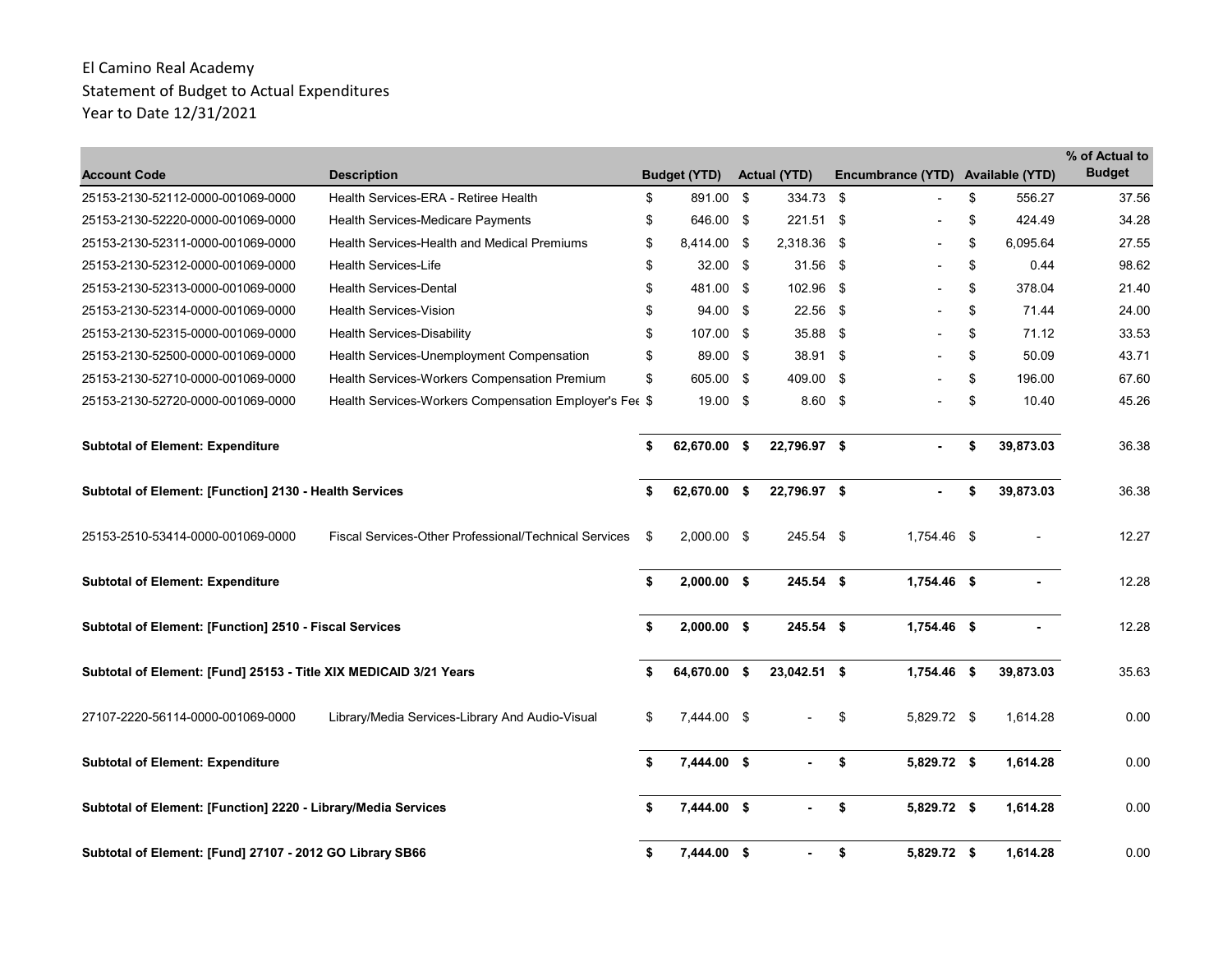| <b>Account Code</b>                                              | <b>Description</b>                             |    | <b>Budget (YTD)</b> | <b>Actual (YTD)</b>            | Encumbrance (YTD) Available (YTD) |    |            | % of Actual to<br><b>Budget</b> |
|------------------------------------------------------------------|------------------------------------------------|----|---------------------|--------------------------------|-----------------------------------|----|------------|---------------------------------|
| 31200-4000-54640-0000-001069-0000                                | Capital Outlay-Lease Purchase                  |    |                     | \$ 212,665.00 \$ 106,332.50 \$ |                                   | \$ | 106,332.50 | 50.00                           |
| <b>Subtotal of Element: Expenditure</b>                          |                                                | \$ |                     | 212,665.00 \$ 106,332.50 \$    |                                   | \$ | 106,332.50 | 50.00                           |
| Subtotal of Element: [Function] 4000 - Capital Outlay            |                                                | \$ | 212,665.00          | \$<br>106,332.50 \$            |                                   | \$ | 106,332.50 | 50.00                           |
| Subtotal of Element: [Fund] 31200 - Public School Capital Outlay |                                                | \$ | 212,665.00 \$       | 106,332.50 \$                  |                                   | \$ | 106,332.50 | 50.00                           |
| 31400-4000-54500-0000-001069-0000                                | <b>Capital Outlay-Construction Services</b>    | \$ | 127.500.00 \$       |                                | \$                                | \$ | 127,500.00 | 0.00                            |
| 31400-4000-57332-0000-001069-0000                                | Capital Outlay-Supply Assets (\$5,000 or Less) | £. | 60,000.00 \$        |                                | \$                                | \$ | 60,000.00  | 0.00                            |
| <b>Subtotal of Element: Expenditure</b>                          |                                                | \$ | 187,500.00 \$       |                                | \$                                | \$ | 187,500.00 | 0.00                            |
| Subtotal of Element: [Function] 4000 - Capital Outlay            |                                                | \$ | 187,500.00 \$       |                                | \$                                | \$ | 187,500.00 | 0.00                            |
| Subtotal of Element: [Fund] 31400 - Special Capital Outlay-State |                                                | \$ | 187,500.00 \$       |                                | \$                                | \$ | 187,500.00 | 0.00                            |
| 31600-2310-53712-0000-001069-0000                                | Board of Education-County Tax Collection Costs | \$ | 3,303.00 \$         | 106.06 \$                      |                                   | \$ | 3,196.94   | 3.21                            |
| <b>Subtotal of Element: Expenditure</b>                          |                                                | \$ | $3,303.00$ \$       | 106.06 \$                      |                                   | \$ | 3,196.94   | 3.21                            |
| Subtotal of Element: [Function] 2310 - Board of Education        |                                                | \$ | $3,303.00$ \$       | 106.06 \$                      |                                   | \$ | 3,196.94   | 3.21                            |
| 31600-4000-54640-0000-001069-0000                                | Capital Outlay-Lease Purchase                  | \$ | 265,817.00 \$       | 58,554.09 \$                   | 58,554.09                         | \$ | 148,708.82 | 22.02                           |
| <b>Subtotal of Element: Expenditure</b>                          |                                                | \$ | 265,817.00 \$       | 58,554.09 \$                   | 58,554.09                         | s. | 148,708.82 | 22.03                           |
| Subtotal of Element: [Function] 4000 - Capital Outlay            |                                                | \$ | 265,817.00 \$       | 58,554.09 \$                   | 58,554.09                         | \$ | 148,708.82 | 22.03                           |
| Subtotal of Element: [Fund] 31600 - Capital Improvements HB-33   |                                                | S  | 269,120.00 \$       | 58,660.15 \$                   | 58,554.09 \$                      |    | 151,905.76 | 21.80                           |